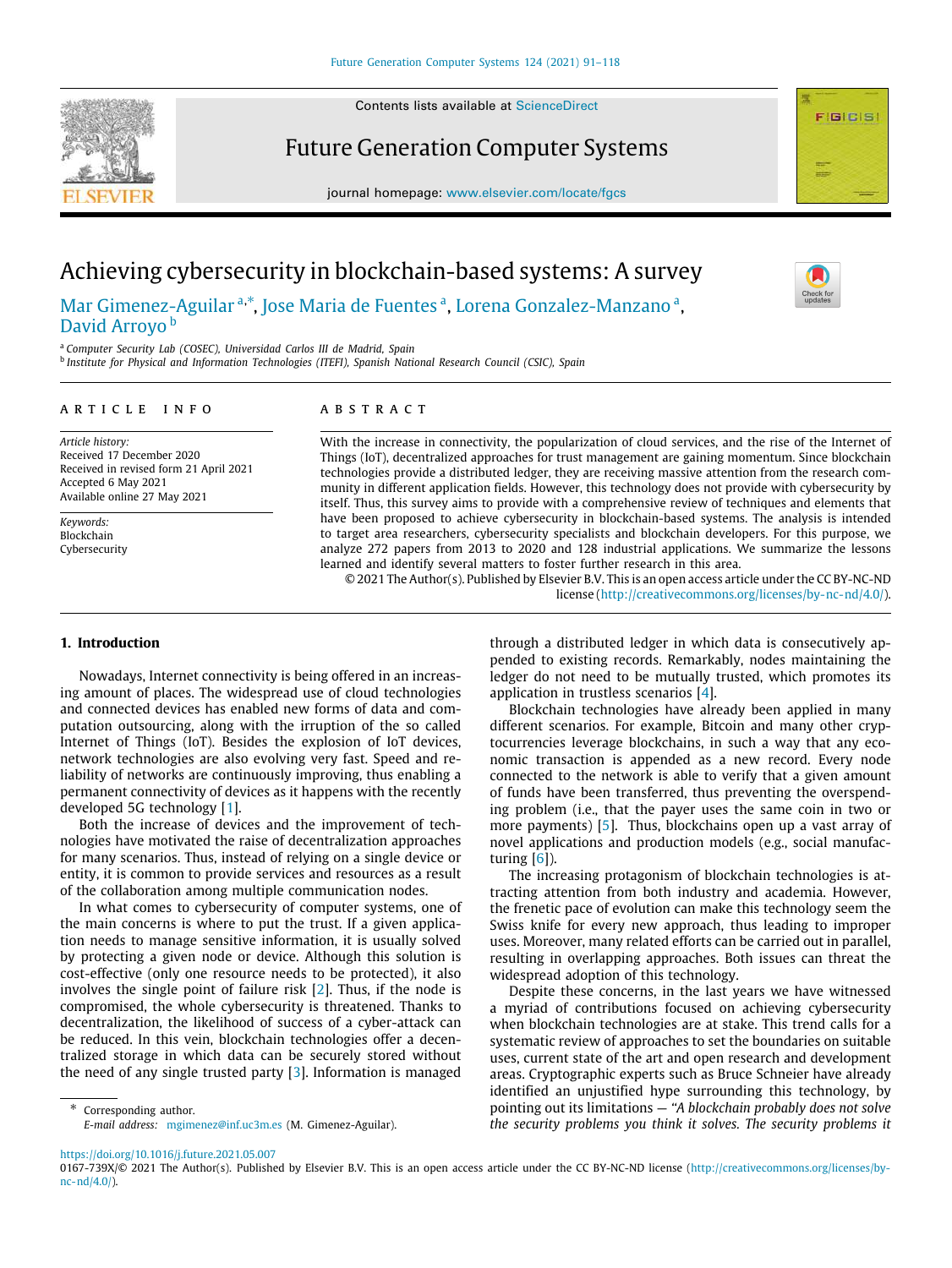*solves are probably not the ones you have.''* [[7](#page-21-0)]. Therefore, although blockchains provide with *some* cybersecurity guarantees, they cannot be regarded as a holistic solution.

To clarify how cybersecurity are achieved when blockchains come into play, in this paper we aim to analyze the proposed approaches in this regard. Note that we are not interested in the internal cybersecurity problems of blockchain technologies, which have already been explored [\[8](#page-21-1)]. Other surveys have already performed systematic literature reviews on blockchainbased applications, but without focusing on its use to provide cybersecurity [\[9\]](#page-21-2). Thus, the contributions of this paper are the following ones:

- A systematic review of 272 papers (between 2013 and 2020) and 128 business initiatives to analyze how cybersecurity are achieved when blockchain is at stake.
- A taxonomy of elements involved in the proposed analysis, namely cybersecurity properties, techniques per property, areas, technologies and the justified use of blockchains.
- Identification of lessons learned to point out relevant research issues to foster further works in this direction.

*Paper organization.* Due to its broad scope, this paper is addressed to a wide audience. [Fig.](#page-2-0) [1](#page-2-0) shows the different sections and points out those addressed to a particular profile. In particular, Section [2](#page-1-0) introduces the background of blockchain technologies and cybersecurity. Section [3](#page-3-0) describes the applied research methodology. As introduced therein, there are five research questions at stake. Concretely, Section [4](#page-4-0) addresses academic approaches and tackles four research questions, three of them relevant for specific reader profiles. On the other hand, Section [5](#page-10-0) focuses on a research question related to industrial approaches. Once the core of the analysis has been shown, Section [6](#page-11-0) summarizes the lessons learned and points out future research issues. Afterwards, related works are compared in Sections [7](#page-15-0) and [8](#page-16-0) concludes the paper.

# **2. Background**

<span id="page-1-0"></span>In this Section, the main concepts of cybersecurity and blockchains are introduced. In particular, the foundations of blockchain technologies are presented in Section [2.1.](#page-1-1) Afterwards, in order to simplify the presentation of concepts in the analysis of the literature, a unified model of blockchain technologies is presented in Section [2.2.](#page-1-2) Last but not least, the main goals of cybersecurity are described in Section [2.3](#page-2-1).

# *2.1. Blockchain overview*

<span id="page-1-1"></span>Blockchain technologies enable having a distributed ledger in which data is appended [\[10](#page-21-3)]. One important matter is that there is no need for a single, centralized trusted party — trust is distributed among all nodes. Therefore, in order to add data to the ledger, a consensus is usually needed to be reached among all (or a qualified portion of) involved nodes  $[11]$  $[11]$  $[11]$ .

In order to provide with a general overview, blockchains can be classified depending on their nature and their underlying technology. Each of these issues is introduced below.

#### *Nature*

There are two factors that determine the nature of a blockchain, namely their access control and their data validation policy. Concerning access control, they can either be public, where everyone can join freely, or private, where only selected members can take part. With respect to the validation policy, it is related to the way in which the nodes allowed to update the ledger (called *miners* in the case of proof-of-work based

blockchains, and validators from a general point of view) are chosen. Thus, blockchains in which any node can be a validator are called ''permissionless'', whereas those where only a specified set of users can take this role, are referred to as ''permissioned''.

# *Technologies*

There are three blockchain technologies that are widely used. Bitcoin was the first cryptocurrency and also the first technology to build a blockchain. Proposed by Satoshi Nakamoto in 2008, it allows two parties to send transactions between each other without the involvement of a third one. It has a non-Turing-complete scripting language which supports different advanced features, such as the use of timelocks to prevent the execution of a given action before a deadline. Considering previous classification parameters, Bitcoin is a public permissionless technology.

On the other hand, Ethereum was released in 2015 and allows the execution of smart contracts. These are software artifacts that are executed by Ethereum nodes through its Ethereum virtual machine. They are written in specific languages such as Solidity or Serpent and then compiled into bytecode. Ethereum's main network is public [\[12,](#page-21-5)[13](#page-21-6)].

Finally, the Hyperledger Project consists of a community of software developers building blockchain frameworks and platforms. It was announced at the end of 2015 by the Linux Foundation. There are different blockchain technologies included in this project, like Hyperledger Fabric or Hyperledger Iroha [\[14\]](#page-21-7). Among them, probably the most used is Hyperledger Fabric [\[15\]](#page-21-8), which is a blockchain framework intended as a foundation for developing applications or solutions with a modular architecture. In this case, it is typically oriented towards private permissioned networks and it allows different consensus algorithms. Smart contracts written in Go, node.js or Java, can be executed and are called chaincodes [\[16\]](#page-21-9).

#### *2.2. Blockchain model*

<span id="page-1-2"></span>There are several entities or elements at stake when it comes to maintaining and using a blockchain ([Fig.](#page-2-2) [2](#page-2-2)). On the one hand, there are a set of nodes (referred to as Blockchain Nodes, BCN) that are in charge of keeping the blockchain information itself, which could be either in clear or encrypted. Then, they cooperate to update blockchain data based on a consensus algorithm. Consensus is typically reached among a subset of BCNs. Indeed, data to be included in the blockchain is proposed by one of the BCNs. Such node is either chosen in a deterministic way or randomly validated based on some established mechanism. Therefore, the so called miners (which are not present in all types of blockchains), are a subset of BCNs.

Apart from BCNs, there is always another entity that comes into play — Blockchain Users (BCUs). BCUs are willing to insert information into the blockchain. Let us consider a hospital that manages clinical reports through a blockchain. Whereas BCNs will be nodes from the hospital taking care of the data, BCUs can be tablet devices held by doctors which send updated health results to be stored in the blockchain. In another setting, two BCUs that are cooperating may want to record the status of their transactions. For example,  $BCU_1$  offers a service and  $BCU_2$  wants to pay for it. Both of them will use the blockchain to store offers and payments, respectively.

Blockchain Observers (BCOs), on the other hand, are those users of the blockchain that gain something, by only retrieving the data present in the blockchain or by observing it. They do not contribute to the blockchain by adding data themselves. However, their retrieval might be recorded in the blockchain by means of a transaction or a interaction with a smart contract. For example,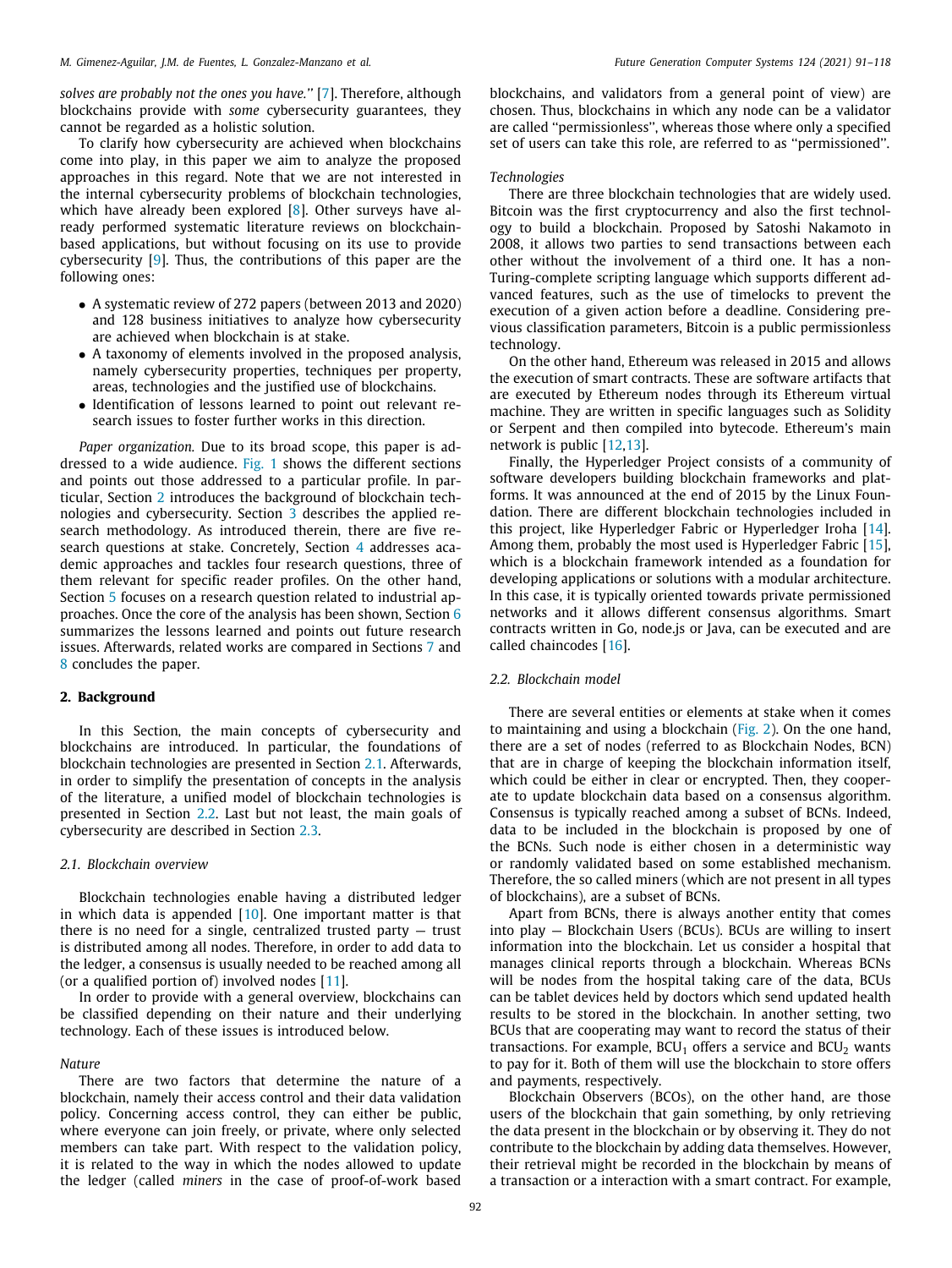

**Fig. 1.** Paper organization and intended audiences.

<span id="page-2-0"></span>in [\[17\]](#page-21-10) a transaction must be sent to the blockchain for data retrieval in order to check permissions and deliver information accordingly. Following the hospital case, patients (or insurance companies) are BCOs as long as they only want to see health information. This can be also the case of auditors of different systems, third companies buying or analyzing data, users retrieving their own data by using the blockchain as storage when IoTs are involved, etc.

Given that BCNs are, *de facto*, the only nodes having direct access to the blockchain, both BCUs and BCOs should trust them in that the information purportedly stored in or retrieved from the blockchain is the one that is being exchanged. However, no BCN is assumed to be trusted  $-$  any attempt to alter blockchain information will be mitigated by the underlying consensus protocol or access control/permission mechanisms in force. To further prevent mistrust, BCNs count on incentives such as rewards per successful transaction inserted in the ledger.

Moreover, as storing information in the blockchain is usually expensive and conveys scalability concerns [\[18\]](#page-21-11) some additional storage (AS) in the form of cloud storage or Distributed Hash Tables (DHT), for example, could be used for this purpose [\[19\]](#page-21-12). In this case, blockchain vouches for data integrity and auditability by performing data anchoring, i.e., by storing in the ledger pointers to the data and the corresponding time stamping [[20](#page-21-13)].

In addition, in some blockchain systems there are other software and hardware elements to provide all required capabilities. This is the case of extra hardware or off-chain software components. These elements are called Additional Infrastructure (AI).

# *2.3. Cybersecurity goals*

<span id="page-2-1"></span>According to the US National Institute of Standards and Technology (NIST), cybersecurity is defined as the ''prevention of damage to, protection of, and restoration of computers, electronic communications systems, electronic communications services, wire communication, and electronic communication, including information contained therein, to ensure its availability, integrity, authentication, confidentiality, and non-repudiation'' [[21](#page-21-14)]. Therefore, cybersecurity is indeed a generic name that refers to the aforementioned five security dimensions, that will be defined in the following.



**Fig. 2.** Blockchain entities model.

<span id="page-2-2"></span>Authentication refers to ''the process of establishing confidence in the identity of users or information systems'' [\[22\]](#page-21-15). As opposed to integrity, confidentiality and non-repudiation, this feature is related to system stakeholders and not to the data at stake.

With respect to confidentiality, it refers to the fact that ''sensitive information is not disclosed to unauthorized entities'' [\[22\]](#page-21-15). This matter is not provided by blockchain technologies by design, as soon as they have been designed to provide auditability, that is, enabling any party to verify the data contained therein.

Concerning non-repudiation, it corresponds to the ''protection against an individual falsely denying having performed a particular action'' [\[22\]](#page-21-15). Due to the large amount of potential actions that can be devised into an IT system, variants of this feature have appeared such as sender or receiver non-repudiation. In particular, sender non-repudiation is also essential in some blockchain use cases such as cryptocurrencies to avoid the double-spending problem [\[5](#page-20-4)]. Indeed, blockchains already provide with sender non-repudiation mechanisms via digital signatures.

A special situation happens with the remaining pair of cybersecurity features. On the one hand, availability is defined as ''ensuring timely and reliable access to and use of information'' [\[21\]](#page-21-14). Regarding availability, it is necessary to recall Brewer's  $CAP$  theorem  $-$  it is very complex to achieve consistency, availability and partitioning as a whole. Thus, for the sake of simplicity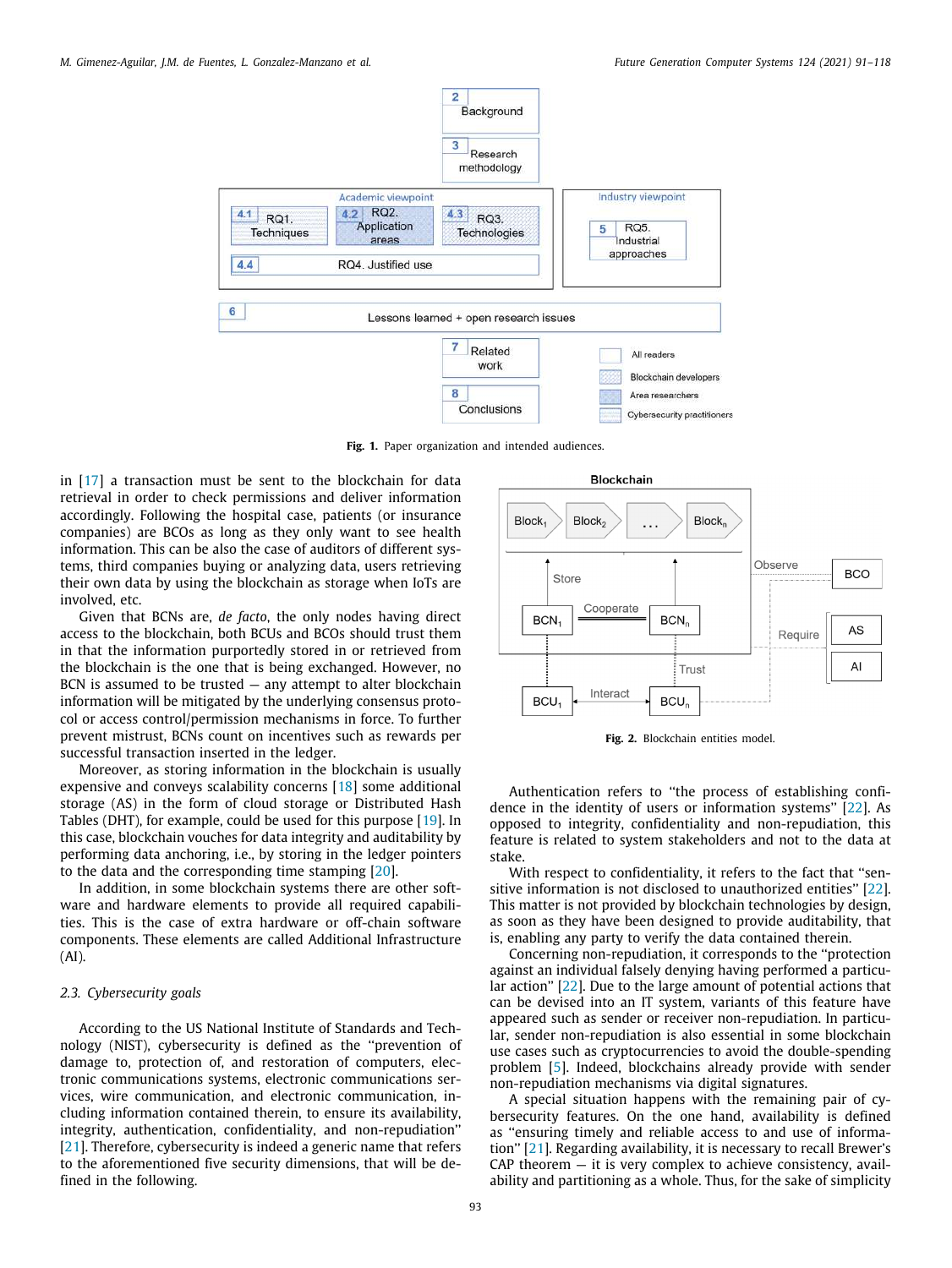we assume that availability is provided to some extent when blockchains come into play. On the other hand, integrity is ''a property whereby data has not been altered in an unauthorized manner since it was created, transmitted or stored'' [\[23\]](#page-21-16). In this survey, each cybersecurity property will be addressed separately, since each blockchain-based proposal may provide some of them. However, in the case of integrity, it is an intrinsic property of the blockchain technology itself. Therefore, the mere use of this technology provides integrity.

# *2.4. Actual need for blockchains*

<span id="page-3-2"></span>Blockchain is an emerging technology and its use has been steadily increasing over the years. However, sometimes its use can be unjustified. According to Greenspan [[24](#page-21-17)], there are eight criteria that must be met in order to ensure that blockchains are suitable for a given use case:

- Need for a shared database, including a set of transactions forming a ledger.
- Existence of multiple writers willing to insert data to the said database.
- Inter-writer mistrust, so each writer is not willing to allow any peer to edit its entries.
- Disintermediation, so writers are not willing to give a third party full control over the database.
- Transaction interaction, so there is a certain undeniable link between transactions.
- Transaction verifiability, so each transaction can be accepted under a set of (automatically verifiable) requirements.
- Existence of validators, that is, nodes that verify transactions.
- Storing value, so each entry represents something that has real-world value.

# **3. Research methodology**

<span id="page-3-0"></span>In order to ensure the validity of our survey and its repeatability, the Typical Systematic Review Stages proposed in [[25](#page-21-18)] have been followed. For the sake of clarity related phases have been grouped together, resulting in the following set of steps:

- 1. Identify and define the question this survey intends to address.
- 2. Determine and search the relevant studies regarding the previous question.
- 3. Identify those studies that meet the criteria.
- 4. Extract and synthetize the findings from the studies.
- 5. Write a report and consider potential effects.

Each of these steps are introduced below, with the exception of the latter which is indeed materialized in this manuscript.

# *3.1. Identify and define the question*

<span id="page-3-1"></span>The purpose of this paper is to analyze how cybersecurity has been tackled when blockchain technologies are at stake. So, the main question is: *Which mechanisms or techniques have been proposed to achieve cybersecurity in blockchain-based systems?* In order to answer this general question, a set of more concrete matters are identified:

- 1. RQ1. Which techniques have been adopted to achieve cybersecurity?
- 2. RQ2. In which application areas have cybersecurity been achieved assisted by blockchains?
- 3. RQ3. Which are the blockchain technologies that have been more/less combined with cybersecurity?
- 4. RQ4. Is there any evidence of unjustified use of this technology for cybersecurity in academic papers?
- 5. RQ5. How is the industry approaching the application of blockchains for cybersecurity?

Each of the aforementioned questions is targeted to a different audience profile (recall [Fig.](#page-2-0) [1](#page-2-0)). In particular, RQ1 is relevant for cybersecurity practitioners, whose interest lies on the concrete details of the techniques that turn a blockchain-based system into a cybersecurity solution. On the other hand, RQ2 is interesting for researchers working on the provision of advanced services in a given topic area (e.g., IoT). In this case, they are not willing to know the internal, low-level description of the mechanisms but, the set of provided cybersecurity that if often guaranteed/provided for each one. RQ3 is interesting for blockchain developers as they want to spot which design decisions have received more attention and which ones are subject to further research. Last but not least, RQ4 and RQ5 are interesting for a general audience in order to know the real advancement from both academic and industrial perspectives. In order to provide with a more complete understanding of the matter, the evolution of each of these issues over time is considered as well. The only exception lies in industrial applications since it is not always possible to set their creation date.

# *3.2. Determine and search the relevant studies regarding the previous questions*

The set of papers at stake is formed by both journal and conference/workshop papers. Due to the huge amount of publications in the last couple of years (2019 and 2020), the methodology for selecting academic papers published in these years is slightly different from the previous ones.

DBLP database [[26](#page-21-19)] is considered to retrieve all manuscripts. Only contributions published in top venues are taken into consideration. Thus, only papers published in the first quartile of Computer Science in the Journal Citation Reports ranking [\[27\]](#page-21-20) are at stake. Concerning conferences, those ranked in class A of the GII-GRIN-SCIE ranking [\[28\]](#page-21-21) are selected. On the other hand, Google Scholar has been considered to filter out those papers with 100 citations or more. This promotes that papers that have not been published in the said venues, but are relevant for the research community, become part of the sample. However, this issue is not considered in 2019 and 2020 because of the little time for them to achieve a high number of citations.

The following query has been developed to filter out relevant contributions based on their title:

*(Blockchain OR Bitcoin OR Hyperledger OR Ethereum OR Solidity) AND (contract OR secur\* OR priva\* OR accountab\* OR anonym\* OR authentic\* OR confident\* OR identity OR access\* OR trust\* OR distributed OR encrypt\* OR hash OR cryp\* OR DDoS OR malware OR anomal\* OR avail\*) AND NOT (survey OR (literature AND review))*

The query above ensures that the main cybersecurity terms are considered, even in different forms. After this step, a total of 506 journal and conference papers were retrieved. Note that not all the used databases allow such a query. In such cases, it has been transformed into an equivalent set of queries using the allowed operators.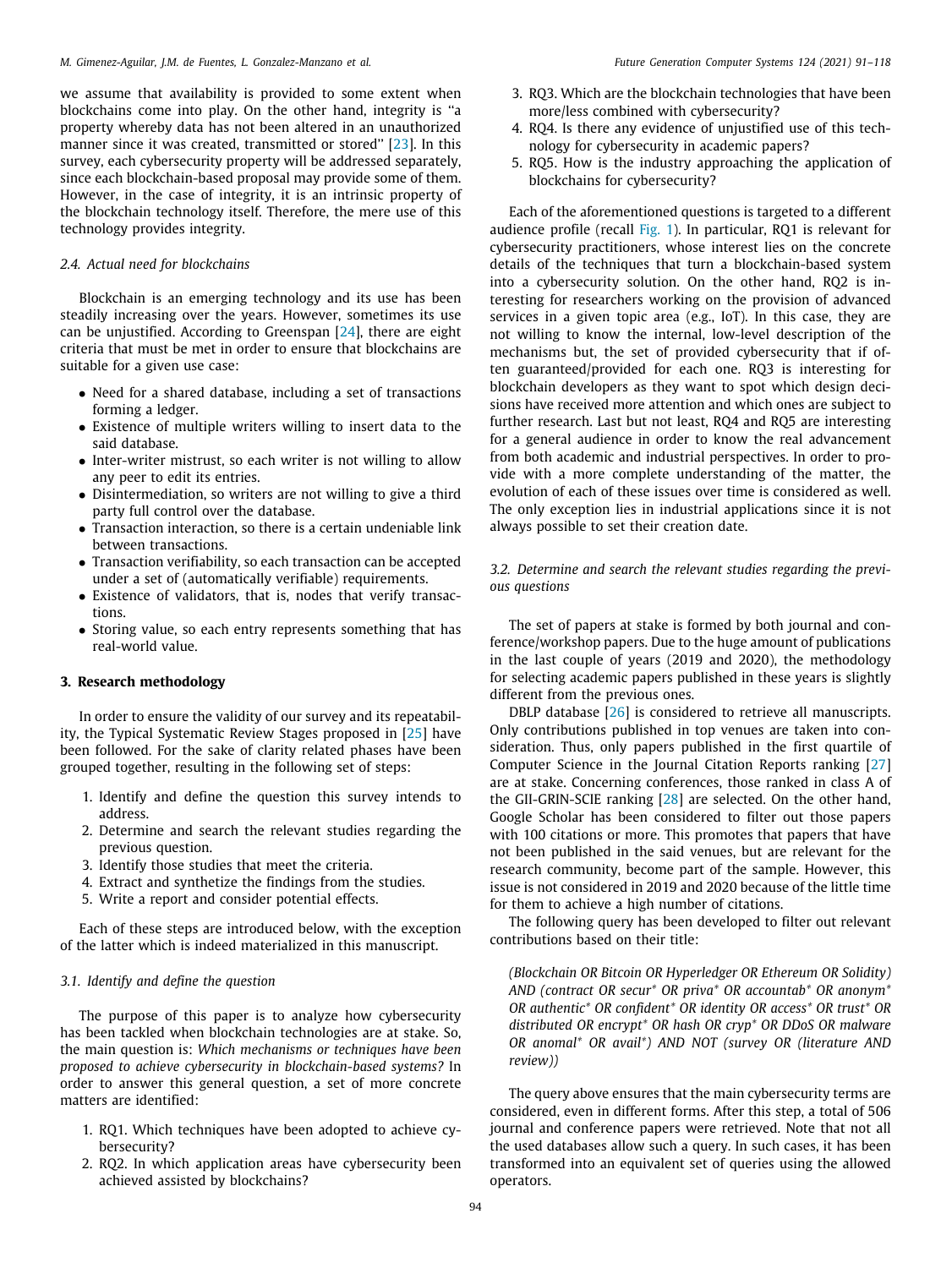# *3.3. Identify those studies that meet the criteria*

Once the initial amount of proposals is automatically retrieved, a manual review is carried out. This ensures that those papers that are not relevant for the sample (e.g., other literature surveys) or that do not contain any particular application for cybersecurity (e.g., smart contracts design related papers) are filtered out. After this analysis, the sample is definitely formed by  $272$  articles  $-$ 166 journal papers and 106 conference/workshop papers.

# *3.4. Extract and synthesize the findings from the studies*

The chosen proposals are studied in detail, classifying them according to different features. In the case that a certain proposal fits into more than one category per feature, (e.g., belonging to IoT and Health areas), it is counted in each of them. Four aspects have been analyzed in each proposal, namely the offered cybersecurity properties and techniques, the application area, the underlying blockchain technology and the justification of using a blockchain. This classification, depicted in [Fig.](#page-5-0) [3](#page-5-0), will be used as the basis for the following analysis.

#### **4. Academic approaches**

<span id="page-4-0"></span>In this section, all papers are analyzed to answer the proposed research questions related to academic approaches — RQ1 to RQ4 (recall Section [3.1\)](#page-3-1). In particular, Section [4.1](#page-4-1) answers RQ1 by explaining how cybersecurity properties are fulfilled and which techniques provide them. Afterwards, Section [4.2](#page-6-0) answers RQ2 describing the areas in which blockchain-based systems have been applied to achieve cybersecurity. Section [4.3](#page-8-0) analyzes the use of blockchain technologies and implemented cybersecurity properties to answer RQ3. Finally, Section [4.4](#page-9-0) answers RQ4 by studying whether the use of blockchain technologies is justified in each proposal. For the sake of clarity, a table supporting this study is included in [Appendix](#page-17-0).

# *4.1. Cybersecurity properties and related techniques*

<span id="page-4-1"></span>Cybersecurity properties defined in Section [2.3](#page-2-1) are individually analyzed. Three categories are considered for each property — whether it is fully, partially or not provided. [Fig.](#page-5-1) [4](#page-5-1) summarizes the provision of each property over time. The different techniques applied to provide them are also introduced.

# *Authentication*

Authentication is studied considering all blockchain entities (recall Section [2.2\)](#page-1-2).

- Complete authentication: All entities are always authenticated. To do so, a Certification Authority (CA) can be used [\[29,](#page-21-22)[30](#page-21-23)]; the user can be registered or included in a private network (in which at least the administrator of the network knows his/her identity) [[31](#page-21-24)[,32\]](#page-21-25); roles can be assigned accordingly [\[33,](#page-21-26)[34](#page-21-27)]; some off-chain communication or registration system can be applied  $[35]$  $[35]$ ; or a unique public identifier can be used for authentication purposes [[36](#page-21-29)].
- Partial authentication. Not all entities are authenticated. This occurs in [\[37\]](#page-21-30), where vendors and system operators are publicly known but the system user is not. Other example is [\[38\]](#page-21-31) where nodes within the same group know the identity of each other, but they do not know the nodes outside the group.
- No authentication. Authentication is not provided in any way or it is not mentioned, such as in [\[39,](#page-21-32)[40](#page-21-33)].

On the other hand, the following techniques are commonly applied for authentication purposes:

- CA/Authority. Some proposals provide authentication by means of a CA or other similar entity (e.g. governments, Key Generation Centers, Attribute Grant Unit, etc.). These authorities usually grant the requester an identifying item (e.g., certificates, keys, roles/attributes). Proposals like [\[41–](#page-21-34) [43](#page-21-35)] are included in this category.
- Registration/Pre-enrollment. Some works need participants to be registered in the system beforehand. This is the case of proposals using a private blockchain, in which only specific entities are able to join and have to be known or approved beforehand, by, for example, the blockchain ad-ministrator [[44](#page-21-36)[,45\]](#page-21-37). On the other hand, some works based on pre-existing public blockchain networks (e.g. Ethereum main network) need BCUs, BCOs and/or BCNs to register in the system before using it [[46](#page-21-38)[,47\]](#page-21-39).
- Off-chain. Authentication is carried out outside of the blockchain. For example, in [\[48\]](#page-21-40) the user needs to know the service identity to generate the compound identity. This identity is shared among two or more parties, where at least one becomes owner and the rest have restricted access (become guests) [[48](#page-21-40)].
- Blockchain transaction/Smart contract. A transaction in the blockchain or the smart contract (or equivalent) is used to authenticate the different entities, e.g. [[32](#page-21-25)[,49\]](#page-21-41).
- Public identifier. A unique public attribute is used. This is the case of  $[50]$  $[50]$  $[50]$  in which the DNS name is used, or  $[51]$  $[51]$  $[51]$  where the artist profile is linked to an Ethereum address [\[51](#page-21-43)].
- Other. Another method is used for authentication purposes. For instance, [\[52](#page-21-44)] uses biometric data to provide authentication and a token is applied in [\[53\]](#page-21-45).

The use and need of authentication in blockchains has increased since 2014 (recall [Fig.](#page-5-1) [4\)](#page-5-1), when this feature was initially offered. In the following years, this number has increased and complete authentication is provided in around 67% of proposals in the last three years. Thus, the ratio has remained quite constant in the last years and it could be related to the appearance and raise of private and permissioned networks, versus the initial public permissionless ones (e.g., Bitcoin).

In terms of techniques ([Table](#page-5-2) [1](#page-5-2)), in 2014 and 2015 authentication was provided off-chain. In the following years, the preferred method is registration/pre-enrollment. This technique could have a lot to do with the increase of private networks. Moreover, it is a significantly easy way to manage access control, as it has been used for many years now. Similarly, the use of an authority or trusted third party is also a common easy way to provide authentication even outside of blockchain systems. Indeed, the use of trusted third parties is a widespread solution to solve security issues, although these entities become a single point of failure. However, the use of these trusted entities has significantly decreased in 2020, trying to look for completely decentralized approaches.

# *Non-repudiation*

Non-repudiation is studied considering all blockchain entities in the system, analyzing how it is provided.

- Complete non-repudiation: Actions of all entities are recorded in the blockchain, e.g. [[54](#page-21-46)[,55\]](#page-21-47). Blockchain technologies already provide some kind of non-repudiation by means of digital signatures.
- Partial non-repudiation. A low number of actions of some entities, e.g. BCOs, are not logged in the system. This occurs in [\[56,](#page-21-48)[57\]](#page-21-49) where the audit process is not recorded in the system. This could lead to entities denying having performed an action (e.g. the audit process).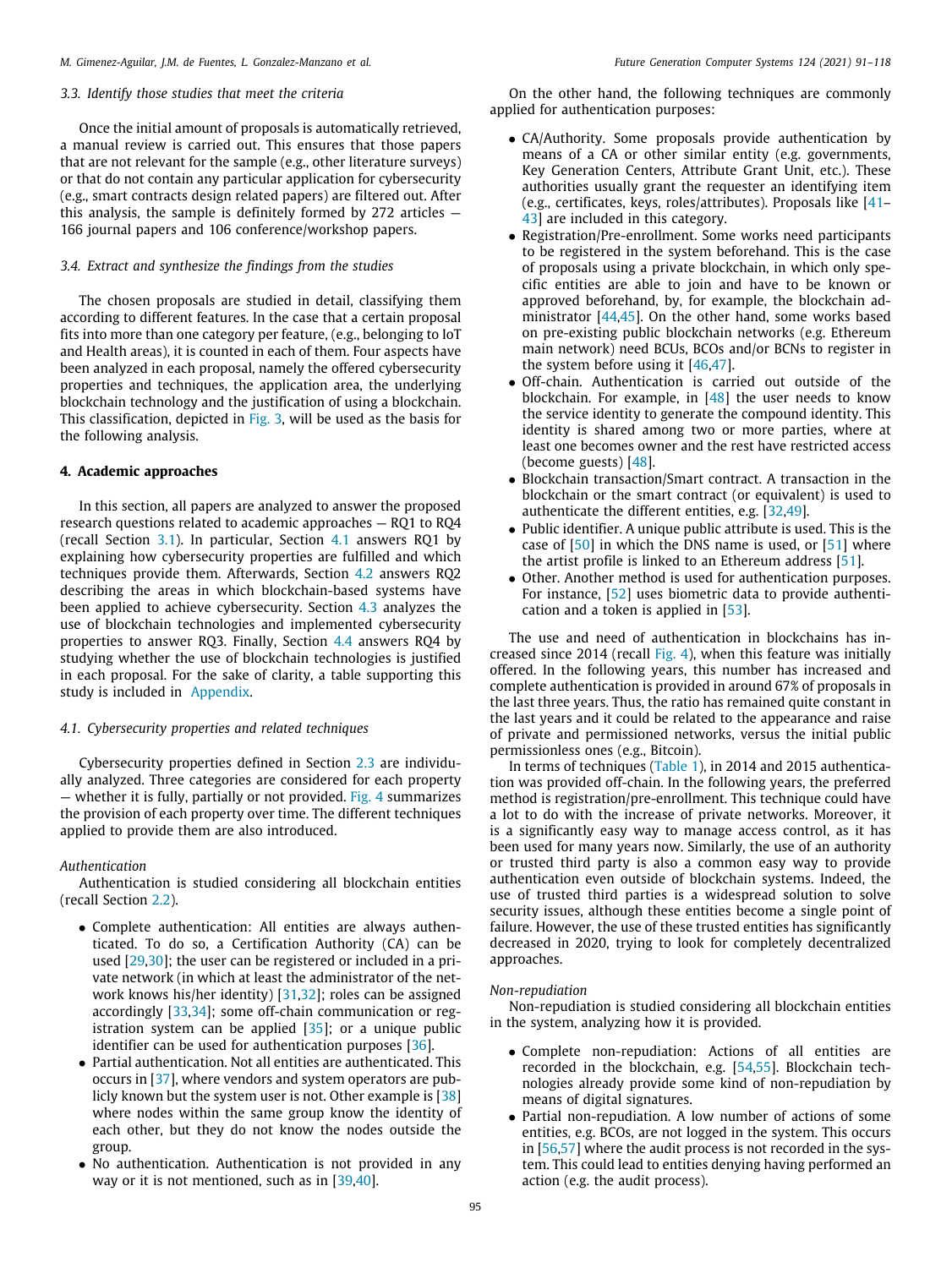

<span id="page-5-0"></span>**Fig. 3.** Taxonomy of elements involved in the analysis. Numbers in brackets correspond to the amount of proposals that fit in each category.



**Fig. 4.** Number of approaches regarding cybersecurity properties per year.

<span id="page-5-2"></span><span id="page-5-1"></span>Number of approaches regarding cybersecurity techniques per year.

|                                      | 2013     | 2014 | 2015     | 2016           | 2017          | 2018     | 2019 | 2020           | Total |
|--------------------------------------|----------|------|----------|----------------|---------------|----------|------|----------------|-------|
| Authentication                       |          |      |          |                |               |          |      |                |       |
| CA/Authority                         | $\Omega$ | 0    | $\Omega$ | 2              | 6             | 31       | 25   | 3              | 67    |
| Registration/Pre-enrollment          | 0        | 0    | $\Omega$ | 5              | 9             | 51       | 47   | 13             | 125   |
| Off-chain                            | 0        |      |          | 3              | 3             | 10       | 5    | 12             | 35    |
| Blockchain transaction/smartcontract | $\Omega$ | o    | $\Omega$ |                | 4             | 20       | 10   | 5              | 40    |
| Public id.                           | 0        | 0    | $\Omega$ | 2              | 4             | $\Omega$ |      |                | 14    |
| Other                                | 0        | 0    | $\bf{0}$ |                | $\Omega$      | 9        | 6    | $\overline{2}$ | 18    |
| Confidentiality                      |          |      |          |                |               |          |      |                |       |
| Asymmetric encryption                | $\Omega$ | 0    | 0        | $\mathfrak{D}$ | 5             | 13       | 18   | 13             | 51    |
| Symmetric encryption                 | 0        | 0    |          | 2              | $\Omega$      | 8        | 12   | 15             | 38    |
| Homomorphic encryption               | 0        | 0    | 0        | 0              |               |          | 5    | $\Omega$       |       |
| Other/Not specified encryption       | O        |      | $\Omega$ | $\Omega$       |               | 10       | 3    | 3              | 18    |
| Hashes                               | o        | O    |          |                |               | 17       | 15   | 11             | 46    |
| Other                                |          |      | 0        |                | $\mathcal{P}$ | 5        | 6    | 4              | 20    |

• Repudiation. Entities can deny having done actions or there is not much information to infer this issue, e.g. [\[58,](#page-21-50)[59](#page-21-51)].

All proposals between 2013 and 2015 do not provide nonrepudiation, see [Fig.](#page-5-1) [4](#page-5-1). From 2016 onwards, proposals provide complete non-repudiation in 50% of the cases or more and partial in around 25%. Despite the growth in the amount of papers, the ratio remains almost constant, except for 2020 in which it has decreased. The provision of some kind of non-repudiation is specially appropriate to look for better traceability and auditing processes.

Concerning applied techniques, non-repudiation is achieved in a simple way. Either all actions of the different elements in the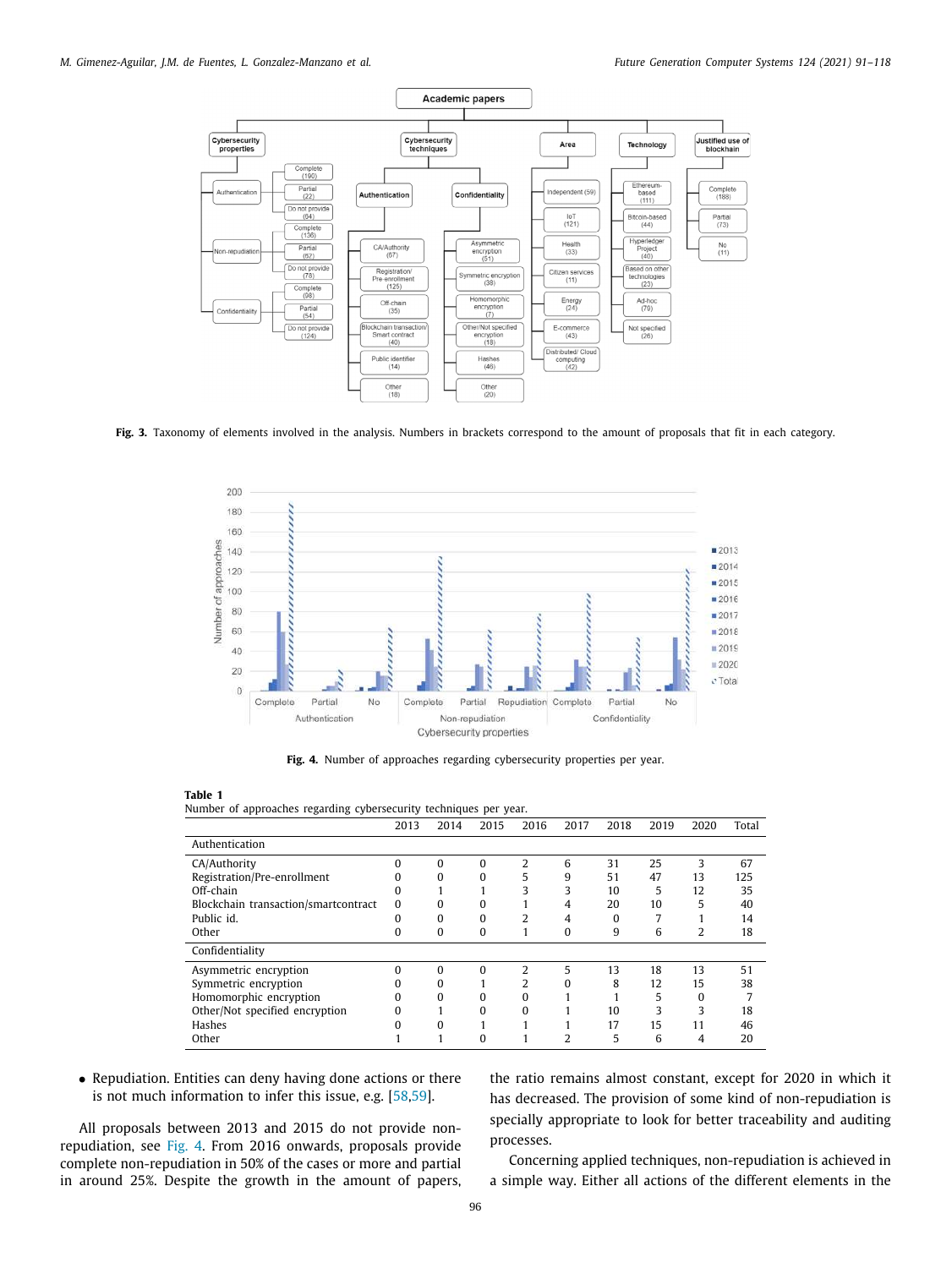system are recorded in the blockchain or not. Logging is the only identified technique to achieve this cybersecurity property.

# *Confidentiality*

Confidentiality is analyzed within the blockchain network, thus assessing whether the content of a message within the network is only accessible to authorized entities.

- Complete confidentiality. Only selected entities are able to know information from other entities, though there are elements inherent to the blockchain operation that are public and cannot be hidden, such as block headers [[60](#page-21-52)]. This property is offered, for instance, in  $[61,62]$  $[61,62]$  $[61,62]$ , where the block content is encrypted; or in [\[63](#page-22-1)[,64\]](#page-22-2), where hashes are the only interchanged data.
- Partial confidentiality. Some information is accessible to a particular set of entities while other data is public or can be used to infer additional information. For instance, in [\[65\]](#page-22-3), which proposes a voting system using blockchain, votes are encrypted but the registration content is not. [[66](#page-22-4)] proposes a similar approach, in which users' data is encrypted, but cloud service providers, token and resource addresses are not.
- No confidentiality. The content is public to all entities that interact with the blockchain, such as [\[41,](#page-21-34)[67](#page-22-5)].

Confidentiality is achieved by encrypting transactions' content mainly, sharing only hashes of information and some other special cases. As different types of cryptographic algorithms are applied, different techniques are distinguished.

- Asymmetric encryption. It is also referred as public-key cryptography. It uses a pair of keys: public keys, which may be disseminated widely, and private keys, which are known only to the owner [[68](#page-22-6)]. Different approaches use this kind of encryption. [\[69,](#page-22-7)[70](#page-22-8)] use asymmetric encryption to encrypt the blockchain content.
- Symmetric encryption. In this case, the same key is used for encryption and decryption purposes. This key, also called secret key, is usually shared beforehand. It is also possible to derive the secret key based on assorted parameters. [[44](#page-21-36)[,47\]](#page-21-39) use symmetric key algorithms to encrypt exchanged data.
- Homomorphic encryption. It is a special kind of encryption that allows performing calculations over encrypted data. It is adopted in some cases as a means to protect privacy and, implicitly, confidentiality. Proposals like [[71](#page-22-9)[,72](#page-22-10)] use this type of encryption.
- Other/Not specified encryption. Proposals that use other encryption types and those works in which the type is unknown are included in this category. For example, [\[73\]](#page-22-11) uses secure certificateless multireceiver encryption which allows the sender to generate the same ciphertext for a chosen group of receivers solving the certificate management problem, while in [\[74\]](#page-22-12) the type of encryption is not specified.
- Hashes. A hash is the result of applying a cryptographic nonreversible function, called hash function. They are usually used as indexes or as proofs of integrity because hash values are identical when applied over the same data. Hashes can be identified as pseudorandom numbers or strings with no meaning and they do not provide information by themselves. For example, in  $[64]$  and  $[75]$  $[75]$  $[75]$  document hashes are stored in the blockchain.
- Other. Any other technique is used to provide confidentiality. For example, [[76](#page-22-14)] leverages additive secret sharing. Thus, the Key Distribution Center distributes *n* shares, derived from the requester secret key, to each user. Then, each user

adds a share to contribute on blinding a given piece of data. All subsequent operations are performed on blind data. Finally, the impact of the share on the aggregated result can be eliminated by recovering the requester secret key.

Analyzing the trend over the years (recall [Fig.](#page-5-1) [4](#page-5-1)), confidentiality is specially considered since 2017. However, less than half of the proposals provide it completely and a big fraction do not care about confidentiality. This may be reasonable as the need for this property may depend on the type of data at stake, e.g. health data should be considered confidential. By contrast, if some authentication and non-repudiation techniques are in place and a private network is applied, some level of confidentiality protection is achieved, despite not using encryption.

Considering the different techniques [\(Table](#page-5-2) [1\)](#page-5-2), in 2013, the only work that falls into the 'other' category uses a mixing service and a coin distribution service to change the transmitted amount of money. In 2014, hashes, encryption and 'other' techniques are equally applied. In 2015, symmetric encryption was used, but from that year onwards, authors prefer the asymmetric one in most cases, following by only sharing hashes. The use of encryption is the most common way to provide confidentiality, regardless of the use of blockchains. Moreover, asymmetric encryption seems to be more appropriate in a distributed environment as there is no need to share decryption keys privately. Thus, in the last three years, in which confidentiality techniques have been specially applied, asymmetric, symmetric encryption and hashes are the most common alternatives.

# *4.2. Application areas and cybersecurity purposes*

<span id="page-6-0"></span>In this work seven areas are distinguished based on the content and goals of studied proposals:

- IoT: Internet of Things (IoT) is defined as a global infrastructure for the information society, enabling advanced services by interconnecting (physical and virtual) devices based on interoperable information and communication technologies [\[77](#page-22-15)]. All proposals that suggest the use of blockchain in relation to IoT are included in this area. Devices/elements could be smartphones [\[78,](#page-22-16)[79](#page-22-17)]; smart homes or related equipments [[44](#page-21-36)[,80\]](#page-22-18); sensors [\[32](#page-21-25)[,81\]](#page-22-19): vehicles [[30](#page-21-23)[,41,](#page-21-34)[82](#page-22-20)] or some other resource-constrained and potentially portable devices.
- Distributed/Cloud computing: Distributed computing is a system whose components are located on different networked computers, which communicate and coordinate their actions by passing messages to one another [\[83\]](#page-22-21). Cloud computing refers to the on-demand delivery of computer power, database storage, applications and other IT resources [[84](#page-22-22)]. This could be used to increase the storage or computing power of a given system or application. In this category all kind of parallel, distributed and cloud computing systems are included. A special case of cloud computing is secure multiparty computation, which is used to increase data security by computing cryptographic operations, while keeping some data private [\[40,40](#page-21-33)[,85\]](#page-22-23).
- E-commerce: It focuses on the trade of goods via online services or over the Internet. Some common cases in this area are fair trade or fair lottery  $[40,86]$  $[40,86]$  $[40,86]$ ; as well as the relevance of user security when buying or trading online [[35](#page-21-28)[,71,](#page-22-9)[87](#page-22-25)[,88\]](#page-22-26). Moreover, within this category we also consider e-business use cases, that is applications that affect economy in some way, but that are linked to business, such as the use of blockchain for doing supply chain inventory [\[89\]](#page-22-27), or carrying out human resources' records management [[90](#page-22-28)].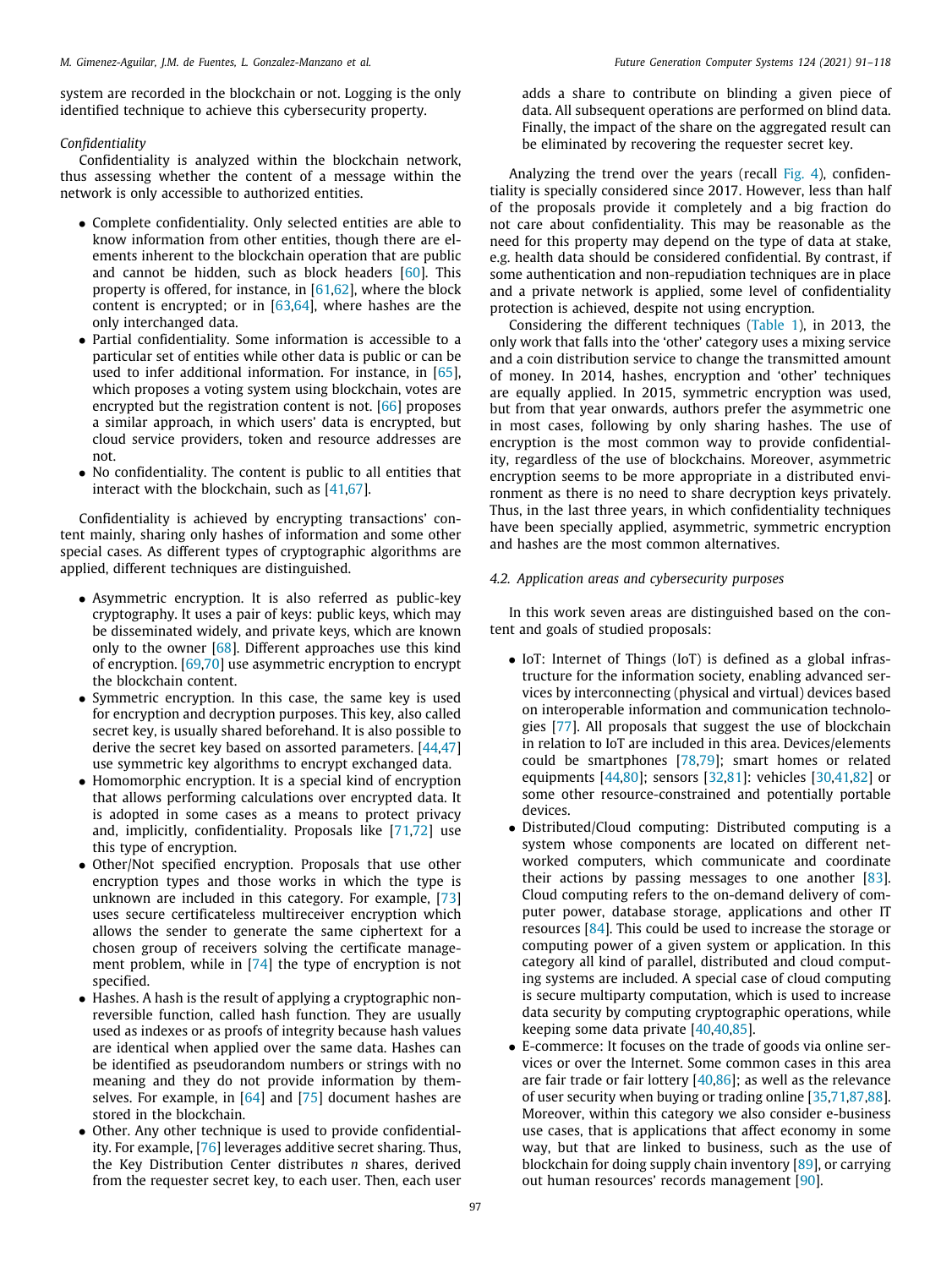

**Fig. 5.** Number of approaches per application area and year.

<span id="page-7-1"></span><span id="page-7-0"></span>Number of approaches regarding cybersecurity properties per application area.

|                 |              | IoT | Distributed/cloud computing | E-commerce | Citizen services | Energy | Health | Independent |
|-----------------|--------------|-----|-----------------------------|------------|------------------|--------|--------|-------------|
|                 | Complete     | 88  | 27                          | 22         |                  | 18     | 28     | 41          |
| Authentication  | Partial      |     |                             |            |                  |        |        |             |
|                 | Not provided | 25  | 12                          | 19         |                  |        |        | 16          |
|                 | Complete     | 68  | 16                          | 19         |                  |        | 18     | 32          |
| Non-repudiation | Partial      | 26  | 14                          |            |                  |        |        | 12          |
|                 | Not provided | 27  | 12                          | 14         |                  |        |        | 18          |
|                 | Complete     | 41  | 16                          | 16         |                  |        | 17     | 21          |
| Confidentiality | Partial      | 26  | 13                          | 10         |                  |        |        |             |
|                 | Not provided | 54  | 13                          | 15         |                  | 16     |        | 34          |

- Citizen services: It involves proposals typically related to smart cities, where part of the government and citizenship duties, as well as institutional relationships between them are automated or centralized. In this way, electronic government (e-government) [[91](#page-22-29)[,92](#page-22-30)]; centralized student records [[93\]](#page-22-31); or electronic voting (e-voting) [[65](#page-22-3)] are included in this area.
- Energy: Smart grids and power distribution supply proposals using blockchains fall in this area. Their goal is the improvement of energy distribution [[57](#page-21-49)[,61](#page-21-53)[,74,](#page-22-12)[94](#page-22-32)].
- Health: Patient data or any kind of healthcare-related data could be managed through a blockchain. It can be applied, e.g., for improving patients access and control of their data [\[31,](#page-21-24)[95](#page-22-33)] or for sharing data between health professionals or institutions [[96](#page-22-34)[,97\]](#page-22-35).
- Independent: These proposals can be regarded as ''areaindependent'' uses of blockchains. Some of them are indeed unrelated to any particular scenario, while other proposals focus on specific ones (e.g. software factories) but they could be easily adopted in other settings as well. Some examples include general access management mechanisms [[73](#page-22-11)[,98\]](#page-22-36); data provenance [[99](#page-22-37)]; or information sharing applications [[62](#page-22-0)[,100](#page-22-38)]; as well as malware analysis or other cybersecurity-centered proposals like DDoS prevention [[101](#page-22-39)].

In spite of the previous classification, some proposals fall in several areas. For example, [\[40\]](#page-21-33) is related to IoT and distributed/cloud computing; and [\[29,](#page-21-22)[102\]](#page-22-40) can be involved in IoT, health and distributed/cloud computing proposals.

An analysis over time is depicted in [Fig.](#page-7-0) [5.](#page-7-0) In the early years, most works were focused on e-commerce but this trend has changed. Although this area is still present in the following years, its percentage has decreased. Distributed/cloud computing related works seemed to be popular in 2014 and 2018 (40% and 21.9% of proposals respectively), but its popularity has also decreased over the years. IoT is the most popular area from 2016 to 2020, with more than 45.7% of the works. The second most popular one is area-independent, in an attempt to achieve generic solutions. 2017 and 2018 are specially remarkable because 27.8% and 27.6% of approaches fall in this category respectively.

# *4.2.1. Cybersecurity properties vs. areas*

Cybersecurity properties and areas are simultaneously studied herein [\(Table](#page-7-1) [2\)](#page-7-1) to identify if there are properties specially related to particular areas. The fulfillment of each of these cybersecurity characteristics will be achieved on the same bases as in complete, partial or not provided.

#### *Authentication*

Almost all studies in citizen services (9 works), energy (18) and health (28) provide complete authentication and something similar happens in the IoT field (88). By contrast, e-commerce is the field in which this matter is less prevalent, just 22 proposals provide it completely and 3 partially. These results are probably related to the kind of provided service because, for instance, health and citizen services related proposals usually need to identify and authenticate users in the system before providing the service. Likewise, energy related works also need to authenticate entities as well as some other information (e.g. location). On the contrary, the use of blockchain in e-commerce was born to change the need of authentication, thus the lack of this property in these proposals is not surprising.

# *Non-repudiation*

Most approaches in the health (23 works), citizen services (9) and IoT fields (94) provide complete and partial non-repudiation. Area-independent proposals also provide complete and partial non-repudiation in a large number of them, that is in 32 and 12 respectively. The remaining areas (cloud computing, e-commerce and energy) also present high provision of this property, 68.7% on average, but little lower that in other areas. Non-repudiation is usually a very important feature for the health and citizen services area, as personal information is commonly at stake. Being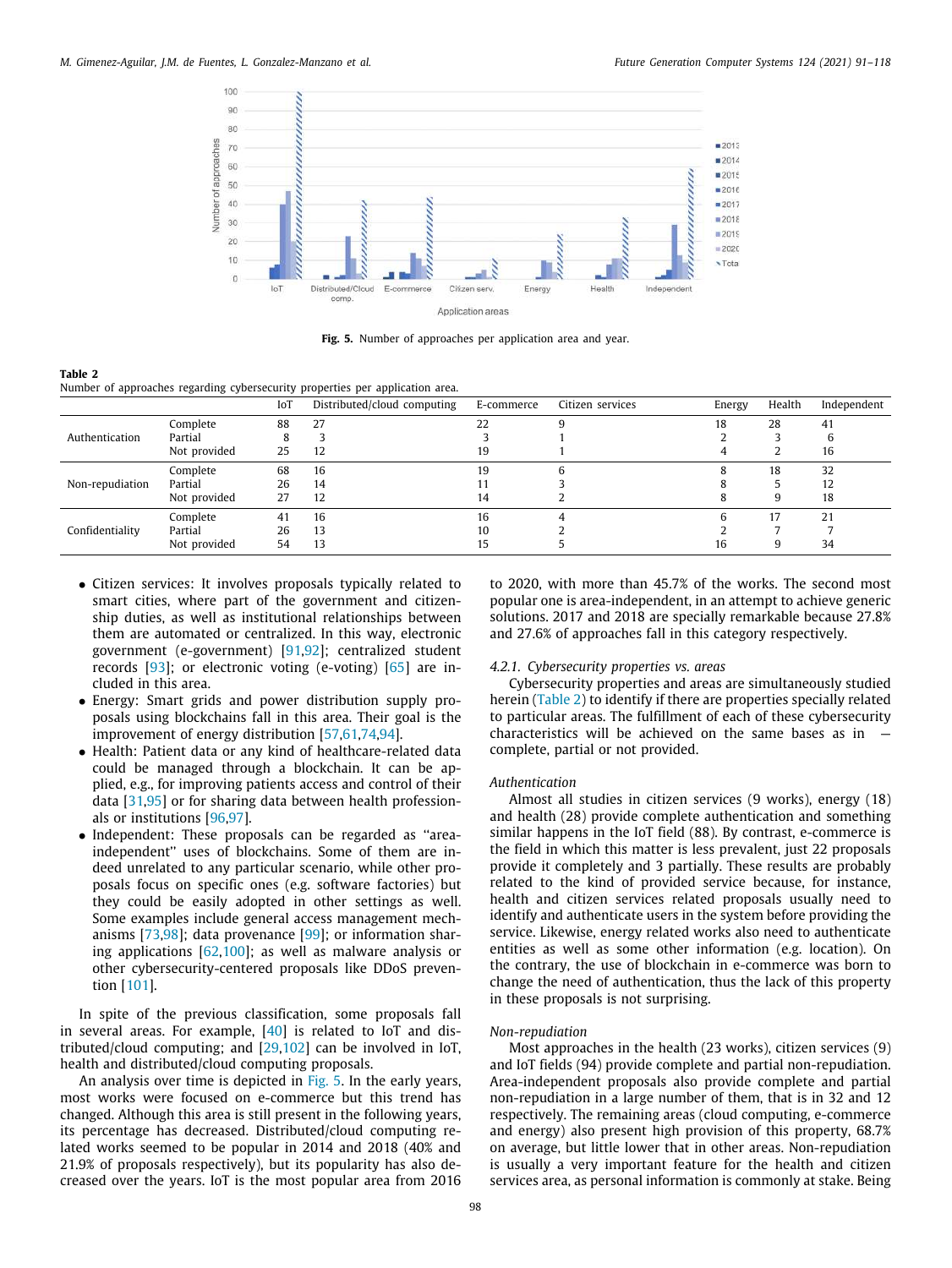

Fig. 6. Number of approaches regarding blockchain technology implementation per year.

<span id="page-8-1"></span>**Table 3**

<span id="page-8-2"></span>Number of approaches regarding cybersecurity properties per technology.

|                 |              | Ethereum-based | Bitcoin-based | Hyperledger project | Based on other technologies | Ad-hoc | Not specified |
|-----------------|--------------|----------------|---------------|---------------------|-----------------------------|--------|---------------|
|                 | Complete     | 78             | 28            |                     | 27                          | 53     | 21            |
| Authentication  | Partial      |                |               |                     |                             |        |               |
|                 | Not provided | 24             | 17            |                     | 13                          | 20     |               |
|                 | Complete     | 56             | 16            | 26                  | 20                          | 43     |               |
| Non-repudiation | Partial      | 28             |               |                     |                             | 14     |               |
|                 | Not provided | 27             | 23            |                     |                             | 23     |               |
|                 | Complete     | 28             | 19            | 12                  | 19                          | 20     | 12            |
| Confidentiality | Partial      | 14             |               |                     |                             |        |               |
|                 | Not provided | 35             | 18            |                     | 13                          | 25     |               |

able to trace who accesses to which data and how it is carried out is very useful for accountability purposes. IoT devices sometimes also have access to private information related to people homes and lives, so the same reasoning applies. 68% of distributed/cloud Computing and energy proposals also provide this property. In these fields logging operations are not regarded as critical as the operations themselves.

# *Confidentiality*

E-commerce is the field in which the biggest percentage of works offer complete confidentiality, 16 completely and 10 partially. Given that blockchain technologies where initially used for cryptocurrencies, where confidentiality could also be desirable to hide transactions' content, specially in permissioned networks. Health-related works usually count on high levels of authentication, strict access control policies and use private networks. However, probably because of the management of sensible data in health systems, this is the second area which provides confidentiality the most, 17 proposals completely and 7 partially. By contrast, energy works do not really care about this property, just 6 provide confidentiality completely and 2 partially. It is presumably due to the use of authentication techniques and the use of the blockchains to store power consumption data which is not considered sensible by itself.

# *4.3. Blockchain technologies and cybersecurity properties*

<span id="page-8-0"></span>Different technologies can be used when blockchains are involved. Bitcoin, Ethereum and the Hyperledger Project are three representative alternatives (recall Section [2.1\)](#page-1-1). However, since there are different variants, several categories are identified. On the one hand, some authors rely upon a technology derived from Bitcoin or Ethereum, referred to as Bitcoin-based and Ethereumbased. Other authors propose an ad-hoc technology, for example by proposing new block or transaction formats that suit their needs. Another subset of proposals are based on different alternatives (classified as 'other'), that is, existing technologies different from the main ones. For example, [[103](#page-22-41)] uses Monero, whereas [[99](#page-22-37)] opts for Scrybe. Additionally, some proposals are

technology-independent or can work with multiple ones and thus they will be included in each of the previous categories. For instance, [\[104\]](#page-22-42) and [[105\]](#page-22-43) combine a public ledger with a private one. Last but not least, technology is not always specified authors may not explicitly mention this issue or the proposal is so general that can be implemented using several technologies but without giving details in this regard, e.g. [[69](#page-22-7)]. In these cases, proposals are classified as 'not specified'.

[Fig.](#page-8-1) [6](#page-8-1) shows the amount of proposals per technology and year. The most common technology is Ethereum-based, possibly due to its flexibility and the use of smart contracts [\[106–](#page-22-44)[108\]](#page-22-45). The second largest group is ad-hoc technologies [[74](#page-22-12)[,95,](#page-22-33)[109\]](#page-22-46). The third most popular technology is Bitcoin-based [[35](#page-21-28)[,43,](#page-21-35)[110](#page-22-47)]. Hyperledger Project is in fourth place, being Fabric chosen in most cases [[31,](#page-21-24)[79](#page-22-17)[,85\]](#page-22-23). One exception is [\[79\]](#page-22-17) which uses Iroha. The fourth largest group correspond to proposals based on other technologies, for example LSB [\[69\]](#page-22-7), BigchainDB [\[110\]](#page-22-47), Zerocoin [\[111\]](#page-22-48), Multichain [[112](#page-22-49)], Scrybe [\[99\]](#page-22-37) or Monero [\[103\]](#page-22-41).

As the blockchain concept has gained popularity, new technologies have been developed. As seen in [Fig.](#page-8-1) [6](#page-8-1), Bitcoin (2013– 2015) was the most well-known technology at the very beginning and received attention in 2017, but no proposal is identified in 2020. Nonetheless, after Ethereum emergence (2016-onwards), this technology gained ground, being the main one used in the whole period except for 2017. In 2016, ad-hoc technologies appeared for the first time, and have been gaining momentum over the years, being the second most popular choice since 2018. The great used of Ethereum can be linked to the fact that it allows the development of Turing-complete smart contracts and it can be used as a public network or as a private one.

Cybersecurity properties and the different technologies are simultaneously studied herein to identify if there is some link between them [\(Table](#page-8-2) [3](#page-8-2)). Note that proposals in which properties are not managed, because they are not explicitly pointed out or they cannot be inferred, are classified as ''Not specified''.

#### *Authentication*

The great majority of papers based on Hyperledger project (31 works), not specified (21) and Ethereum-based (78) categories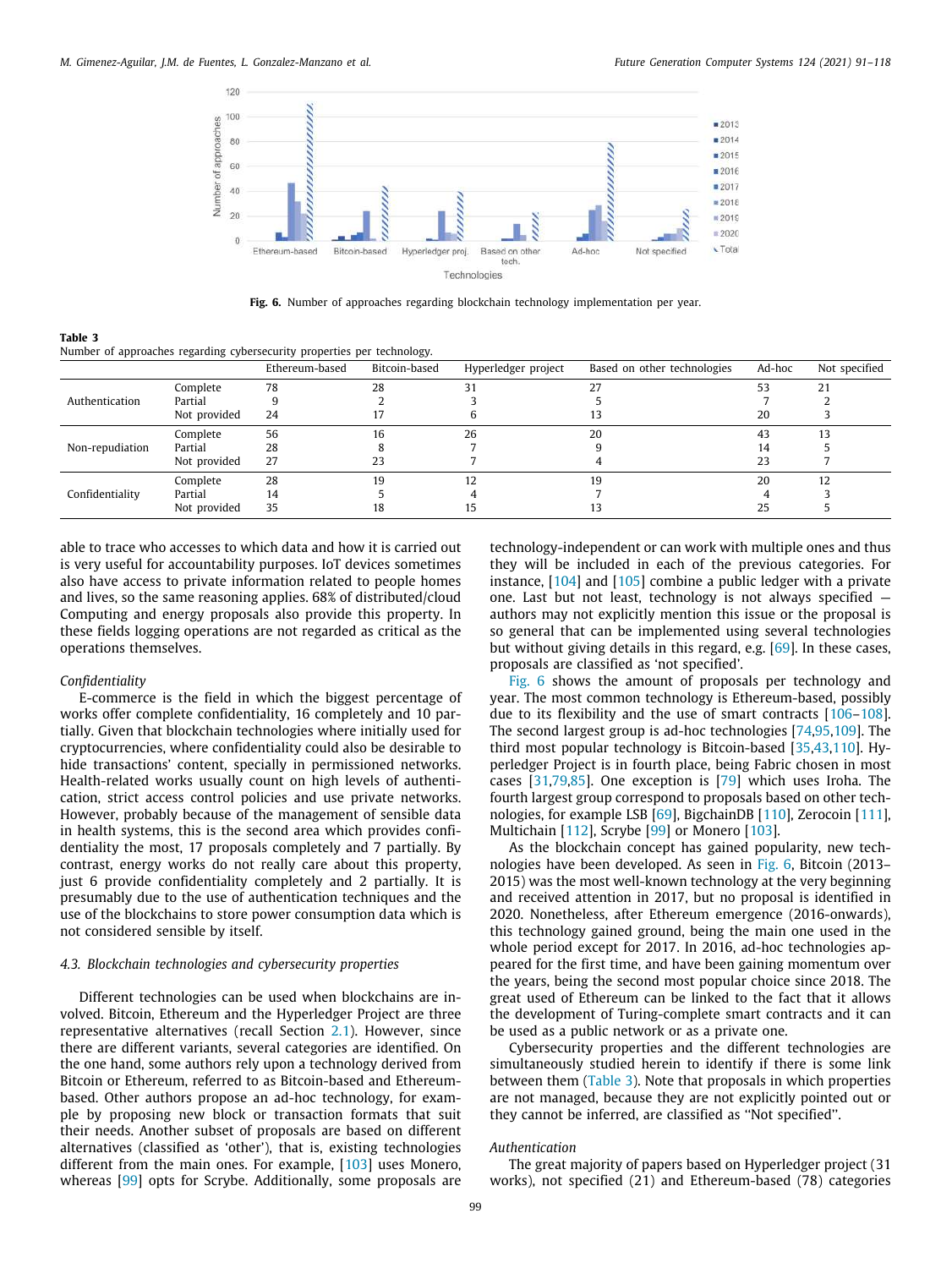

**Fig. 7.** Number of approaches regarding blockchain use justification per year.

<span id="page-9-1"></span>

<span id="page-9-2"></span>**Fig. 8.** Number of industrial initiatives that address cybersecurity properties and techniques applied.

provide complete authentication. Those based on other technologies also provide authentication in most of them (27 completely and 5 partially). On the other hand, a smaller set of works use Bitcoin-based technology (28 completely and 2 partially). These results are probably due to the fact that Hyperledger Project technologies are often private, so they need some kind of user authentication. Ethereum allows the use of private networks too, which could be the reason of providing authentication in most cases. However, regardless of the technology this cybersecurity property is provided quite often.

## *Non-repudiation*

This property is considered in all technologies to some extent. Hyperledger project is present in the highest amount of proposals (26 completely and 7 partially) whereas Bitcoin-based is in the lowest one (16 completely and 8 partially). Thus, non-repudiation is most provided in technologies that allow private and/or permissioned networks (Hyperledger Project, Ethereum and ad-hoc) and less in public/permissionless ones (Bitcoin). However, in all cases complete non-repudiation is is preferred — in some cases it doubles the amount of proposals in contrast to partial nonrepudiation.

# *Confidentiality*

Confidentiality provision does not seem to be linked to particular technologies in any way. Proposals based on Ethereum-based and ad-hoc technologies are those in which it is less considered, 42 (18.9%) and 24 (15%) proposals respectively. By contrast, those Bitcoin-based or based on other technologies apply complete confidentiality more frequently, 26 (42.2%) and 24 (40.4%) proposals respectively. It may be due to being public networks in most cases.

# *4.4. Use of blockchain. Justification*

<span id="page-9-0"></span>The actual need for blockchain is studied in all proposals, considering the principles stated by Greenspan (recall Section [2.4\)](#page-3-2). Based on the fulfillment of these principles, three different categories have been considered:

- Complete justification. All criteria are met. This includes proposals like [\[106](#page-22-44)[,113\]](#page-23-0). At first glance, it may seem that private and permissioned networks do not achieve *Interwriter mistrust* and/or *Disintermediation* because some level of trust is required between the peers– they often need to trust the organization(s) controlling the network. However, according to  $[24]$ , users cannot trust each other even between the same organization. As a special note, those systems that only share hashes in the blockchain will be included in this category, as long as they fulfill all the remaining conditions and assuming that, though they do not *represent something that has real-world value* per se, they do serve as a pointer or proof to something that does (e.g. [\[114,](#page-23-1)[115](#page-23-2)]).
- Partial justification. Systems in which a trusted third party or authority knows the nodes writing into the blockchain fall into this category. In this case, the *disintermediation* and even the *inter-writer mistrust* principles are not fully met. Thus, proposals are included in this category as long as the remaining principles are met. For example [[41](#page-21-34)[,116\]](#page-23-3).
- No justification. The criteria are not fulfilled (except for those exceptions mentioned above). This happens, for example in [\[117\]](#page-23-4) where, even though there are multiple users in the system, only OriginStamp submits transactions to the blockchain. Another example is [\[118\]](#page-23-5), where an entity may be able to modify data stored in the blockchain.

Most proposals provide a complete justification (188), though this number has significantly increased in 2018 (71), see [Fig.](#page-9-1) [7.](#page-9-1) A smaller amount of them integrate the blockchain in their systems with partial justification, being 2018 and 2019 years that stand out from the rest (29 and 31 proposals respectively). The high number of proposals with partial justification could be due to the need to trust an entity and the raise of technologies that allow private and permissioned networks in contrast to the initial preference for public ones (e.g. Bitcoin). On the other hand, the use of blockchain is not justified in 11 proposals. Though this is not a high number, it shows that some research results are using blockchains in an improper manner.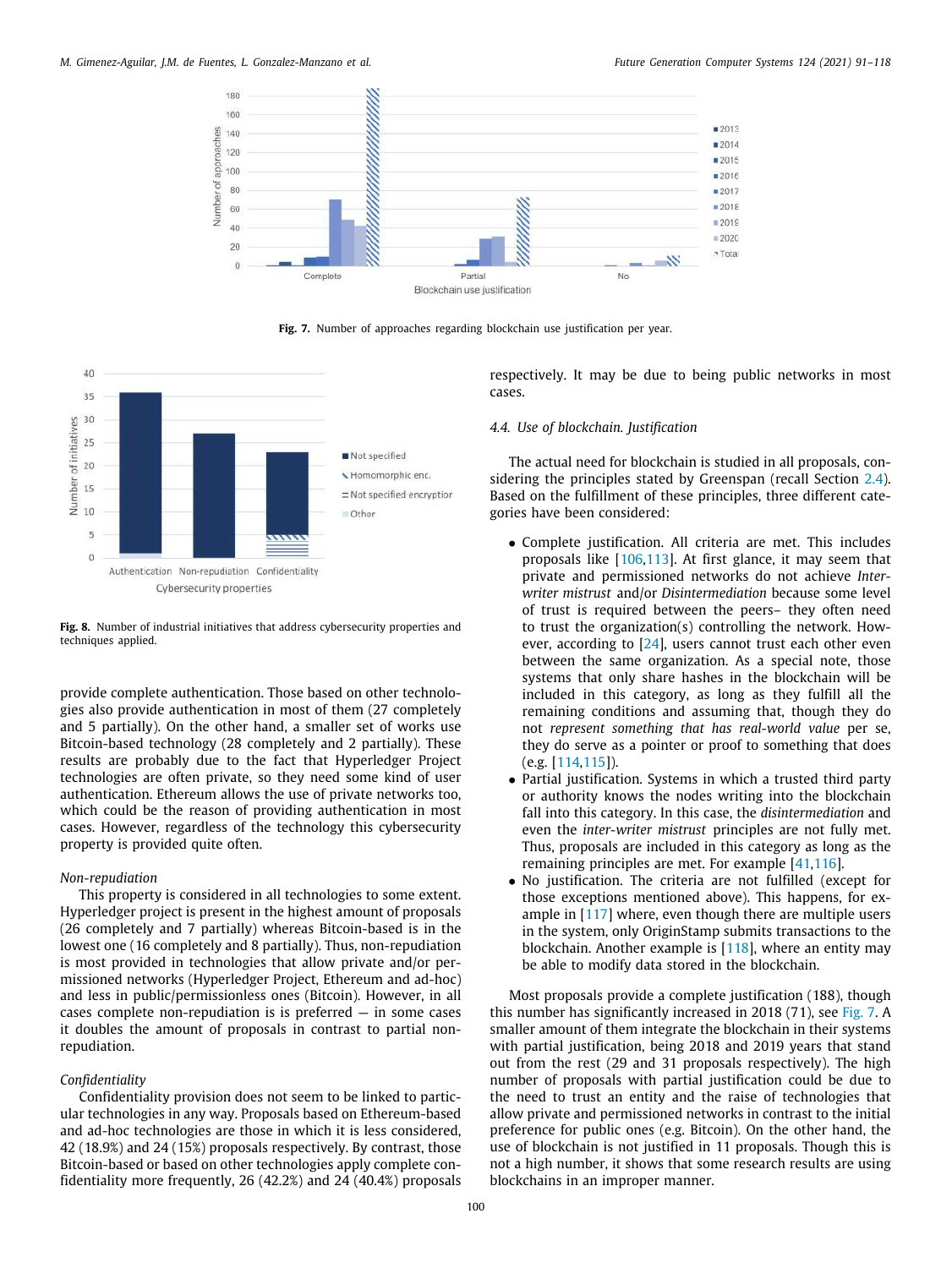

Fig. 9. Number of industrial initiatives per application area that address cybersecurity properties.

<span id="page-10-2"></span>

**Fig. 10.** Number of industrial initiatives per technology that address cybersecurity properties.

<span id="page-10-3"></span>Whether the use of blockchain is justified or not has changed over the years, but maintained high percentages of complete justification (more than 60%). Most unjustified proposals are relatively novel as they belong to 2018 (4), 2019 (1) and 2020 (6). One potential reason is that blockchains were initially developed as an e-commerce technology. From then on, they have been used for many other activities and maybe some of them do not need all features they offer.

# **5. Industrial approaches**

<span id="page-10-0"></span>This Section discusses the status of the industry with respect to achieving cybersecurity by means of blockchain-based systems. Thus, after extensive search a total of 128 industrial applications have been studied following the same structure as academic papers (recall [Fig.](#page-5-0) [3](#page-5-0)). Section [5.1](#page-10-1) focuses on the techniques applied to meet cybersecurity properties, whereas Sections [5.2](#page-11-1) and [5.3](#page-11-2) analyzes this matter from the applications and technologies perspectives.

Note that a timeline cannot be established because there is not a clear way to specify the timing of industrial applications emergence. Similarly, industry provides less detailed descriptions and thus, opposite to academic approaches, the study cannot be performed with the same level of detail, e.g., analyzing the different degrees of confidentiality or techniques used to achieve

cybersecurity properties. On the contrary, in line with academic approaches, all the industrial applications adhere to the principles of the integrity control of data at rest. The complete analysis of industrial applications is depicted in [Appendix](#page-17-0).

# *5.1. Cybersecurity properties and techniques*

<span id="page-10-1"></span>The seminal idea behind the first use of blockchain, Bitcoin, was conceived with cybersecurity goals in mind. Certainly, pseudonyms in Bitcoin are associated to public keys and financial transactions are validated on the grounds of challenge–response protocols. These procedures are not but integrity verification mechanisms, and availability and resilience are attained by the way those verification procedures are deployed in Bitcoin through a peer-to-peer network and an adequate rewarding scheme [\[119\]](#page-23-6). Consequently, in most industrial applications there exist underlying cybersecurity goals although they are not displayed as cybersecurity applications.

As depicted in [Fig.](#page-9-2) [8](#page-9-2), though studied industrial applications are focused on cybersecurity, most of the properties are not even mentioned and just a small set of them briefly describe how they are offered. For instance, authentication is provided by 36 proposals but only one of them can be classified into one of the previously defined categories for techniques. Similarly, in what comes to confidentiality only few of them provide enough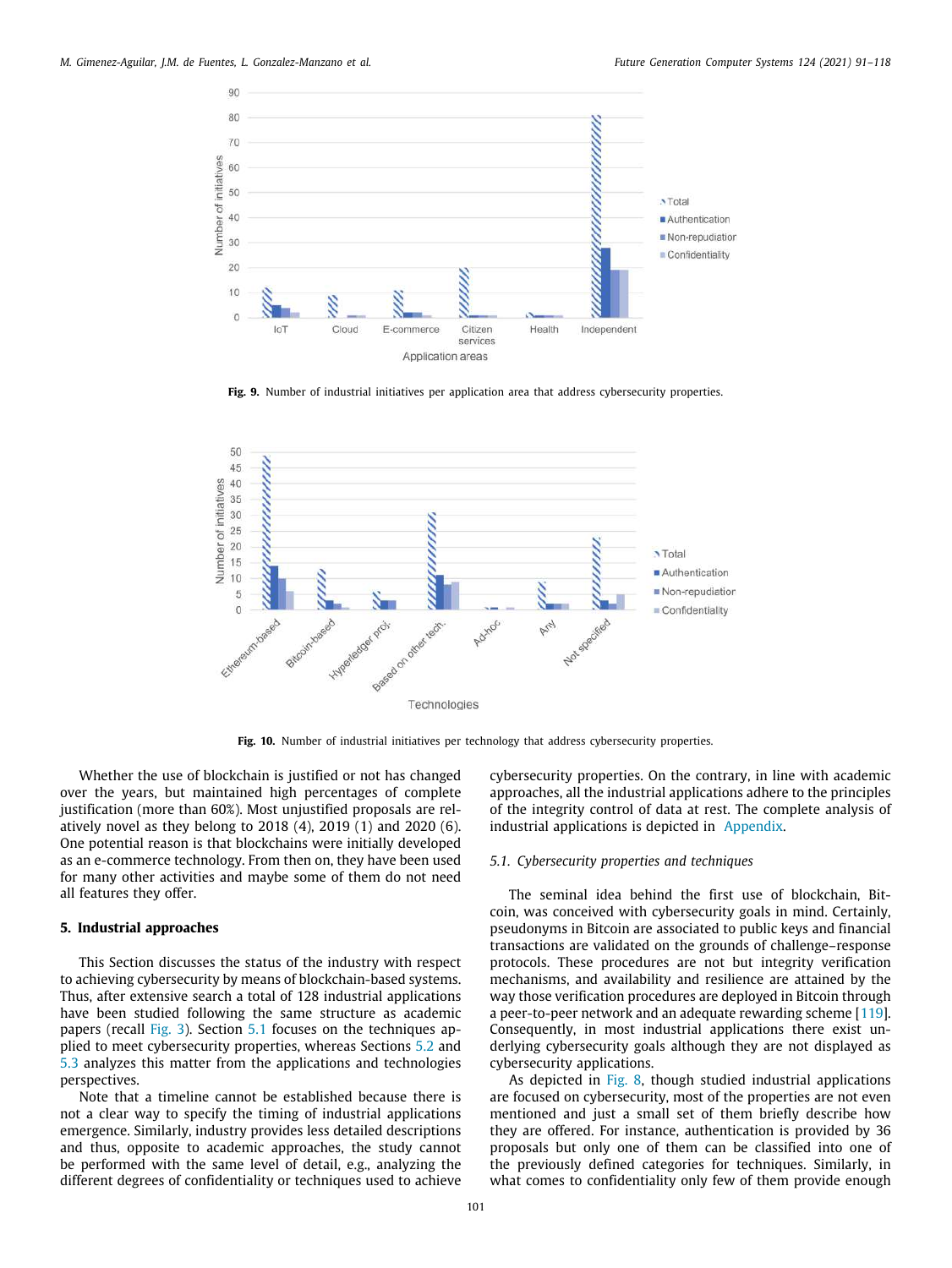<span id="page-11-7"></span>

|  | Related works comparison concerning proposed research questions. |  |  |
|--|------------------------------------------------------------------|--|--|
|  |                                                                  |  |  |

|                     | RQ1 | RQ <sub>2</sub> | RQ3 | RO <sub>4</sub> | RQ <sub>5</sub> |
|---------------------|-----|-----------------|-----|-----------------|-----------------|
| $[122]$             | X   | X               | X   | X               | X               |
| [123]               | X   | X               | X   | X               | X               |
| $[124]$             | X   |                 | X   | X               | X               |
| [9]                 | X   |                 | X   | X               | x               |
| [8]                 | X   | x               | X   | x               | X               |
| $[125]$             |     |                 | X   | x               | X               |
| $[126]$             | X   |                 | X   | X               | X               |
| $\lceil 127 \rceil$ | X   |                 | X   | X               | X               |
| [128]               |     |                 | X   | X               | X               |
| $[129]$             |     |                 | X   | X               | x               |
| <b>OURS</b>         |     |                 |     |                 |                 |

<span id="page-11-3"></span>a In fog — IoT.

<span id="page-11-4"></span><sup>b</sup>Industry — IoT.

<span id="page-11-5"></span>c In healthcare.

information. As an example, homomorphic encryption is adopted in Consensus. This may be the result of several factors, such as the lack of expertise in the design and implementation of blockchain protocols [[120](#page-23-15)] and the shortage of certification and auditing methodologies for the blockchain technology [\[121\]](#page-23-16).

# *5.2. Application areas and cybersecurity properties*

<span id="page-11-1"></span>As part of Bitcoin, blockchain was used to guarantee the integrity and consistency of financial transactions. Additional application areas were incorporated as the blockchain ecosystem evolved, see [Fig.](#page-10-2) [9,](#page-10-2) first by leveraging the OP\_RETURN and optional fields of Bitcoin's data model [[130\]](#page-23-17), and subsequently by the incorporation of more complex logic through smart contracts and advanced access and authorization control models. In regard to cybersecurity goals, there are plenty of examples where the tamper-resistant characteristics of blockchain is exploited to scaffold event recording and assets traceability.

As it is underlined in [[120](#page-23-15)], blockchain is mainly conceived as a means to harden the data life-cycle, which encompasses data validation/access and sharing, but also identity management [\[131\]](#page-23-18). This is coherent with the main conclusions of the application contexts derived from our analysis. Certainly, we have identified two preferential domains: citizen services (20 initiatives) and IoT (12 proposals), followed closely by e-commerce (11 cases). In both, citizen services and IoT scenarios, data traceability and the deployment of accountability solutions are core elements. As transparency and on-chain algorithmic governance are presented as defining features of blockchain, the vast majority of approaches (up to 81) are area-independent, thus offering these features as main advantages of blockchains over other IT services.

[Fig.](#page-10-2) [9](#page-10-2) also allows combining application areas and cybersecurity properties. The lack of information prevents from reaching meaningful conclusions. Indeed, it shows that in most areas, such as citizen services or area-independent approaches, a substantial amount of initiatives cannot be related to any particular cybersecurity property. On the contrary, other cases become clear. For example, Factom, Miirror and Atonomi provide authentication and non-repudiation. Also including Health, Prism manages all cybersecurity properties in IoT. In e-commerce Zorrosign provides authentication and non-repudiation and, by contrast, all cybersecurity properties are reached in DigiByte. In the cloud computing area, just DxChainGlobal provides confidentiality and non-repudiation. Similarly, in citizen services Metacert deals with authentication and non-repudiation and Blockarmour with confidentiality. As a result, just few initiatives provide all cybersecurity properties, as in the case of Prism for managing sensible data such as patient-related information.

#### *5.3. Blockchain technology and cybersecurity properties*

<span id="page-11-6"></span><span id="page-11-2"></span>Though Bitcoin was the main initial technology, depicted in [Fig.](#page-10-3) [10,](#page-10-3) industrial applications highlight the use of Ethereumbased technologies (49), mainly as a result of including advanced functionality for smart contracts. This fact is confirmed by analyzing the capitalization market in the blockchain ecosystem, though just 13 initiatives apply Bitcoin according to this study. Certainly, according to the information in CoinMarketCap, $<sup>1</sup>$  $<sup>1</sup>$  $<sup>1</sup>$  Bit-</sup> coin and Ethereum are the platformas attracting more capital, which can interpreted as result of the technology adoption. Other important points are that both platforms have a more solid reference forum for programmers (as bitcoin.stackexchange [[132](#page-23-19)] or ethereum.stackexchange [\[133\]](#page-23-20)) and the list of tutorial and books to diving into the technology are much larger.

Besides the preponderance of Bitcoin and Ethereum in permissionless blockchains, in private permissioned blockchains Hyperledger Fabric is the most accepted solution, used in 6 industrial applications in this study. As it occurs with Bitcoin and Ethereum, it is not difficult to find documents and support information to develop blockchain protocols using Hyperledger Fabric.

There are many applications, 31 in particular, which do not use any of the most remarkable technologies. This may make more difficult to find software architectures and developers to be integrated as part of a continuous integration software development project. Furthermore, we have identified 62 projects without open source repositories, which can further hinder the supposed commitment with transparency of blockchain projects.

Similar to cybersecurity areas, there is no clear relationship between cybersecurity properties and blockchain technologies, as [Fig.](#page-10-3) [10](#page-10-3) depicts. Indeed, it shows that a fraction of initiatives per technology cannot be related to any cybersecurity property. These properties are considered in few Ethereum-based initiatives, e.g. Nodalblock provides confidentiality, authentication and non-repudiation. Something similar happens in Bitcoin-based approaches and, for instance, authentication and non-repudiation is achieved in Sovrin. By contrast, all Hyperledger project initiatives provide some cybersecurity property, e.g., authentication and non-repudiation is reached in Miirror and VON. Finally, it is noteworthy that initiatives applying more than one technology (Provable, Chainalysis, Ciphertrace, Blockcipher, OriginalMy) do not manage any cybersecurity property. It could be linked to the fact that their goal is providing services without a technology-oriented focus disregarding other issues.

# **6. Lessons learned and open research issues**

<span id="page-11-0"></span>Once the considered sample of academic papers and industrial approaches has been analyzed, it is possible to identify a set of lessons learned to summarize the main findings of the study. Some of them also serve to point out future research directions that can inspire forthcoming works.

#### *6.1. Lessons learned*

**Lesson 1. Recent and growing interest.** The academic interest of blockchain when cybersecurity is at stake has rocketed since 2016. Although our survey covers since 2013, it is in 2016 when a dramatic increase on the amount of papers is perceived.

**Lesson 2. Preferred cybersecurity properties.** Authors usually tend to implement some cybersecurity properties over others. Authentication and non-repudiation mechanisms are often provided, and though their joint application provides some kind of secrecy, if such countermeasures are bypassed, confidentiality

<sup>1</sup> [https://coinmarketcap.com/.](https://coinmarketcap.com/)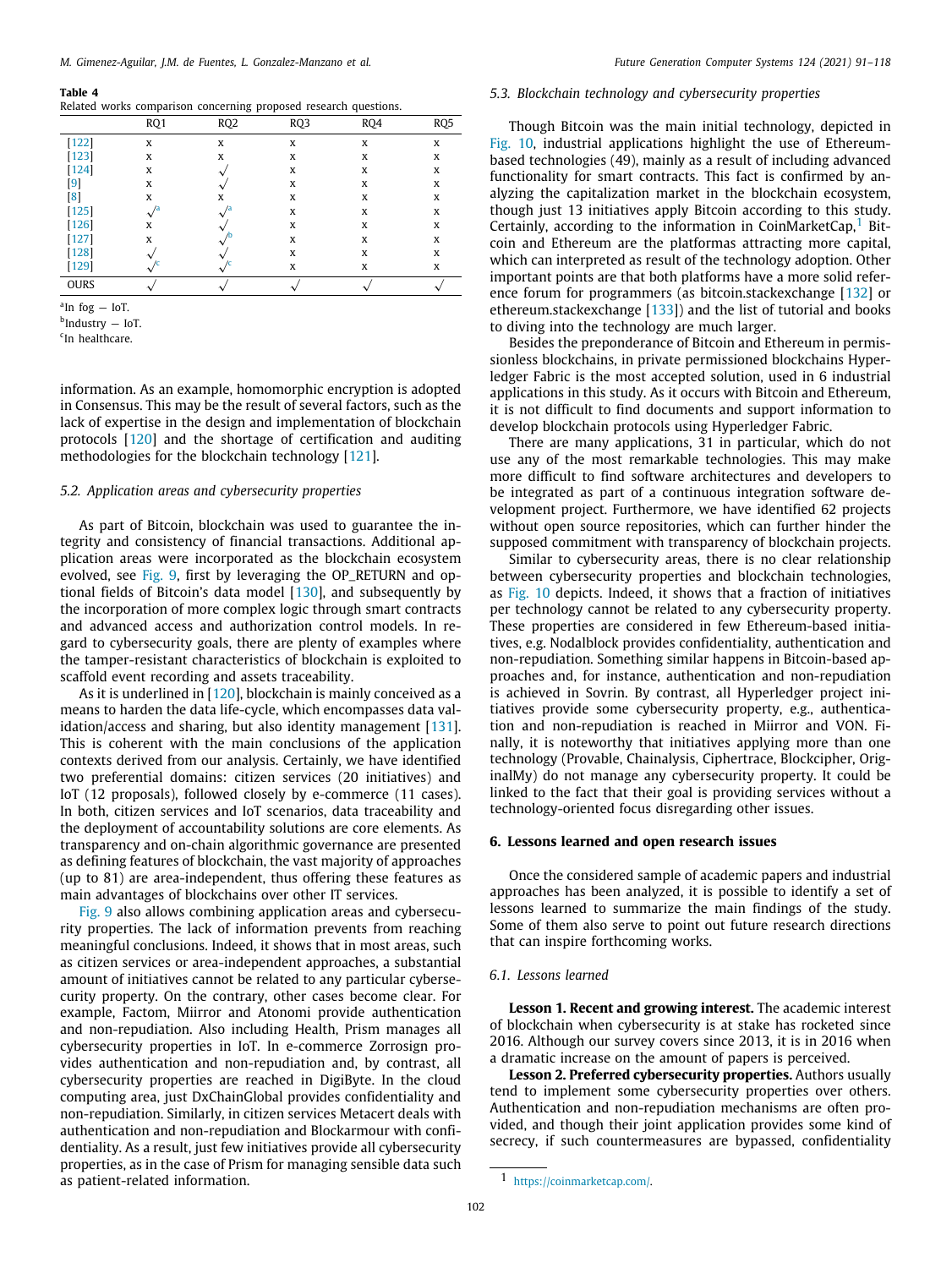<span id="page-12-0"></span>Analysis of academic papers (I), where – means not specified.

| Name              | mary or academic papers (1), where<br>Area       | means not specifica.<br>Cybersecurity properties |                          |                          | Blockchain technology<br>Type of network |                          |                                 | Justification        |
|-------------------|--------------------------------------------------|--------------------------------------------------|--------------------------|--------------------------|------------------------------------------|--------------------------|---------------------------------|----------------------|
|                   |                                                  | Conf.                                            | Authen.                  | Non-                     |                                          | Nature                   | Permissions                     |                      |
|                   |                                                  |                                                  |                          | repudiation              |                                          |                          |                                 |                      |
| $[39]$            | Independent                                      | Complete                                         | $\overline{\phantom{0}}$ | $\bar{a}$                | Bitcoin-based                            | Public                   | Permissionless                  | Complete             |
| $[78]$            | IoT                                              |                                                  |                          | $\overline{\phantom{a}}$ | Bitcoin-based                            | Public                   | Permissionless                  | Complete             |
| $[134]$           | Independent                                      | $\overline{a}$                                   |                          | $\overline{a}$           | Ad-hoc                                   | Public                   | Permissionless                  | Complete             |
| $[135]$           | Independent                                      | $\overline{\phantom{a}}$                         | Complete                 | Complete                 | Ethereum-based                           | Private                  | Permissionless                  | Complete             |
| $[41]$            | IoT                                              | $\overline{\phantom{0}}$                         | Complete                 | Complete                 | Ad-hoc                                   | Private                  | Permissionless                  | Partial              |
|                   |                                                  | $\overline{\phantom{a}}$                         | Complete                 | Complete                 |                                          |                          |                                 | Partial              |
| $[82]$            | IoT                                              |                                                  |                          |                          | Ad-hoc                                   | Private                  | Permissionless                  |                      |
| $[114]$           | Distributed/Cloud computing                      | Partial                                          |                          |                          | Bitcoin-based                            | Public                   | Permissionless                  | Complete             |
| 106               | IoT                                              | $\overline{a}$                                   | Complete                 | Complete                 | Ethereum-based                           | Public                   | Permissionless                  | Complete             |
| $[136]$           | IoT, Distributed/Cloud<br>computing              | $\overline{a}$                                   | Complete                 | Complete                 | Ad-hoc                                   | Private                  | Permissionless                  | Complete             |
| $[44]$            | IoT                                              | Complete                                         | Complete                 | Complete                 | Ad-hoc                                   | Private                  | Permissioned                    | Complete             |
| $[73]$            | Independent                                      | Complete                                         | Complete                 | Complete                 | Bitcoin-based                            | Private                  | Permissioned                    | Complete             |
| $[137]$           | IoT                                              |                                                  | Complete                 | $\bar{ }$                | Ad-hoc                                   | Private, Public          | Permissioned,                   | Complete             |
|                   |                                                  |                                                  |                          |                          |                                          |                          | Permissionless                  |                      |
| [94]              | Energy                                           |                                                  | Complete                 | $\bar{ }$                | Bitcoin-based                            | Private                  | Permissionless                  | Complete             |
| [69]              | IoT                                              | Complete                                         | Partial                  | Partial                  | Based on other technologies              | Public                   | Permissioned                    | Complete             |
| [118]             | Independent                                      |                                                  | $\overline{\phantom{0}}$ | $\overline{a}$           | Ad-hoc                                   | Any                      | Any                             | No                   |
| [138]             | Independent                                      | Complete                                         | $\overline{\phantom{a}}$ | Complete                 | Hyperledger project                      |                          | Permissioned                    | Complete             |
| $[61]$            | Energy                                           | Complete                                         | Complete                 | Complete                 | Ad-hoc                                   | Private                  |                                 | Complete             |
| $[105]$           | Independent                                      |                                                  | Complete                 | Partial                  | Any                                      | Private, Public          | Permissioned,<br>Permissionless | Complete             |
| $[95]$            | Health                                           | Complete                                         | Complete                 | Complete                 | Ad-hoc                                   | Private                  | Permissioned                    | Partial              |
| [87]              | E-commerce                                       | Partial                                          | Complete                 | Complete                 | Ethereum-based                           | Public                   | Permissionless                  | Complete             |
| [115]             | Independent                                      | Complete                                         | $\overline{\phantom{a}}$ | $\overline{\phantom{a}}$ | Bitcoin-based                            | Public                   | Permissionless                  | Complete             |
| $[139]$           | Energy, IoT                                      |                                                  | Complete                 | Complete                 | Bitcoin-based                            | Private                  | Permissionless                  | Complete             |
| $[67]$            | IoT                                              | $\overline{a}$                                   | Complete                 | Complete                 | $\overline{\phantom{0}}$                 | $\overline{\phantom{0}}$ |                                 | Complete             |
| $[102]$           | Health, IoT, Distributed/Cloud                   | Complete                                         | Complete                 | Complete                 | Ethereum-based, Hyperledger              | Private                  | Permissioned                    | Complete             |
|                   | computing                                        |                                                  |                          |                          | project                                  |                          |                                 |                      |
| $[29]$            | Health, IoT, Distributed/Cloud<br>computing      |                                                  | Complete                 | Partial                  | Ethereum-based, Hyperledger<br>project   | Private                  | Permissioned                    | Partial              |
| $[140]$           | IoT, Distributed/Cloud<br>computing              |                                                  |                          |                          | Ad-hoc                                   | Public                   | Permissionless                  | Complete             |
| [98]              | Independent                                      | Complete                                         | Complete                 | Partial                  | Bitcoin-based                            | Private                  | Permissionless                  | Complete             |
| $[38]$            | IoT, E-commerce, Distributed<br>/cloud computing | Complete                                         | Partial                  | Partial                  | Bitcoin-based                            |                          | Permissionless                  | Partial              |
| $[62]$            | Independent                                      | Complete                                         | Complete                 | Complete                 | Ethereum-based                           | Private                  | Permissionless                  | Complete             |
| [141]             | Independent                                      | $\overline{\phantom{a}}$                         | Complete                 | Complete                 | Bitcoin-based                            | Private                  | Permissionless                  | Complete             |
| $[35]$            | E-commerce                                       |                                                  | Complete                 | Complete                 | Bitcoin-based                            | Public                   | Permissionless                  | Complete             |
| $[104]$           | Independent                                      | Complete                                         | $\overline{\phantom{a}}$ |                          | Any                                      | Public, Private          | Permissionless,                 | Complete             |
| $[30]$            | IoT                                              | Complete                                         | Complete                 | Complete                 | Ethereum-based                           | Private                  | Permissioned                    | Partial              |
| 63                | Independent                                      | Complete                                         | Complete                 | Complete                 | Bitcoin-based                            | Private                  | Permissionless                  | Partial              |
| $[56]$            | IoT                                              | Complete                                         | Complete                 | Partial                  | $\overline{a}$                           | Private                  |                                 | Partial              |
| $[142]$           | Independent                                      |                                                  | $\overline{\phantom{0}}$ | $\overline{\phantom{a}}$ | Ad-hoc                                   | Public                   | Permissionless                  | Complete             |
| $[143]$           | E-commerce                                       | Complete                                         | $\overline{\phantom{0}}$ |                          | Bitcoin-based                            | Public                   | Permissionless                  | Complete             |
| $[79]$            | IoT                                              | Complete                                         | Complete                 | Complete                 | Hyperledger project                      | $\qquad \qquad -$        | Permissioned                    | Partial              |
| $[70]$            | E-commerce, IoT                                  | Complete                                         |                          |                          | Any                                      |                          | Permissioned                    | Partial              |
| [144]             | IoT                                              | Complete                                         | Complete                 | Complete                 | Ethereum-based                           | Public                   | Permissionless                  | Complete             |
| $[145]$           | Independent                                      | Complete                                         | Complete                 | Complete                 | $\overline{\phantom{a}}$                 | Private                  | $\overline{\phantom{0}}$        | Complete             |
|                   | Independent                                      | Complete                                         | Complete                 | Complete                 | $\overline{a}$                           |                          | Permissioned                    | Complete             |
| $[146]$           |                                                  |                                                  |                          |                          |                                          |                          |                                 |                      |
| $[147]$           | IoT                                              | $\overline{a}$                                   | Complete<br>Complete     | Complete<br>Partial      | Any<br>Ethereum-based                    | Private<br>Public        | Permissioned<br>Permissionless  | Complete<br>Complete |
| $[57]$<br>$[148]$ | Energy<br>IoT                                    | Partial                                          | Complete                 | Partial                  | Ad-hoc                                   | Private                  | Permissionless                  | Partial              |
| $[100]$           | Independent                                      |                                                  |                          | Complete                 | Ethereum-based                           | Public                   | Permissionless                  |                      |
|                   |                                                  |                                                  | Complete                 |                          |                                          |                          |                                 | Complete             |

would not be achieved. Indeed, confidentiality is applied to a lesser extent.

**Lesson 3. Simpler and most well-known techniques to provide cybersecurity is often used.** Authors seem to prefer the easiest, most well-known cybersecurity techniques when applied. For example, Registration/Pre-enrollment or simply using a CA/Authority in order to provide authentication, or asymmetric encryption and sharing hashes for confidentiality. There is a lack of approaches relying upon novel lightweight or nonconventional cryptographic techniques.

**Lesson 4. Topic alignment, under-represented areas.** Academic and industrial approaches are similar in their choice of focus — IoT and area-independent proposals are very prominent in both of them. While area-independent approaches can

be perfectly valid, there is an underlying threat of forgetting specific requirements (e.g., tailored trust assumptions) that might render a particular use case unsuitable for blockchains. On the other hand, energy applications are not developed in industrial initiatives and just a small set in academia, considering only approaches in which cybersecurity is addressed using blockchain and not the general use of blockchain for energy provision. Something similar happens in academia concerning cybersecurity in citizen applications, as this area has received little attention.

**Lesson 5. Preferred cybersecurity properties are strongly related to the area of the proposal.** Depending on the area of the proposed system, some cybersecurity properties are preferred over others. For example, authentication and non-repudiation are often implemented in areas like health and citizen services, while not so much in e-commerce.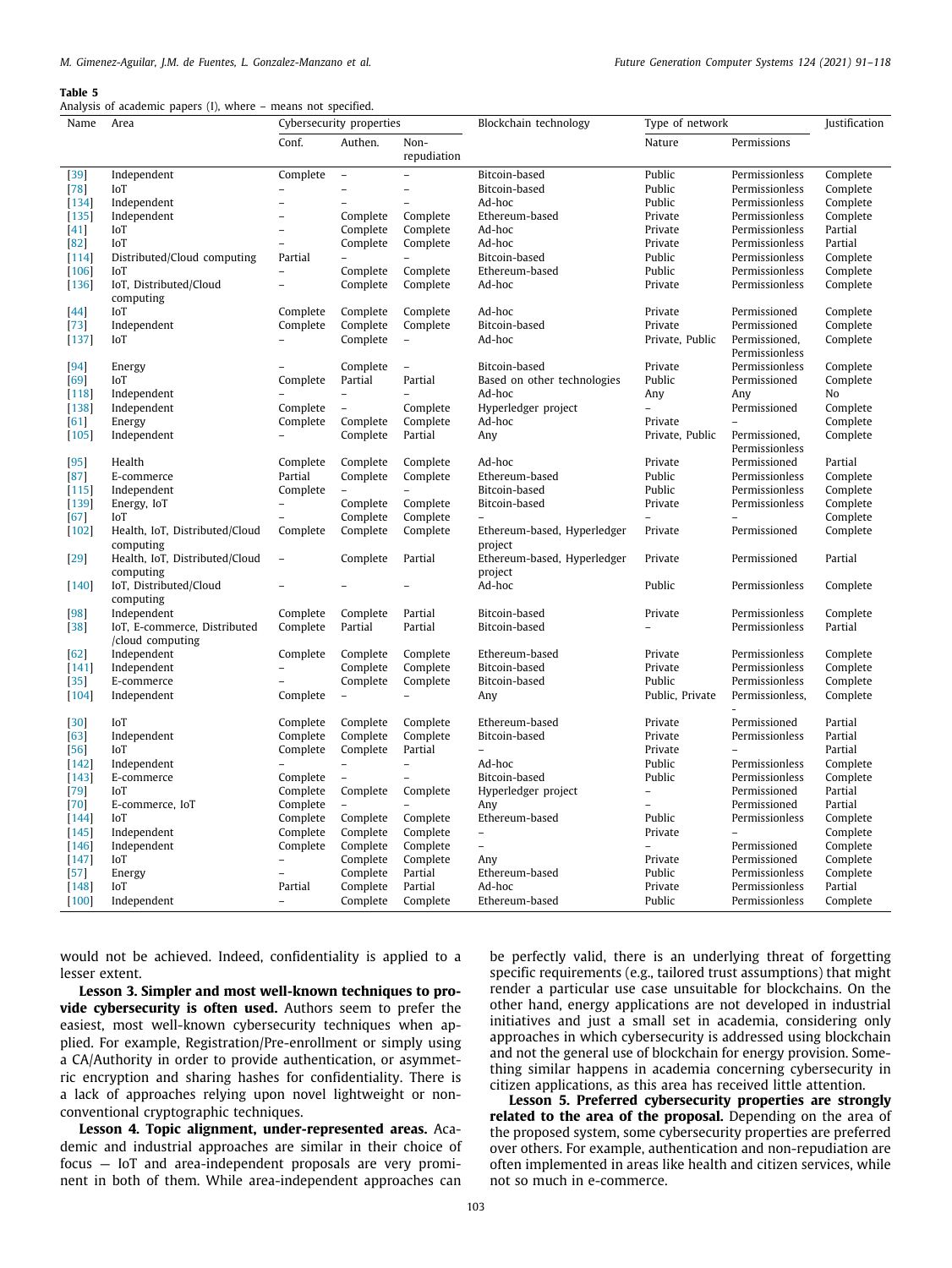Analysis of academic papers (II), where – means not specified.

| Name            | Area                        | Cybersecurity properties |                          | Type of network<br>Blockchain technology |                             |                          | Justification            |                |
|-----------------|-----------------------------|--------------------------|--------------------------|------------------------------------------|-----------------------------|--------------------------|--------------------------|----------------|
|                 |                             | Conf.                    | Authen.                  | Non-repudiation                          |                             | Nature                   | Permissions              |                |
| $[71]$          | E-commerce                  | Complete                 | $\overline{a}$           |                                          | Bitcoin-based               | Public                   | Permissionless           | Complete       |
| [113]           | Independent                 |                          | Complete                 | Complete                                 | Ethereum-based              | Public                   | Permissionless           | Complete       |
| $[149]$         | Independent                 | $\overline{a}$           | Partial                  | Complete                                 | Any                         | $\overline{a}$           | $\overline{a}$           | Complete       |
| $[150]$         | Independent                 |                          | Complete                 | Partial                                  | $\overline{a}$              | $\overline{\phantom{0}}$ | $\overline{a}$           | Partial        |
| $[110]$         | IoT                         | Complete                 | $\overline{\phantom{a}}$ | $\overline{\phantom{0}}$                 | Bitcoin-based               | Public                   | Permissionless           | N <sub>o</sub> |
| $[48]$          | Independent                 | Complete                 | Complete                 | $\overline{a}$                           | Bitcoin-based               | Public                   | Permissionless           | Complete       |
| $[151]$         | E-commerce                  | Complete                 |                          |                                          | Bitcoin-based               | Public                   | Permissionless           | Complete       |
| $[40]$          | E-commerce,                 |                          |                          | $\overline{a}$                           | Bitcoin-based               | Public                   | Permissionless           | Complete       |
|                 | Distributed/Cloud computing |                          |                          |                                          |                             |                          |                          |                |
| $[152]$         | E-commerce                  | Partial, Complete        |                          |                                          | Bitcoin-based               | Public                   | Permissionless           | Complete       |
| $[153]$         | Independent                 | $\qquad \qquad -$        | Complete                 | Complete                                 | Bitcoin-based               | Private                  | $\overline{a}$           | Partial        |
| $[154]$         | Independent                 | $\overline{\phantom{0}}$ | Complete                 | Complete                                 | Ethereum-based              | Public                   | Permissionless           | Complete       |
| [155]           | Distributed/Cloud computing | Complete                 | Complete                 | $\overline{\phantom{a}}$                 | Ethereum-based              | Private                  | Permissionless           | Complete       |
| $[156]$         | Independent                 |                          |                          | $\overline{\phantom{a}}$                 | Ad-hoc                      | Public                   | Permissionless           | Complete       |
| $[101]$         | Independent                 | $\overline{a}$           |                          | $\overline{a}$                           | Bitcoin-based               | Public                   | Permissionless           | Complete       |
| $[157]$         | IoT                         | $\overline{a}$           | Complete                 | Complete                                 | Bitcoin-based               | Public                   | Permissionless           | Partial        |
| [64]            | Independent                 | Complete                 | Complete                 | Complete                                 | Based on other technologies | Public                   | $\overline{\phantom{a}}$ | Complete       |
| $[158]$         | Distributed/Cloud computing | $\overline{\phantom{0}}$ | Complete                 | Partial                                  | Ethereum-based              | Public                   | Permissionless           | Complete       |
| $[159]$         | Distributed/Cloud computing | $\overline{\phantom{0}}$ |                          | Partial                                  | Ethereum-based              | Public                   | Permissionless           | Complete       |
| [160]           | Health, IoT                 | $\overline{a}$           | Complete                 | Complete                                 | Ethereum-based              | Private                  | Permissioned             | Complete       |
| $[161]$         | Energy                      | $\overline{a}$           |                          |                                          |                             | $\overline{\phantom{a}}$ | Permissionless           | Complete       |
| $[43]$          | Independent                 | $\overline{a}$           | Complete                 | Complete                                 | Bitcoin-based               | Public                   | Permissionless           | Partial        |
| [111]           | Independent                 | Complete                 | Complete                 | $\overline{a}$                           | Based on other technologies | Public                   | Permissionless           | Complete       |
| [66]            | Distributed/Cloud computing | Partial                  | Complete                 | Complete                                 | Ad-hoc                      | Private                  | Permissionless           | Complete       |
| $[162]$         | Energy, E-commerce          | Complete                 | Complete                 | Complete                                 | Ad-hoc                      | Private                  | Permissionless           | Partial        |
| $[31]$          | Health                      | $\overline{a}$           | Complete                 | Complete                                 | Hyperledger project         | Private                  | Permissioned             | No             |
| $[163]$         | Health, IoT                 | -                        | Complete                 | $\overline{\phantom{0}}$                 | Hyperledger project         | Private                  | Permissioned             | Complete       |
| $[164]$         | IoT                         |                          | Complete                 | Complete                                 | Any                         | Public                   | Any                      | Complete       |
| $[17]$          | Health, IoT                 | Partial                  | Complete                 | Complete                                 | Ethereum-based              | Private                  | $\overline{\phantom{a}}$ | Complete       |
| $[165]$         | IoT                         | Partial                  | Complete                 | Partial                                  | Ethereum-based              | Private                  | Permissioned             | Complete       |
| $[166]$         | E-commerce                  | Partial                  |                          |                                          | Ethereum-based              | Public                   | Permissionless           | Complete       |
| $[167]$         | Energy, E-commerce          | $\overline{\phantom{0}}$ | Complete                 | Partial                                  | Ethereum-based              | Private                  | $\overline{\phantom{a}}$ | Complete       |
| [85]            | Distributed/Cloud computing | Partial                  | Complete                 | Complete                                 | Hyperledger project         | Private                  | Permissioned             | Complete       |
| [168]           | Distributed/Cloud computing | $\overline{\phantom{a}}$ | Partial                  | $\qquad \qquad -$                        | Ethereum-based              | Public                   | Permissionless           | Complete       |
| $[169]$         | Distributed/Cloud computing | $\overline{\phantom{0}}$ | Partial                  | $\overline{\phantom{0}}$                 | Ethereum-based              | Public                   | Permissionless           | Complete       |
| $[170]$         | Distributed/Cloud computing | Partial                  | Complete                 | Complete                                 | $\overline{a}$              | Public                   | $\overline{\phantom{0}}$ | Complete       |
| [171]           | Distributed/Cloud computing | Partial                  | $\overline{\phantom{a}}$ | Complete                                 | Ethereum-based              | Public                   | Permissionless           | Complete       |
| $[172]$         | Distributed/Cloud computing | Partial                  | Complete                 | Partial                                  | Ethereum-based              | Private                  | Permissionless           | Complete       |
| $[32]$          | IoT                         | Partial                  | Complete                 | Complete                                 | Hyperledger project         | Private                  | Permissioned             | Complete       |
| $[173]$         | IoT, Distributed/Cloud      | $\overline{\phantom{0}}$ |                          |                                          | Ad-hoc                      | Public                   | Permissionless           | Complete       |
|                 | computing                   |                          |                          |                                          |                             |                          |                          |                |
| [86]            | E-commerce,                 | Complete                 | Complete                 | Complete                                 | Ethereum-based              | Public                   | Permissionless           | Partial        |
|                 | Distributed/Cloud computing |                          |                          |                                          |                             |                          |                          |                |
| $[112]$         | Independent                 |                          | Complete                 | Partial                                  | Based on other technologies | Private                  | Permissioned             | Partial        |
| $[174]$         | IoT                         | Partial                  | Complete                 | Complete                                 | Ethereum-based              | Public                   | Permissionless           | Complete       |
|                 | Citizen services            | Partial                  | Complete                 | Partial                                  | Ethereum-based              | Private                  | Permissionless           | Partial        |
| [65]<br>$[175]$ | Independent                 | $\overline{a}$           | Complete                 | Complete                                 | Any                         | Private                  | Permissioned             | Complete       |
|                 |                             | $\overline{a}$           | Complete                 | Complete                                 |                             | Private                  | Permissioned             | Partial        |
| $[176]$         | Independent                 |                          |                          |                                          | Hyperledger project         |                          |                          |                |
| $[177]$         | Independent                 |                          | Partial                  | Complete                                 | Ethereum-based              | Public                   | Permissionless           | Complete       |
| $[178]$         | IoT                         | $\overline{\phantom{a}}$ |                          | Complete Complete                        | Ethereum-based              | Private                  | $\overline{\phantom{a}}$ | Complete       |

**Lesson 6. Ethereum prevalence.** Both academia and industry are firmly choosing Ethereum-based technologies. One reason is the use of smart contracts, which are at stake in the majority of academic papers and in almost half of the industrial approaches. Another factor could be that most of the technical books, references and sources of information about blockchain are centered in Ethereum and Bitcoin. However, ad-hoc technologies have gained momentum over the years so this trend may change and it is considered the second preferred alternative, followed, by far, by Bitcoin-based and Hyperledger project technologies.

**Lesson 7. The use of blockchain is mostly justified in academic approaches.** Most academic proposals use blockchain technologies in a justified manner, though around 26% in a partial way.

**Lesson 8. Undefined issues in industry.** There is a worrisome lack of specification in a significant portion of industrial proposals. This lack of clarity enables questioning if the use of blockchains is justified at the light of Greenspan's principles. For instance, most initiatives do not provide information about the

existence of some type of validator to verify transactions and if they pointed it out (e.g. ProtocolLabs or Ren), they do not provide an explanation. Similarly, industrial approaches provide minimal information about cybersecurity properties, which prevent us from selecting an initiative which, for instance, keeps the confidentiality of the data at stake. This issue highlights the need of giving more information about the insights of industrial developments, which does not mean to release industrial secrets, but to inform about how users' data is managed and thus, protected.

# *6.2. Open issues*

**Open issue 1. Development of a taxonomy to choose the right type of blockchain per area.** For instance, a public blockchain can be specially useful in e-commerce, while a private one could be more appropriate in health applications. Combining this matter with cybersecurity technologies, a semaphore-like scheme could be created to easily represent the actual guarantees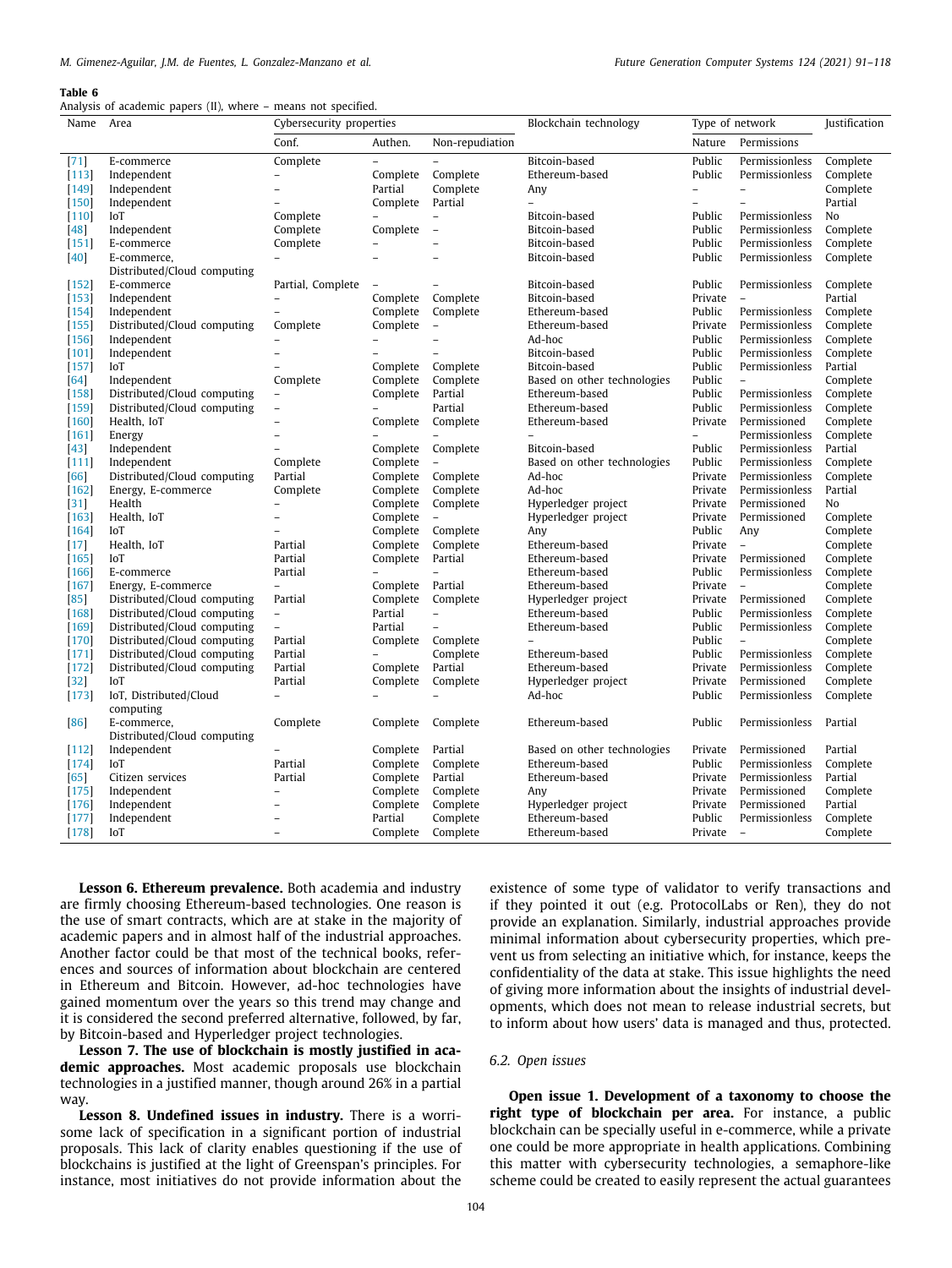Analysis of academic papers (III), where – means not specified.

| Name                        | Area                                            | Cybersecurity properties |                          | Blockchain technology    | Type of network                  | Justification            |                          |          |
|-----------------------------|-------------------------------------------------|--------------------------|--------------------------|--------------------------|----------------------------------|--------------------------|--------------------------|----------|
|                             |                                                 | Conf.                    | Authen.                  | Non-repudiation          |                                  | Nature                   | Permissions              |          |
| $[33]$                      | Energy                                          | $\overline{a}$           | Complete                 | Partial                  | Ethereum-based                   | $\overline{a}$           | Permissioned             | Complete |
| $[179]$                     | IoT                                             | $\overline{\phantom{0}}$ | Complete                 | Complete                 | Hyperledger project              | Private                  | Permissioned             | Complete |
| $[91]$                      | Citizen services, IoT                           | Complete                 | Complete                 | Complete                 | Any                              | Public                   | $\overline{\phantom{a}}$ | Complete |
| $[180]$                     | Distributed/Cloud computing                     | Complete                 | $\bar{\phantom{a}}$      | $\overline{\phantom{0}}$ | $\overline{\phantom{0}}$         | $\overline{\phantom{a}}$ | $\overline{\phantom{a}}$ | Complete |
| $[181]$                     | IoT                                             | Complete                 | Complete                 | Partial                  | Ethereum-based                   | Private                  | Permissioned             | Partial  |
| [96]                        | Health                                          | Complete                 | Complete                 | Complete                 | Any                              | Private                  | Any                      | Complete |
| $[182]$                     | IoT                                             | Partial                  | Complete                 | Partial                  | Ethereum-based                   | $\qquad \qquad -$        | $\overline{\phantom{a}}$ | Partial  |
| [183]                       | E-commerce                                      | Complete                 | Complete                 | Partial                  | Ethereum-based                   | Any                      | Any                      | Partial  |
| $[116]$                     | Independent                                     | Complete                 | Complete                 | Complete                 | Hyperledger project              | Private                  | Permissioned             | Partial  |
| $[184]$                     | Independent                                     | $\overline{\phantom{0}}$ | Complete                 | Complete                 | Hyperledger project              | Private                  | Permissioned             | Partial  |
| [99]                        | Independent                                     | $\overline{a}$           | Complete                 | Partial                  | Based on other technologies      | $\overline{\phantom{0}}$ | Permissioned             | Partial  |
| $[107]$                     | Distributed/Cloud computing,<br>IoT, E-commerce | Partial                  | Complete                 | Partial                  | Ethereum-based                   | Public                   | Permissionless           | Partial  |
| $[117]$                     | E-commerce                                      | Complete                 | Complete                 | Partial                  | Bitcoin-based                    | Public                   | Permissionless           | No       |
| $\left[42\right]$           | Distributed/Cloud computing                     | Partial                  | Complete                 | Partial                  | Any                              |                          |                          | Partial  |
| [185]                       | Independent                                     | $\overline{\phantom{0}}$ | Complete                 | Partial                  | Ethereum-based                   | Public                   | Permissionless           | Complete |
| $[37]$                      | Energy                                          | $\overline{a}$           | Partial                  | Partial                  | Hyperledger project              | Private                  | Permissioned             | Complete |
| $[103]$                     | IoT                                             | Complete                 | Complete                 | Complete                 | Based on other technologies      | Public                   | Permissionless           | Complete |
| $[186]$                     | Independent                                     | $\overline{\phantom{0}}$ | Complete                 | Partial                  | Hyperledger project              | Private                  | Permissioned             | Complete |
| $[187]$                     | E-commerce                                      | Complete                 | Complete                 | Partial                  | Ethereum-based                   | Public                   | Permissionless           | Partial  |
| $[188]$                     | Distributed/Cloud computing,                    | Complete                 | Complete                 | Partial                  | Ethereum-based                   | Public                   | Permissioned             | Partial  |
|                             | E-commerce                                      |                          |                          |                          |                                  |                          |                          |          |
| $[34]$                      | E-commerce                                      | $\overline{\phantom{0}}$ | Complete                 | Partial                  | Bitcoin-based                    | Private                  | Any                      | Partial  |
| 47                          | IoT                                             | Complete                 | Partial                  | Complete                 | Ethereum-based                   | Public                   | Permissionless           | Complete |
| $[50]$                      | IoT, Distributed/Cloud                          | Partial                  | Complete                 | Complete                 | Hyperledger project              | Private                  | Permissioned             | Partial  |
|                             | computing                                       |                          |                          |                          |                                  |                          |                          |          |
| $[108]$                     | Health                                          | $\overline{a}$           | Complete                 | Complete                 | Ethereum-based                   | Private                  | Permissionless           | Complete |
| 93                          | Citizen services                                | $\overline{a}$           | Complete                 | Partial                  | Ethereum-based                   | Public                   | Permissionless           | Partial  |
| $[92]$                      | Citizen services                                | $\overline{\phantom{0}}$ | Complete                 | $\overline{\phantom{a}}$ | Any                              | Private                  | Permissioned             | Complete |
| $[189]$                     | IoT                                             | Complete                 | Complete                 | Complete                 | Any                              | $\overline{\phantom{m}}$ | $\equiv$                 | Complete |
| [80]                        | IoT                                             |                          | Complete                 | Complete                 | Ad-hoc                           | Private                  | Permissioned             | Complete |
| $[46]$                      | E-commerce                                      | Partial                  | Complete                 | Complete<br>Partial      | Ethereum-based<br>$\overline{a}$ | Public<br>Private        | Permissionless           | Complete |
| $[190]$                     | Health, IoT, Distributed/Cloud<br>computing     | Partial                  | Complete                 |                          |                                  |                          | $\overline{\phantom{a}}$ | Complete |
|                             | E-commerce, IoT                                 | $\overline{\phantom{0}}$ | Complete                 | Complete                 | Ethereum-based                   | Public                   | Permissionless           | Complete |
| $\left[4\right]$<br>$[191]$ | E-commerce, IoT                                 | $\overline{a}$           | Complete                 | Complete                 | Ethereum-based                   | Private                  |                          | Partial  |
| $[192]$                     | Distributed/Cloud computing                     | Partial                  | Complete                 | $\overline{\phantom{a}}$ | Bitcoin-based                    | Public                   | Permissionless           | Complete |
| 193                         | Distributed/Cloud computing                     | $\overline{a}$           | Complete                 | Partial                  | Bitcoin-based                    | Public                   | Permissionless           | Complete |
| $[109]$                     | Health, Distributed/Cloud                       | Complete                 | Complete                 | Complete                 | Ad-hoc                           | Private                  | Permissioned             | Partial  |
|                             | computing                                       |                          |                          |                          |                                  |                          |                          |          |
| [74]                        | Energy, IoT                                     | Complete                 | Complete                 | Partial                  | Ad-hoc                           | Private                  | Permissioned             | Partial  |
| $[58]$                      | E-commerce                                      | Partial                  | $\overline{a}$           |                          | Bitcoin-based                    | Public                   | Permissionless           | Complete |
| 81                          | IoT                                             | $\overline{a}$           | Complete                 | Complete                 | Ethereum-based                   | Private                  | Permissioned             | Complete |
| $[194]$                     | IoT, Citizen services,                          | Complete                 | Complete                 | Complete                 |                                  | Private                  | Permissioned             | Partial  |
|                             | E-commerce                                      |                          |                          |                          |                                  |                          |                          |          |
| $[195]$                     | IoT                                             | Complete                 | Complete                 | Complete                 | Ad-hoc                           | Private                  | Permissioned             | Partial  |
| $[196]$                     | IoT                                             | Complete                 | Complete                 | Partial                  | Bitcoin-based                    | Public                   | Permissionless           | Complete |
| $[197]$                     | IoT                                             | $\overline{\phantom{0}}$ | Complete                 | Complete                 | Bitcoin-based                    | Public                   | Permissionless           | Complete |
| $[198]$                     | IoT                                             | $\overline{a}$           | $\overline{\phantom{a}}$ | Complete                 | Ad-hoc                           | Public                   | Permissionless           | Complete |
| $[199]$                     | Energy, IoT, E-commerce                         | $\overline{a}$           | $\overline{a}$           |                          | Ethereum-based                   | $\overline{\phantom{0}}$ | Permissionless           | Complete |
| $[36]$                      | IoT                                             | Partial                  | Complete                 | Complete                 | Ad-hoc                           | $\overline{\phantom{0}}$ | Permissionless           | Complete |
| [200]                       | IoT                                             | Partial                  | Complete                 | Complete                 | Ad-hoc                           | Private                  | Permissioned             | Complete |
| $[201]$                     | IoT                                             |                          | Complete                 | Complete                 |                                  | Private                  | Permissioned             | Complete |
| $[202]$                     | Energy                                          | Complete                 | Complete                 | Complete                 | Hyperledger project              | Private                  | Permissioned             | Complete |

provided by a proposal. This is in line with current practices, such as the privacy 'nutrition label' required by Apple to app developers [[321](#page-27-4)]. This scheme might be developed leveraging current taxonomies on decentralized technologies, such as the one proposed by Samer Hasan et al. [[322](#page-27-5)].

**Open issue 2. Analysis of computationally efficient techniques to provide each cybersecurity property.** For instance, techniques like homomorphic encryption algorithms to reach confidentiality could be a possibility, but this type of algorithms is computationally costly [\[323\]](#page-27-6) and other alternative could be preferable.

**Open issue 3. Analysis of the provision of cybersecurity properties concerning laws and regulations in different countries.** As several traditional services, such as identity management or public notaries may leverage blockchains, achieving cybersecurity properties may not only be advisable but even forced by upcoming legislations.

**Open issue 4. Development of a unified criteria to use blockchain technologies.** There are different authors that analyze when a blockchain is necessary. In this paper Greenspan criteria are used for being well-known, but there are others like the framework in [[324](#page-27-7)], the steps proposed in [[325\]](#page-27-8), or the set of questions created by Nitish Singh [\[326\]](#page-27-9) that allow choosing the type of blockchain. Given the current widespread use of blockchain technology, the definition of common criteria about when and how to use this technology would help researchers and companies in the development of products and systems which really need a blockchain.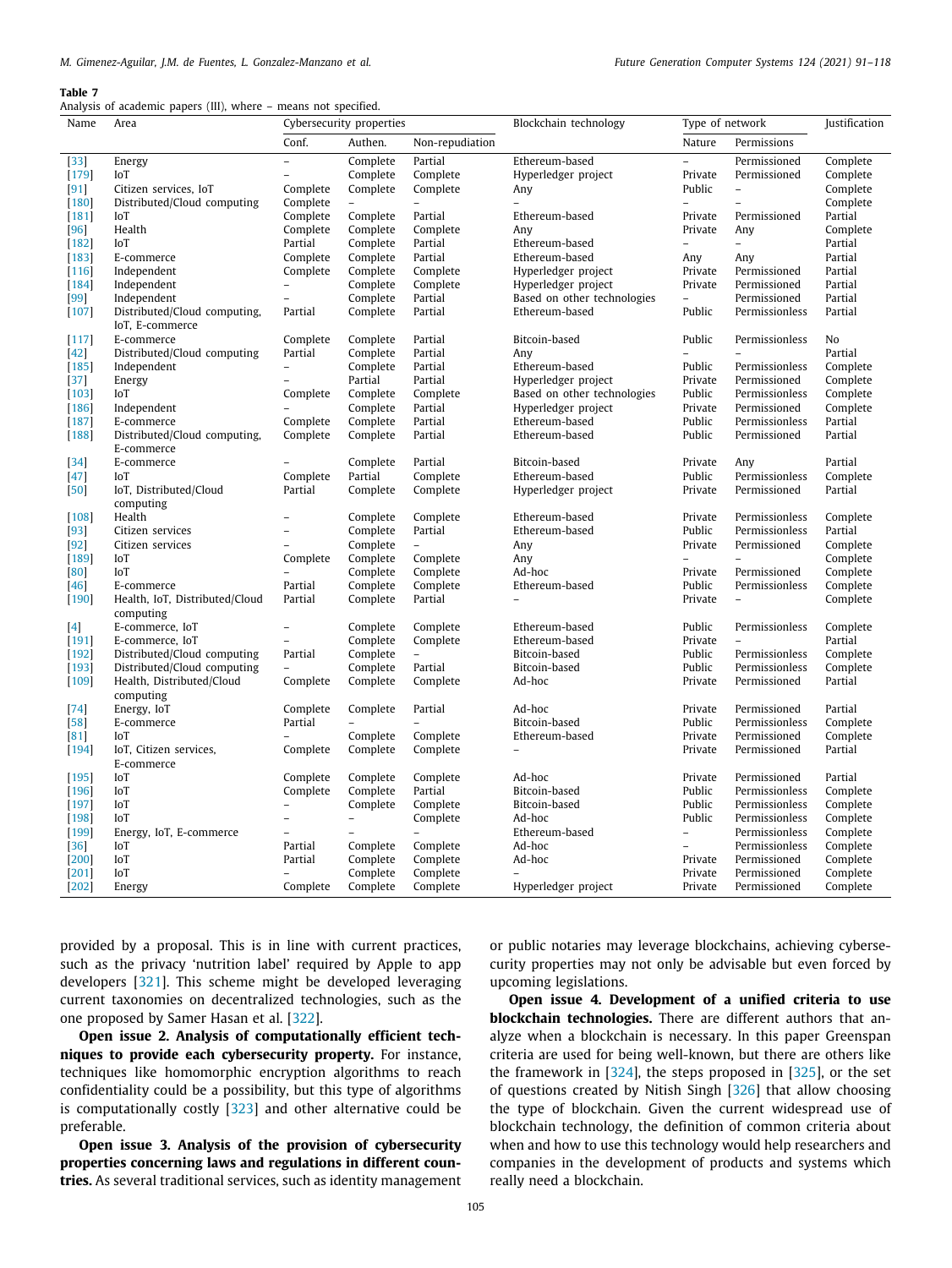Analysis of academic papers (IV), where – means not specified.

| Name    | $\frac{1}{2}$<br>Area          | means not specifical<br>Cybersecurity properties |                          | Blockchain technology    | Type of network                  |                          | Justification                |                      |
|---------|--------------------------------|--------------------------------------------------|--------------------------|--------------------------|----------------------------------|--------------------------|------------------------------|----------------------|
|         |                                | Conf.                                            | Authen.                  | Non-repudiation          |                                  | Nature                   | Permissions                  |                      |
| $[203]$ | Independent                    | Partial                                          | $\overline{a}$           | Complete                 | Bitcoin-based                    | Public                   | Permissionless               | No                   |
| $[204]$ | Independent                    | $\overline{\phantom{a}}$                         | Complete                 | $\qquad \qquad -$        | Ethereum-based                   | Public                   | Permissionless               | Complete             |
| $[205]$ | Health                         | Partial                                          | Complete                 | Partial                  | Ad-hoc                           | Private                  | Permissioned                 | Complete             |
| $[45]$  | IoT                            | Partial                                          | Complete                 | Partial                  | Ad-hoc                           | Private                  | Permissioned                 | Complete             |
| $[206]$ | Independent                    | Partial                                          | Complete                 | Complete                 | Ad-hoc                           | Private                  | Permissioned                 | Complete             |
| [207]   | IoT                            | $\overline{a}$                                   | Complete                 | Complete                 | Ad-hoc                           | Private                  | Permissioned                 | Complete             |
| $[208]$ | Health                         | Partial                                          | Complete                 | Complete                 | Ethereum-based                   | Private                  | Permissioned                 | Complete             |
| $[209]$ | IoT                            |                                                  | Complete                 | Partial                  | Hyperledger project              | Public                   | Permissioned                 | Partial              |
| $[51]$  | Independent                    | $\qquad \qquad -$                                | Complete                 | Complete                 | Ethereum-based                   | Public                   | Permissionless               | Complete             |
| $[210]$ | Citizen services               | Partial                                          | Complete                 | Complete                 | Ethereum-based                   | Private                  | Permissionless               | Partial              |
| $[55]$  | IoT, Energy                    |                                                  | Complete                 | Complete                 | Ethereum-based                   | Private                  | Permissioned                 | Complete             |
| $[211]$ | Energy                         | Partial                                          | $\overline{\phantom{0}}$ |                          |                                  |                          | $\overline{\phantom{0}}$     | Complete             |
| $[212]$ | Health, IoT, Distributed/Cloud | $\overline{a}$                                   | Complete                 | Complete                 | Ethereum-based                   | Private                  | Permissionless               | Complete             |
|         | computing                      |                                                  |                          |                          |                                  |                          |                              |                      |
| $[213]$ | Health                         | Partial                                          | Complete                 | Complete                 | Hyperledger project              | Private                  | Permissioned                 | Complete             |
| $[52]$  | Citizen services               | $\overline{\phantom{a}}$                         | Complete                 | Complete                 | Ad-hoc                           | Public                   | Permissioned                 | Complete             |
| $[214]$ | IoT                            | Partial                                          | Complete                 | Complete                 | Hyperledger project              | Private                  | Permissioned                 | Pasrtial             |
| $[54]$  | IoT                            |                                                  | Complete                 | Complete                 | Ethereum-based                   | Private                  | Permissioned                 | Partial              |
| $[215]$ | Independent                    | Complete                                         | Partial                  | Complete                 | Ethereum-based                   | Private                  | $\overline{\phantom{0}}$     | Complete             |
| $[216]$ | E-commerce                     | Partial                                          | Complete                 | Partial                  | Ad-hoc                           | Private                  | Permissioned                 | Complete             |
| $[217]$ | Health                         | $\overline{\phantom{a}}$                         | Complete                 | Complete                 | Ad-hoc                           | Private                  | Permissioned                 | Partial              |
| $[218]$ | Independent                    | Complete                                         | Complete                 | Complete                 |                                  | Private                  | Permissioned                 | Complete             |
| $[49]$  | Independent                    | Complete                                         | Complete                 | Complete                 | Ethereum-based                   | Public                   | Permissionless               | Complete             |
| $[219]$ | Distributed/Cloud computing    | Complete                                         | Complete                 | Partial                  | Ethereum-based                   | Public                   | Permissionless               | Partial              |
| $[220]$ | E-commerce                     | $\overline{a}$                                   | Complete                 | Complete                 | Ethereum-based                   | Private                  | $\overline{a}$               | Partial              |
| $[221]$ | IoT, Distributed/Cloud         | Partial                                          | Complete                 | $\overline{\phantom{a}}$ | Ad-hoc                           | Private                  | Permissioned                 | Partial              |
|         | computing                      |                                                  |                          |                          |                                  |                          |                              |                      |
| $[222]$ | IoT                            | $\overline{\phantom{0}}$                         | Complete                 | Complete                 | Ad-hoc                           | Public                   | Permissioned                 | Partial              |
| $[223]$ | Distributed/Cloud computing,   | Complete                                         | Complete                 | Complete                 | Ethereum-based                   | Public                   | Permissionless               | Complete             |
|         | E-commerce                     |                                                  |                          |                          |                                  |                          |                              |                      |
| $[224]$ | Independent                    | Partial                                          | Partial                  | Partial                  | Based on other technologies      | Public                   | $\overline{\phantom{0}}$     | Complete             |
| $[225]$ | IoT                            | Complete                                         | Complete                 | Partial                  | Ad-hoc                           | Private                  | Permissioned                 | Complete             |
| $[226]$ | E-commerce, Energy             | Complete                                         | Complete                 | Partial                  | Ad-hoc                           | Private                  | $\overline{\phantom{a}}$     | Partial              |
|         | IoT, Distributed/Cloud         | Complete                                         | Complete                 | Partial                  |                                  | Private                  | $\overline{\phantom{0}}$     | Partial              |
| $[76]$  | computing                      |                                                  |                          |                          | Hyperledger project              |                          |                              |                      |
| $[227]$ | Independent                    | $\overline{\phantom{0}}$                         | Partial                  | Partial                  | Ad-hoc                           | Private                  | Permissioned                 | Complete             |
| $[228]$ | IoT                            | Partial                                          | Complete                 | Partial                  | Ad-hoc                           | Private                  | Permissioned                 | Complete             |
| $[72]$  | IoT, Citizen services          | Complete                                         | $\overline{\phantom{0}}$ | $\overline{\phantom{0}}$ | Ad-hoc                           | $\overline{a}$           | $\overline{a}$               | Complete             |
| $[229]$ | IoT                            | $\qquad \qquad -$                                | Complete                 | Partial                  | Hyperledger project              | Private                  | Permissioned                 | Partial              |
| $[230]$ | IoT                            | $\overline{\phantom{a}}$                         | Complete                 | Partial                  |                                  | Public                   | Permissioned                 | Partial              |
| $[231]$ | Energy                         | $\overline{\phantom{a}}$                         | Complete                 | Partial                  | Ethereum-based                   | Private                  | Permissioned                 | Complete             |
| $[232]$ | IoT                            | Partial                                          | Complete                 | Complete                 | Ad-hoc                           | Public                   | Permissioned                 | Partial              |
| $[233]$ | IoT                            | Partial                                          | Complete                 | Complete                 | Ad-hoc                           | Private                  | Permissioned                 | Partial              |
| $[234]$ | IoT                            | $\qquad \qquad -$                                | $\overline{\phantom{0}}$ | Partial                  |                                  | $\overline{\phantom{0}}$ | Permissionless               |                      |
|         | IoT                            | $\overline{\phantom{0}}$                         | Complete                 | Partial                  | Ethereum-based<br>Ethereum-based | Private                  |                              | Complete<br>Complete |
| $[235]$ | IoT                            |                                                  | Complete                 | $\overline{\phantom{a}}$ | Ad-hoc                           | Private                  | Permissioned<br>Permissioned | Partial              |
| $[236]$ |                                | Complete                                         | Complete                 | $\overline{a}$           |                                  | Public                   |                              |                      |
| $[237]$ | Energy, IoT                    |                                                  |                          |                          | Based on other technologies      |                          | Permissionless               | Complete             |
| $[238]$ | Health, IoT                    | Complete                                         | Partial                  | Partial                  | Ad-hoc                           | Public                   | Permissionless               | Complete             |
| $[239]$ | IoT                            |                                                  | Complete                 | Partial                  | Ad-hoc                           | Public                   | Permissionless               | Complete             |
| $[240]$ | IoT                            | Complete                                         | $\overline{\phantom{0}}$ | Complete                 | Ethereum-based                   |                          | Permissionless               | Complete             |
| [241]   | IoT                            |                                                  | Complete                 | Complete                 | Ethereum-based                   | Public                   | Permissionless               | Partial              |
| $[242]$ | IoT, Distributed/Cloud         | Partial                                          | $\overline{\phantom{0}}$ | $\overline{\phantom{a}}$ | Ad-hoc                           | $\overline{a}$           | $\overline{\phantom{0}}$     | Complete             |
|         | computing, E-commerce          |                                                  |                          |                          |                                  |                          |                              |                      |
| $[243]$ | Health                         | Partial                                          | Complete                 | $\overline{\phantom{a}}$ | Ethereum-based                   | Public                   | Permissionless               | Complete             |
| $[244]$ | Health                         | Complete                                         | Complete                 | $\overline{\phantom{0}}$ | Ethereum-based                   |                          |                              | Complete             |

# **7. Related works**

<span id="page-15-0"></span>Blockchain is a trending topic nowadays and lots of surveys have been developed in this regard. Security has not been neglected either. For example, in [\[327\]](#page-27-10) security issues of blockchain technologies are studied. [[8\]](#page-21-1) presents a deeper analysis, describing vulnerabilities and attacks of blockchain technologies. Also, [\[122\]](#page-23-7) surveys security threats and real attacks against blockchain systems. Considering blockchain security but from a different perspective, [[123](#page-23-8)] explores business, organizational and operational issues. In this vein, security issues at different levels, such as data, smart contracts or networking protocols are studied.

In terms of blockchain applications and cybersecurity, [\[124\]](#page-23-9) points out blockchain advantages and classifies blockchain applications for cybersecurity. Similarly, [\[9](#page-21-2)] and [\[126\]](#page-23-11) analyze blockchain-based applications, though the latter also points out blockchain security and privacy challenges. [[125\]](#page-23-10) surveys blockchain applications in the area of fog-enabled IoT. Given the relationship between blockchain and fog computing in IoT, it is studied the fulfillment of cybersecurity goals. In this same context, [\[328\]](#page-27-11) analyzes the integration of blockchain, categorizing applications but without a clear focus on security, though highlighting its need and pointing it out as a challenge. Focusing on Industry 4.0, which can be considered within IoT solutions, [\[127\]](#page-23-12) presents an extensive survey on how blockchain systems can overcome cybersecurity barriers. Some cybersecurity issues are analyzed, like failure of key nodes in centralized platforms, but this work does not directly analyze cybersecurity properties and techniques. To the best of the authors knowledge, only [[128](#page-23-13)[,129\]](#page-23-14)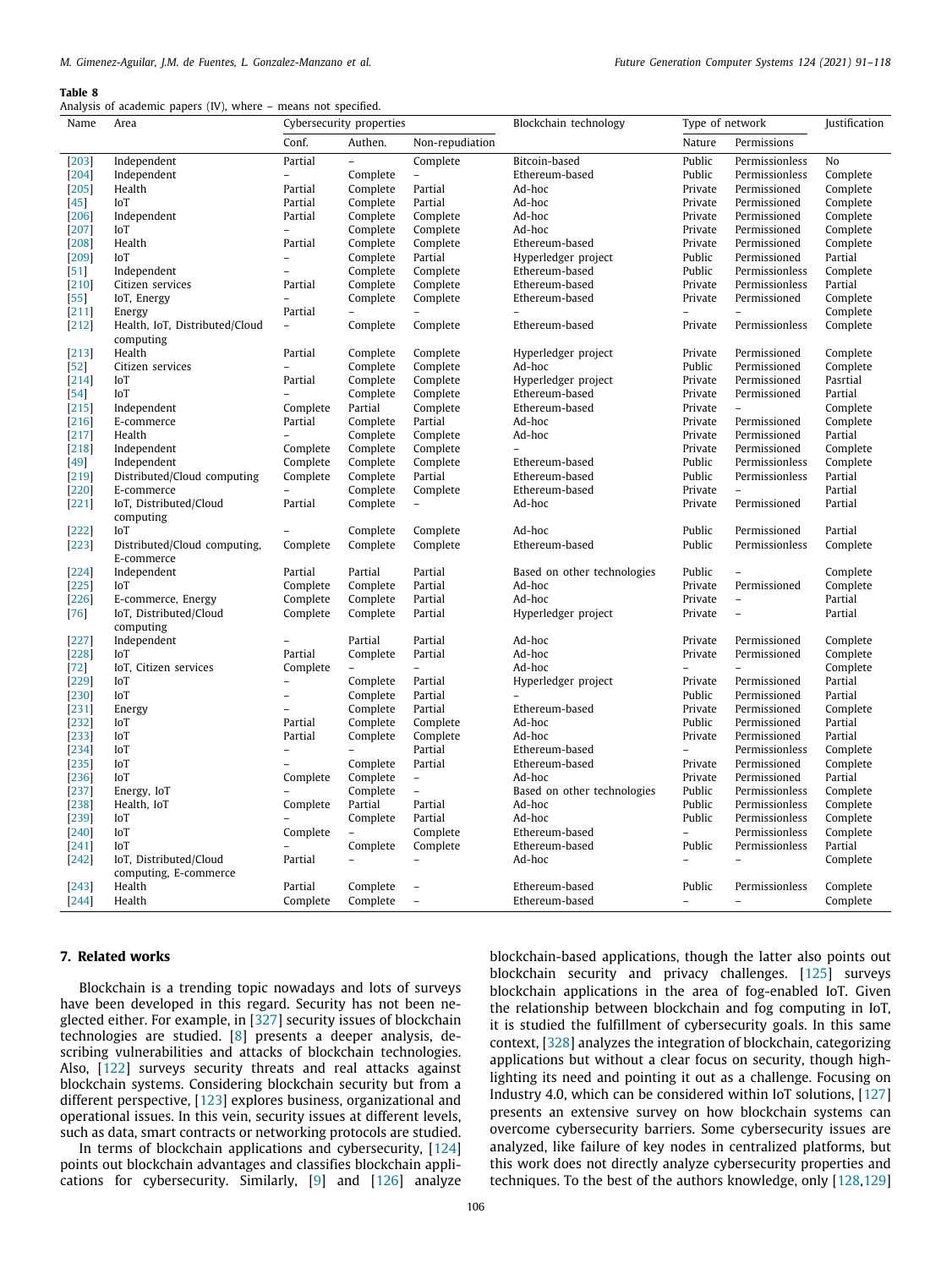Analysis of academic papers (V), where – means not specified.

| Name               | Area                                 | Cybersecurity properties |                            | Blockchain technology    | Type of network                               |                                    | Justification                            |                     |
|--------------------|--------------------------------------|--------------------------|----------------------------|--------------------------|-----------------------------------------------|------------------------------------|------------------------------------------|---------------------|
|                    |                                      | Conf.                    | Authen.                    | Non-repudiation          |                                               | Nature                             | Permissions                              |                     |
| $[245]$            | IoT, Distributed/Cloud               | $\overline{a}$           | Complete                   | Complete                 | $\overline{\phantom{0}}$                      | Public, Private                    | $\overline{\phantom{a}}$                 | Partial             |
|                    | computing, E-commerce                |                          |                            |                          |                                               |                                    |                                          |                     |
| $[246]$            | Independent                          | Partial                  | Complete Partial           |                          | Ethereum-based                                | Private                            |                                          | Partial             |
| $[247]$            | IoT                                  | Partial                  | Complete                   | $\sim$                   | Bitcoin-based                                 | Private                            | Permissionless                           | Partial             |
| $[53]$             | Energy                               |                          | Complete                   | $\overline{\phantom{a}}$ | Hyperledger project                           | Private                            |                                          | Complete            |
| [248]              | IoT                                  |                          | Complete Complete Complete |                          | Ethereum-based                                | Private                            | Permissioned                             | Partial             |
| $[249]$            | Citizen services, IoT                |                          | Partial                    | Partial                  | Ethereum-based                                | Private                            | Permissionless                           | Complete            |
| $[250]$            | Energy, IoT                          | Partial                  | Complete                   | Complete                 | Ad-hoc                                        | Private                            | Permissioned                             | Partial             |
| $[251]$            | Distributed/Cloud computing,         | $\overline{\phantom{a}}$ | $\overline{a}$             | Complete                 | Based on other technologies                   | Any                                | Any                                      | Complete            |
|                    | IoT, E-commerce                      |                          |                            |                          |                                               |                                    |                                          |                     |
| $[252]$            | Energy, IoT                          | Complete                 | Complete                   | Partial                  | Ad-hoc                                        | Private                            | Permissionless                           | Partial             |
| $[253]$            | Health, IoT                          | Partial                  | Complete                   | Complete                 | Ethereum-based                                | $\overline{a}$                     |                                          | Partial             |
| $[254]$            | Independent                          | $\overline{\phantom{a}}$ | Complete                   | Complete                 | Based on other technologies                   | Private                            | Permissioned                             | Partial             |
| $\left[ 75\right]$ | IoT, Distributed/Cloud               |                          | Complete Complete          | Partial                  | Ethereum-based                                | Private                            |                                          | Complete            |
|                    | computing                            |                          |                            |                          |                                               |                                    |                                          |                     |
| $\left[255\right]$ | IoT<br>IoT                           | Complete                 | $\overline{a}$             |                          | Ad-hoc<br>Ethereum-based                      | Public                             | Permissionless                           | Complete            |
| $[59]$             |                                      |                          | Complete Complete          |                          |                                               | Private                            | Permissioned                             | Complete<br>Partial |
| $[256]$<br>$[257]$ | Citizen services, IoT<br>Health, IoT |                          |                            | Complete<br>Complete     | Based on other technologies<br>Ethereum-based | Private                            | Permissioned                             | Complete            |
| $[258]$            | IoT                                  | $\overline{a}$           | $\overline{a}$             | Complete                 |                                               | Private, Public                    | Permissioned                             | Partial             |
| $[259]$            | Independent                          | Partial                  | $\overline{a}$             | Complete                 | Ad-hoc                                        | Public                             | Permissionless                           | Complete            |
| [260]              | Health                               |                          | Complete Complete          | Partial                  | Ethereum-based                                | Public                             | Permissionless                           | Complete            |
| $[261]$            | IoT                                  |                          | Complete Complete          | Complete                 | Ad-hoc                                        | Private                            | Permissioned                             | Partial             |
| $[262]$            | IoT                                  |                          | Complete                   | $\overline{\phantom{a}}$ | Ad-hoc                                        | Public                             | Permissionless                           | Partial             |
| $[263]$            | IoT, Distributed/Cloud<br>computing  | Complete                 | $\overline{a}$             | Complete                 | Ethereum-based                                | Public                             | Permissionless                           | Complete            |
| $[264]$            | E-commerce                           |                          |                            | Complete                 | Ethereum-based                                | Public                             | Permissionless                           | Complete            |
| $[265]$            | IoT                                  |                          | Complete Complete          | Complete                 | Ad-hoc                                        | Private                            | Permissionless                           | Complete            |
| $[266]$            | E-commerce                           |                          | Complete Complete          | Complete                 | Ad-hoc                                        | Private                            | Permissioned                             | Partial             |
| $[267]$            | Independent                          | Partial                  | Complete                   | Partial                  | Ethereum-based                                | Private                            |                                          | Partial             |
| $[268]$            | E-commerce                           |                          | $\overline{a}$             | Complete                 | Ethereum-based                                | Public                             | Permissionless                           | Complete            |
| $[269]$            | Distributed/Cloud computing,         | Complete                 | $\overline{a}$             | Partial                  | Ethereum-based                                | Public                             | Permissionless                           | Complete            |
|                    | IoT, E-commerce                      |                          |                            |                          |                                               |                                    |                                          |                     |
| [270]              | Health                               | Complete Partial         |                            | $\qquad \qquad -$        | Ad-hoc                                        | Private                            |                                          | Complete            |
| [271]              | Independent                          | $\overline{\phantom{a}}$ | Partial                    | Partial                  | Ad-hoc                                        | $\overline{\phantom{0}}$           | Permissioned                             | Complete            |
| $[272]$            | Independent                          | Complete                 | Complete                   | $\overline{\phantom{a}}$ | Ethereum-based                                | Public                             | Permissionless                           | No                  |
| $[273]$            | Energy                               | $\overline{\phantom{a}}$ | Complete                   | $\overline{\phantom{a}}$ | Ethereum-based                                | $\overline{\phantom{0}}$           | Permissioned                             | Complete            |
| $[274]$            | Health                               | $\qquad \qquad -$        | Partial                    | Partial                  | $\overline{\phantom{a}}$                      | $\overline{a}$<br>Public & Private | Permissioned<br>$\overline{\phantom{a}}$ | No                  |
| [90]<br>$[275]$    | E-commerce<br>IoT                    | Partial<br>Complete      | Complete<br>Complete       | Complete<br>Complete     | Ethereum-based<br>Ethereum-based              | Public                             | Permissioned                             | Complete<br>Partial |
| $[276]$            | IoT                                  | Complete                 | Partial                    | Complete                 | Ad-hoc                                        | Private                            | Permissioned                             | Complete            |
| $[277]$            | E-commerce                           | Complete                 | $\overline{\phantom{a}}$   | Complete                 | Ethereum-based                                | Public                             | $\overline{\phantom{a}}$                 | Complete            |
| $[278]$            | Cloud computing                      | Complete                 | Complete                   | $\overline{\phantom{a}}$ | $\overline{\phantom{0}}$                      | Public                             |                                          | Complete            |
| [279]              | Health                               | Complete                 | Complete Complete          |                          | Ad-hoc                                        | Private                            | Permissioned                             | Complete            |
| $[280]$            | Independent                          | Complete                 | Complete                   | $\overline{\phantom{a}}$ | Hyperledger project                           | Private                            | Permissioned                             | Partial             |
| $[281]$            | Health                               | Complete                 | Complete                   | $\overline{\phantom{a}}$ | Ethereum-based                                | Private                            | Permissionless                           | Complete            |
| [282]              | Health                               | Complete                 | Complete                   | $\overline{\phantom{a}}$ | Ad-hoc                                        | Private                            |                                          | Complete            |
| $[283]$            | IoT                                  | $\overline{a}$           | $\overline{a}$             | Complete                 | Ad-hoc                                        | Private                            | Permissioned                             | Complete            |
| $[284]$            | E-commerce                           | $\overline{a}$           |                            | Complete                 | Ethereum-based                                | Public                             | Permissionless                           | Complete            |
| $[285]$            | Independent                          | $\overline{\phantom{a}}$ |                            | Complete Complete        | Hyperledger project                           | Private                            | Permissioned                             | Complete            |
|                    |                                      |                          |                            |                          |                                               |                                    |                                          |                     |

focus on studying how cybersecurity is achieved when applying blockchains. In both cases the sample is substantially smaller, 30 and 33 papers in [\[128\]](#page-23-13) and [[129\]](#page-23-14) respectively. Moreover, in [\[128\]](#page-23-13) the analysis is quite limited, without providing a careful review of methods to provide cybersecurity. By contrast, [[129](#page-23-14)] bases on electronic health record systems exclusively.

A summary of related works considering the proposed research questions is depicted in [Table](#page-11-7) [4.](#page-11-7) Note that there are many other proposals focused on blockchain cybersecurity which look for analyzing attacks, threats and vulnerabilities, but only those that share the goal of this survey are considered herein. Indeed, this paper studies the relationship between cybersecurity objectives and blockchain capabilities, considering their application areas or technologies among other issues. Moreover, technologies at stake and the analysis on the justified use of blockchains (questions RQ3 and RQ4) have not been explored yet. Similarly, no other paper presents an extensive study joining academia and industry (question RQ5).

# **8. Conclusions**

<span id="page-16-0"></span>Blockchain-based approaches to provide with cybersecurity guarantees have rocketed in the last years. This is not only an academic trend — industrial approaches have also emerged firmly. Our review has addressed both academic manuscripts throughout 8 years as well as existing industrial approaches. It has been shown that blockchain is an enabling technology that is paving the way for smarter, enriched services. Our analysis shows that industry and academia have a remarkable similarity, that is the prevalence of Ethereum. As a result, some research venues that remain unexplored have been identified. Moreover, it has been shown that industrial proposals usually omit critical details in their approaches. Another worrisome fact is that there is a fraction of academic papers that are using blockchain disregarding (or at least not providing evidences of satisfaction of) all principles that justify its use. To foster further works in this direction, a set of open issues have been identified.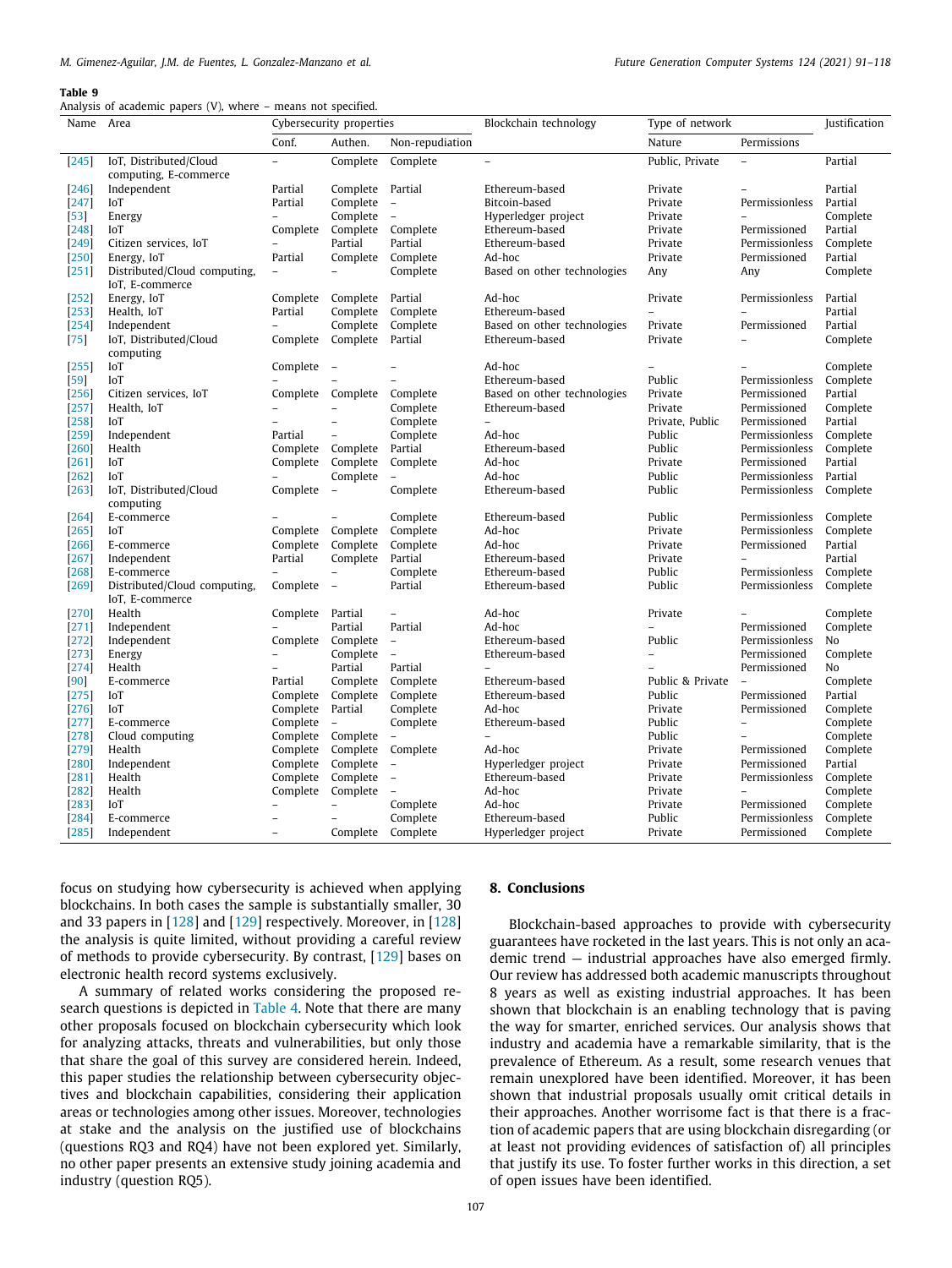<span id="page-17-1"></span>Analysis of academic papers (VI), where – means not specified.

| Name    | Area                     | Cybersecurity properties |                          | Blockchain technology    | Type of network                        |                          | Justification                   |          |
|---------|--------------------------|--------------------------|--------------------------|--------------------------|----------------------------------------|--------------------------|---------------------------------|----------|
|         |                          | Conf.                    | Authen.                  | Non-repudiation          |                                        | Nature                   | Permissions                     |          |
| $[286]$ | E-commerce               |                          | Partial                  |                          | Ethereum-based                         | Public                   | Permissioned                    | Complete |
| $[287]$ | Cloud computing          | Complete                 | $\overline{\phantom{a}}$ | Complete                 | Ethereum-based                         |                          | Permissioned                    | Complete |
| $[288]$ | Energy, Citizen services | $\overline{\phantom{m}}$ | Complete                 | Complete                 | Ad-hoc                                 | Private                  | Permissioned                    | Complete |
| $[289]$ | Health                   | Complete                 | Complete                 |                          |                                        | Private                  | Permissioned                    | Partial  |
| [89]    | E-commerce               |                          | $\overline{\phantom{0}}$ | Complete                 | Ethereum-based                         | $\overline{a}$           | $\overline{\phantom{0}}$        | Complete |
| [290]   | IoT                      | Partial                  | Partial                  | Complete                 | Ad-hoc                                 | -                        |                                 | Complete |
| $[291]$ | E-commerce               |                          | Partial                  |                          | Ethereum-based                         |                          |                                 | Complete |
| $[292]$ | Independent              | Complete                 | $\overline{\phantom{a}}$ |                          | Ethereum-based                         | Private                  | Permissioned                    | Partial  |
| $[293]$ | Health                   | Complete                 | Complete                 | $\overline{\phantom{0}}$ | Ethereum-based                         | Private                  |                                 | Complete |
| [294]   | Cloud computing, IoT     | Complete                 | Complete                 | Complete                 |                                        | $\overline{\phantom{0}}$ |                                 | Complete |
| $[295]$ | IoT                      |                          |                          |                          | Hyperledger project                    |                          | Permissioned                    | Complete |
| [296]   | Health                   | Complete                 | Complete                 | $\overline{\phantom{0}}$ | Ethereum-based, Hyperledger<br>project | Private                  |                                 | Complete |
| $[297]$ | IoT                      |                          | Partial                  |                          |                                        | Private                  |                                 | No       |
| [298]   | IoT                      | Complete                 | Complete                 |                          | Ad-hoc                                 | Private                  | Permissioned                    | Complete |
| $[299]$ | Independent              | Complete                 | Complete                 | Complete                 |                                        |                          |                                 | No       |
| $[300]$ | IoT                      | Partial                  | $\overline{\phantom{0}}$ |                          | Ethereum-based                         | Private                  | Permissioned                    | Complete |
| $[301]$ | Energy                   |                          | $\overline{\phantom{0}}$ | Complete                 | Ethereum-based                         | Public                   | Permissioned                    | Complete |
| $[302]$ | Health                   | Complete                 | $\overline{\phantom{a}}$ | Complete                 | Hyperledger project                    | Private                  | Permissioned                    | Complete |
| [303]   | IoT                      | Partial                  | $\overline{\phantom{0}}$ | $\overline{\phantom{0}}$ | Ethereum-based                         | $\overline{\phantom{0}}$ | $\overline{\phantom{0}}$        | Complete |
| $[304]$ | IoT                      | Partial                  | Complete                 | Complete                 | Ethereum-based                         | Private                  | Permissioned                    | Complete |
| 305     | IoT                      |                          |                          | Complete                 | Ethereum-based                         | Public                   | Permissionless                  | Complete |
| [306]   | Energy                   |                          | Partial                  | $\overline{\phantom{0}}$ | Ad-hoc                                 |                          |                                 | Complete |
| $[307]$ | IoT                      | $\overline{\phantom{0}}$ | Complete                 | Complete                 |                                        | Public and private       | $\overline{\phantom{0}}$        | No       |
| [308]   | IoT                      |                          |                          | Complete                 | Ad-hoc                                 | Private                  | Permissioned                    | Complete |
| [309]   | IoT                      | Complete                 | Complete                 | $\overline{\phantom{0}}$ | Ethereum-based                         | Public                   | Permissioned                    | Complete |
| $[310]$ | IoT                      |                          | Complete                 |                          |                                        | Private                  |                                 | No       |
| $[311]$ | IoT                      | Complete                 | $\overline{\phantom{a}}$ | Complete                 | Ethereum-based                         | Public                   | Permissionless                  | Complete |
| [312]   | Health                   | Complete                 | Complete                 | Complete                 |                                        | Public                   | Permissioned                    | Complete |
| [313]   | Independent              |                          |                          | Complete                 | Ad-hoc                                 | $\overline{a}$           | Permissioned                    | Complete |
| $[314]$ | IoT                      | Complete                 | Complete                 |                          | Ad-hoc                                 | Private                  | Permissioned                    | Complete |
| $[315]$ | Independent              |                          | Complete                 | Complete                 | Hyperledger project                    | Private                  |                                 | Complete |
| $[316]$ | E-commerce               |                          | $\overline{a}$           |                          | Ad-hoc                                 |                          | Permissioned                    | Complete |
| $[317]$ | IoT                      |                          | Partial                  |                          | Ad-hoc                                 | Public and private       |                                 | Complete |
| $[318]$ | Health                   | Complete                 | Complete                 | Complete                 | Ad-hoc                                 | Private                  | Permissioned.<br>Permissionless | Complete |
| $[319]$ | Independent              | Partial                  | Complete                 |                          | Ethereum-based                         | Private                  | Permissioned                    | Complete |
| $[320]$ | IoT                      | Complete                 | Complete                 | $\overline{a}$           | $\overline{a}$                         | Public                   | Permissioned                    | Complete |

As future work, the analysis on the risks posed by external technologies when interacting with the blockchain will be further explored. It must be noted that the direct or indirect interaction among technologies may be helpful to develop novel attacks. This may be extremely relevant in critical infrastructures such as industrial facilities.

# **Declaration of competing interest**

The authors declare that they have no known competing financial interests or personal relationships that could have appeared to influence the work reported in this paper.

# **Acknowledgments**

The authors would like to thank the anonymous reviewers for their comments and suggestions, as well as Prof. Javier Lopez, Dr. David Galindo and Dr. David Nunez for their comments on the first stages of this paper.

This work has been partially funded by MINECO, Spain grants TIN2016-79095-C2-2-R (SMOG-DEV) and PID2019-111429RB-C21 (ODIO-COW); by CAM, Spain grants S2013/ICE-3095 (CIBERDINE), P2018/TCS-4566 (CYNAMON), co-funded by European Structural Funds (ESF and FEDER); by UC3M-CAM grant CAVTIONS-CM-UC3M; by the Excellence Program for University Researchers, Spain; and by Consejo Superior de Investigaciones Científicas (CSIC), Spain under the project LINKA20216 (''Advancing in cybersecurity technologies'', i-LINK+ program).

# **Appendix. Tables**

<span id="page-17-0"></span>The analysis of all the academic papers is depicted in [Ta](#page-12-0)[bles](#page-12-0) [5](#page-12-0)–[10](#page-17-1), whereas that of all industrial approaches is depicted in [Tables](#page-18-0) [11](#page-18-0)[–14.](#page-20-6)

*Industrial approaches - Reference list*

- UnboundTech, [www.unboundtech.com/](http://www.unboundtech.com/)
- Dfinity, [dfinity.org/](https://dfinity.org/)
- Alastria, [alastria.io/](https://alastria.io/)
- Nodalblock, [www.nodalblock.com/es/](http://www.nodalblock.com/es/)
- Stampery, [www.stampery.com/](http://www.stampery.com/)
- Sovrin, [sovrin.org/](https://sovrin.org/)
- Caterpillar, [github.com/orlenyslp/Caterpillar](https://github.com/orlenyslp/Caterpillar)
- ProtocolLabs, [protocol.ai/](https://protocol.ai/)
- Storj, [storj.io/](https://www.storj.io/)
- DxChainGlobal, [www.dxchain.com/](http://www.dxchain.com/)
- DigiByte, [www.digibyte.co/](http://www.digibyte.co/)
- Keychain, <http://www.keychain.io>
- Mythx, [mythx.io/](https://mythx.io/)
- Interledger, [interledger.org/](https://interledger.org/)
- Factom, [www.factom.com/](http://www.factom.com/)
- Web3labs, [www.web3labs.com/](http://www.web3labs.com/)
- Laava, [www.laava.id/](http://www.laava.id/)
- Nucypher, [www.nucypher.com/](http://www.nucypher.com/)
- IOHK, [iohk.io/](https://iohk.io/)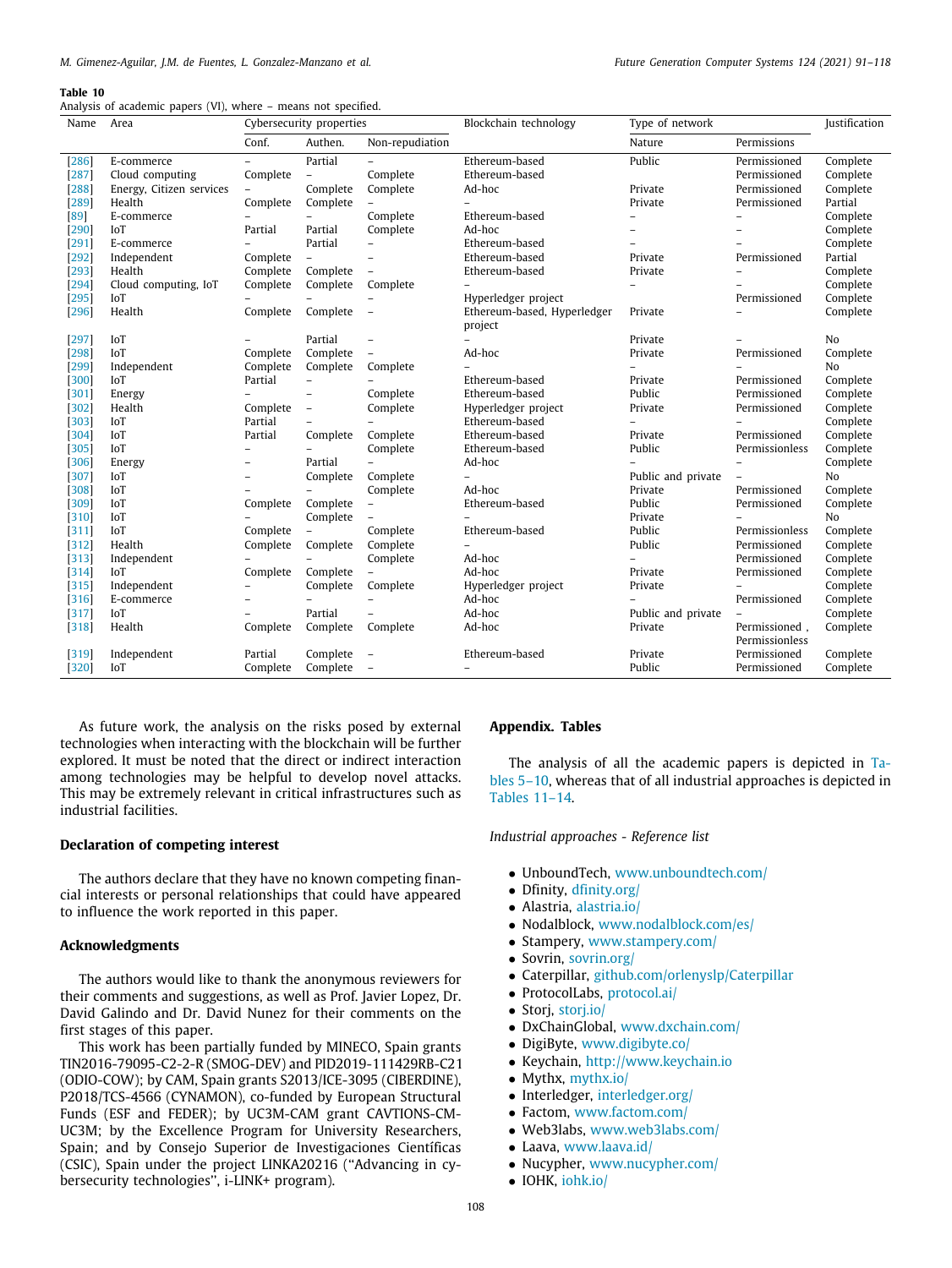# <span id="page-18-0"></span>Analyses of industrial initiatives (I), where X means the property is considered and – not specified.

| Name                      | Area                  | Cybersecurity properties |                          |                          | Blockchain technology     |                | Type of network          |  |
|---------------------------|-----------------------|--------------------------|--------------------------|--------------------------|---------------------------|----------------|--------------------------|--|
|                           |                       | Conf.                    | Authen.                  | Non-repudiation          |                           | Nature         | Permissions              |  |
| Unbound tech              | Independent           | $\qquad \qquad -$        | $\overline{a}$           | $\qquad \qquad -$        | $\overline{\phantom{0}}$  |                |                          |  |
| Dfinity                   | Independent           | $\qquad \qquad -$        | X                        | X                        | Based on other technology | Public         | Permissioned             |  |
| Alastria                  | Independent           | $\qquad \qquad -$        | X                        | X                        | Ethereum-based            | Public         | Permissioned             |  |
| Nodalblock                | Independent           | X                        | X                        | X                        | Ethereum-based            | Any            |                          |  |
| Stampery                  | Independent           | $\overline{a}$           | X                        | X                        | Bitcoin-based             | Public         | Permissionless           |  |
| Sovrin                    | Independent           | $\overline{\phantom{0}}$ | X                        | X                        | Hyperledger project       | Public         | Permissioned             |  |
| Caterpillar               | Independent           | $\overline{\phantom{0}}$ | $\overline{a}$           | $\overline{a}$           | Ethereum-based            | Public         | Permissionless           |  |
| Protocol labs             | Independent           | X                        | X                        | X                        | Based on other technology | Public         | Permissionless           |  |
| Stori                     | Independent           | X                        | X                        | X                        |                           | Public         | Permissioned             |  |
| DxChainGlobal (TrustLook) | Cloud computing       | X                        | $\overline{a}$           | X                        | Based on other technology |                | Permissioned             |  |
| DigiByte                  | E-commerce            | X                        | X                        | X                        | Based on other technology | Public         | Permissionless           |  |
| Keychain                  | Independent           | X                        | $\overline{a}$           | $\overline{a}$           |                           |                |                          |  |
| Mythx                     | Independent           | $\overline{\phantom{0}}$ | $\overline{\phantom{a}}$ | $\overline{\phantom{a}}$ | Ethereum-based            |                |                          |  |
| Interledger               | Independent           | $\overline{a}$           | $\overline{\phantom{a}}$ | $\overline{\phantom{0}}$ | Based on other technology | Public         | Permissioned             |  |
| Factom                    | IoT                   | -                        | X                        | X                        | Bitcoin-based             | Public         | Permissioned             |  |
| Web3 labs                 | Independent           | -                        | $\overline{a}$           | $\overline{\phantom{0}}$ | Ethereum-based            |                |                          |  |
| Laava                     | IoT                   | -                        | $\overline{\phantom{0}}$ | $\overline{\phantom{0}}$ | Ethereum-based            | Public         | Permissionless           |  |
| Nucypher                  | Independent           | X                        |                          | $\overline{\phantom{0}}$ | Based on other technology | Public         | Permissionless           |  |
| <b>IOHK</b>               |                       | $\equiv$                 | ۳                        | $\overline{\phantom{a}}$ | Based on other technology | Public         | Permissionless           |  |
| Regis                     | Independent           | $\overline{\phantom{0}}$ | $\overline{\phantom{0}}$ | $\overline{\phantom{0}}$ | Ethereum-based            | Public         | Permissionless           |  |
| Komodo                    | E-commerce            |                          |                          | $\overline{\phantom{0}}$ | Based on other technology | Public         | Permissionless           |  |
| a16zcrypto                |                       | $\overline{\phantom{0}}$ | $\overline{\phantom{0}}$ | $\overline{\phantom{0}}$ |                           |                |                          |  |
| Algorand                  | Independent           |                          | $\overline{\phantom{0}}$ | $\overline{\phantom{0}}$ | Based on other technology | Public         | Permissionless           |  |
| Qed-it                    | Independent           |                          |                          | $\overline{\phantom{0}}$ |                           |                |                          |  |
| Aztec                     | Independent           |                          | $\overline{\phantom{a}}$ | $\overline{\phantom{a}}$ | Ethereum-based            |                |                          |  |
| Miirror                   | <b>IoT</b>            |                          | X                        | X                        | Hyperledger project       | Private        | Permissioned             |  |
| Ligero                    | Independent           |                          | $\overline{a}$           | $\overline{\phantom{a}}$ |                           |                |                          |  |
| Calctopia                 | E-commerce            | $\overline{\phantom{0}}$ | $\overline{\phantom{a}}$ |                          | Ethereum-based            | Public         | Permissionless           |  |
| <b>DTR</b>                | Independent           | $\qquad \qquad -$        | $\overline{\phantom{0}}$ | $\overline{a}$           | Based on other technology | $\overline{a}$ |                          |  |
| Prism                     | IoT, Health           | X                        | X                        | X                        | Based on other technology | $\overline{a}$ |                          |  |
| <b>Nuls</b>               | Independent           | X                        | $\overline{a}$           | $\overline{\phantom{0}}$ | Based on other technology | Public         | Permissionless           |  |
| Horizen                   | Independent           | X                        | X                        | X                        | Based on other technology | Public         | Permissionless           |  |
| Blockarmour               | IoT, Citizen services | X                        | $\overline{a}$           | $\overline{a}$           |                           | Private        | $\overline{\phantom{0}}$ |  |
| Civic                     | Independent           | X                        | $\overline{a}$           | $\overline{\phantom{a}}$ |                           | Public         |                          |  |
| Hacken                    | Independent           | $\overline{\phantom{0}}$ | $\overline{\phantom{a}}$ | $\overline{a}$           | Ethereum-based            |                |                          |  |
| Ethereum name service     | Independent           | $\overline{a}$           | $\overline{\phantom{a}}$ | $\overline{\phantom{0}}$ | Ethereum-based            | Public         | Permissionless           |  |
| Edge                      | Cloud computing       | $\overline{a}$           | $\overline{\phantom{a}}$ | $\overline{\phantom{a}}$ | Ethereum-based            | Public         | Permissionless           |  |

- Regis, [regis.nu/](https://www.regis.nu/)
- Komodo, [komodoplatform.com/](https://komodoplatform.com/en/)
- a16zcrypto, [a16zcrypto.com/](https://a16z.com/crypto/)
- Algorand, [www.algorand.com/](http://www.algorand.com/)
- Qed-it, [qed-it.com/](https://qed-it.com/)
- Aztec, [www.aztecprotocol.com/](http://www.aztecprotocol.com/)
- Miirror, [getmirror.io/](https://www.getmirror.io/)
- Ligero, [ligero-inc.com/](https://ligero-inc.com/)
- Calctopia, [www.calctopia.com/](http://www.calctopia.com/)
- DTR, [dtr.org/](https://dtr.org/)
- Prism, [prismprotocol.com/](https://prismprotocol.com/)
- Nuls, [nuls.io/](https://nuls.io/)
- Horizen, [www.horizen.global/](http://www.horizen.global/)
- Blockarmour, [www.blockarmour.com/](http://www.blockarmour.com/)
- Civic, [www.civic.com/](http://www.civic.com/)
- Hacken, [hacken.io/](https://hacken.io/)
- EthereumNameService, [ens.domains/](https://ens.domains/)
- Edge, [edge.app/](https://edge.app/)
- Augur, [www.augur.net/](http://www.augur.net/)
- Provable, [provable.xyz/](https://provable.xyz/)
- Polkadot, [polkadot.network/](https://polkadot.network/)
- OpenZeppelin, [openzeppelin.org/](https://openzeppelin.com/contracts/)
- Chainlink, [www.smartcontract.com/](http://www.smartcontract.com/),
- Blockstream, [blockstream.com/](https://blockstream.com/)
- Iden30kims, <http://www.iden3.io/>, [0kims.org/](https://0kims.org/)
- Cosmos, [cosmos.network/](https://cosmos.network/.org)
- Enigma, [enigma.co/](https://www.enigma.co/)
- Tezos, [tezos.com/](https://tezos.com/)
- Aeternity, [aeternity.com/](https://aeternity.com/)
- Qtum, [qtum.org/](https://qtum.org/en)
- PrivacyBlockchain, [www.privacyblockchain.io/](http://www.privacyblockchain.io/)
- Initc3, [www.initc3.org/](http://www.initc3.org/)
- ClaimChain, [claimchain.github.io/](https://claimchain.github.io/)
- DEDIS, [dedis.epfl.ch/](https://www.epfl.ch/labs/dedis/)
- VON, [vonx.io/about/](https://vonx.io/about/)
- Kleros, [kleros.io/](https://kleros.io/)
- InkProtocol, [paywithink.com/](https://paywithink.com/)
- Nemkrs, [github.com/aenima86/NEMkrs](https://github.com/aenima86/NEMkrs)
- Sentient, [sentient.org/](https://sentient.org/)
- Consensus, [consensus.ai/](https://consensus.ai/)
- Safekee, <http://www.safekee.io/>
- Blockchainasfactchecker, [www.blockchainasfactchecker.net](http://www.blockchainasfactchecker.net/)
- [/](http://www.blockchainasfactchecker.net/)
- Bitpress, [bitpress.news/](https://www.bitpress.news/)
- Verifact, [verifact.io/](https://verifact.io/)
- DNN, [dnn.media/](https://dnn.media/)
- Zebi, [www.zebi.io/](http://www.zebi.io/)
- Dmgblockchain:Blockseer, [www.blockseer.com/](http://www.blockseer.com/)
- Elliptic, [www.elliptic.co/](http://www.elliptic.co/)
- Chainalysis, [www.chainalysis.com/](http://www.chainalysis.com/)
- Ciphertrace, [ciphertrace.com/](https://ciphertrace.com/)
- Blockcipher, [www.blockcypher.com/case-studies.html](https://www.blockcypher.com/case-studies.html)
- Tcforensics, <http://www.tcforensics.com/>
- Zorrosign, [www.zorrosign.com/](http://www.zorrosign.com/)
- Dascoin, [dascoin.com/](https://grnpower.io/)
- BlockchainintelligenceGroup, [blockchaingroup.io/](https://blockchaingroup.io/)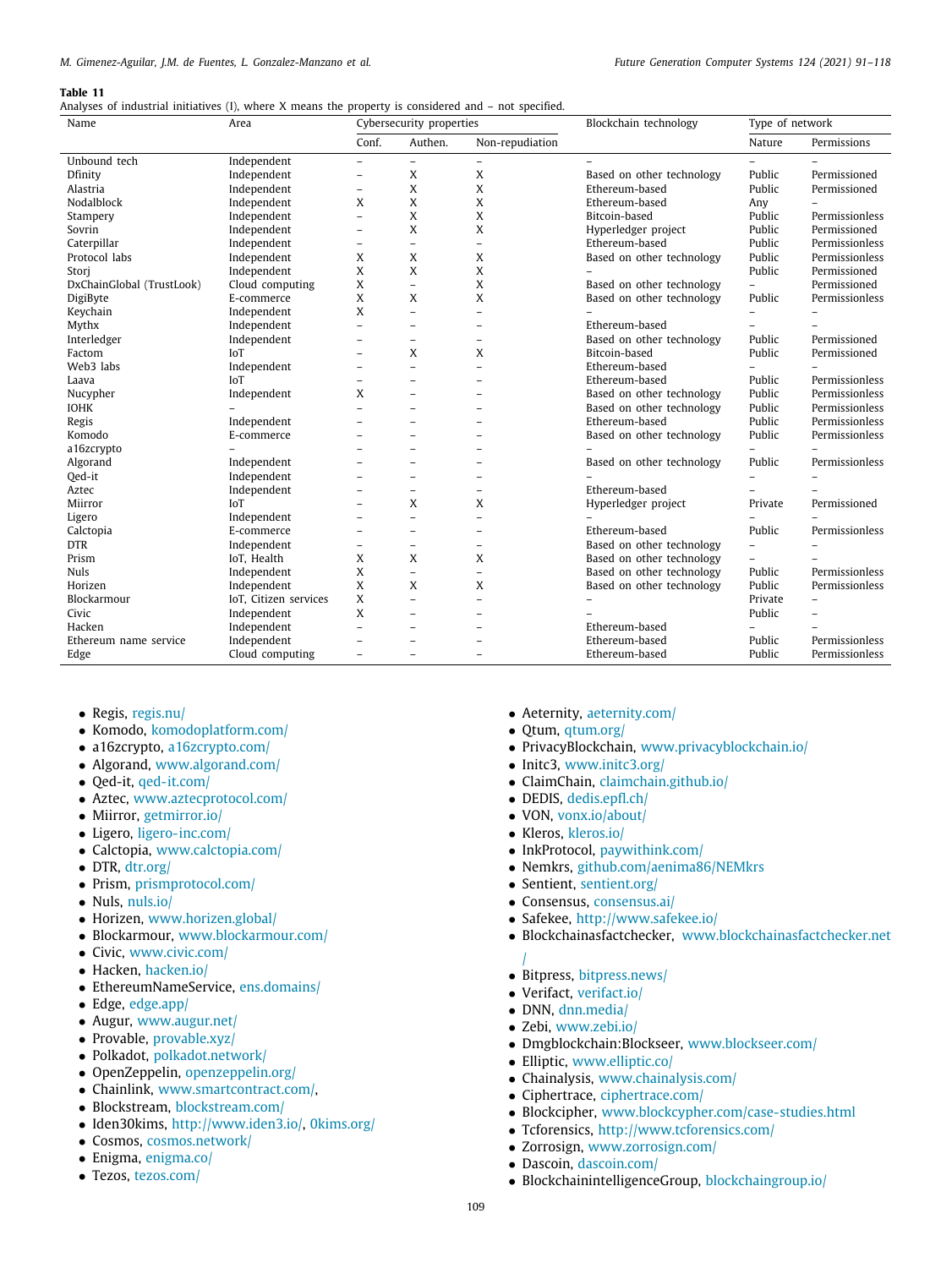# Analyses of industrial initiatives (II), where X means the property is considered and – not specified.

| Name                     | Area              | Cybersecurity properties |                          |                          | Blockchain technology           | Type of network          |                          |  |
|--------------------------|-------------------|--------------------------|--------------------------|--------------------------|---------------------------------|--------------------------|--------------------------|--|
|                          |                   | Conf.                    | Authen.                  | Non-repudiation          |                                 | Nature                   | Permissions              |  |
| Augur                    | Independent       | $\overline{\phantom{0}}$ |                          | $\overline{\phantom{0}}$ | Ethereum-based                  | Public                   | Permissionless           |  |
| Provable                 | Independent       |                          |                          |                          | Ethereum-based, Based on other  |                          |                          |  |
|                          |                   |                          |                          |                          | technology, Hyperledger project |                          |                          |  |
| Polkadot                 | Independent       | $\overline{\phantom{0}}$ | X                        | X                        | Ethereum-based                  | Public                   | Any                      |  |
| OpenZeppelin             | Independent       | $\overline{\phantom{0}}$ | ۳                        | $\overline{\phantom{a}}$ | Ethereum-based                  |                          |                          |  |
| Chainlink                | Independent       | $\overline{\phantom{0}}$ |                          | $\overline{a}$           | Ethereum-based                  |                          |                          |  |
| Blockstream              | Independent       | X                        |                          | $\overline{a}$           | Bitcoin-based                   | Public                   | Permissionless           |  |
| $Iden3 + 0kims$          | Independent       | $\overline{a}$           | X                        | X                        | Ethereum-based                  | Public                   | Permissionless           |  |
| Cosmos                   | Independent       | $\overline{\phantom{0}}$ | ۳                        | $\overline{a}$           | Based on other technology       | Public                   | Permissioned             |  |
| Enigma                   | Independent       | ۰                        |                          |                          |                                 |                          |                          |  |
| Tezos                    | Independent       | $\overline{\phantom{0}}$ |                          | $\overline{\phantom{0}}$ | Based on other technology       | Public                   | Permissioned             |  |
| Aeternity                | Independent       |                          |                          |                          |                                 | Public                   | Permissionless           |  |
| Otum                     | Independent       | $\qquad \qquad -$        | $\overline{\phantom{0}}$ | $\overline{\phantom{0}}$ | Ethereum-based                  | Public                   | Permissionless           |  |
| Privacy blockchain       | Independent       | $\qquad \qquad -$        | $\overline{\phantom{0}}$ | $\overline{\phantom{a}}$ | Any                             |                          |                          |  |
| Initc <sub>3</sub>       | Independent       | X                        | X                        | X                        | Any                             |                          |                          |  |
| <b>DEDIS</b>             | Independent       | $\overline{\phantom{0}}$ | X                        | $\overline{\phantom{0}}$ | Based on other technology       | Public                   | Permissionless           |  |
| <b>VON</b>               | Independent       | $\overline{\phantom{0}}$ | X                        | X                        | Hyperledger project             | Public                   | Permissioned             |  |
| Kleros                   | Independent       | $\overline{a}$           |                          | $\overline{a}$           | Ethereum-based                  | Public                   | Permissionless           |  |
| Ink protocol             | Independent       | $\overline{a}$           | $\overline{\phantom{0}}$ | $\overline{a}$           | Ethereum-based                  | Public                   | Permissionless           |  |
| Nemkrs                   | Independent       | $\overline{\phantom{a}}$ | $\overline{\phantom{0}}$ | $\overline{\phantom{0}}$ | Based on other technology       | Any                      | Permissionless           |  |
| Sentient                 | Independent       | $\overline{a}$           | $\overline{\phantom{0}}$ | $\overline{\phantom{0}}$ | Based on other technology       | Public                   | Permissioned             |  |
| Consensus                | Independent       | X                        | X                        | $\overline{\phantom{0}}$ | Based on other technology       | Public                   | Permissioned             |  |
| Safekee                  | Independent       | $\overline{\phantom{0}}$ |                          | ۰                        | Based on other technology       |                          |                          |  |
| Blockchainasfactchecker  | Citizen services* | $\overline{a}$           |                          |                          |                                 |                          |                          |  |
| <b>Bitpress</b>          | Citizen services* | $\overline{\phantom{0}}$ |                          | $\overline{\phantom{0}}$ | Bitcoin-based                   | Public                   | Permissionless           |  |
| Verifact                 | Citizen services* | $\overline{\phantom{0}}$ |                          | $\overline{\phantom{m}}$ | Ethereum-based                  | Public                   | Permissionless           |  |
| <b>DNN</b>               | Citizen services* |                          |                          |                          | Ethereum-based                  |                          |                          |  |
| Zebi                     | Independent       | $\overline{a}$           |                          | $\overline{\phantom{0}}$ | Ethereum-based                  | Private                  | Permissioned             |  |
| Dmgblockchain: Blockseer | E-commerce        | $\overline{\phantom{0}}$ |                          | $\overline{\phantom{0}}$ | Ethereum-based, Bitcoin-based   |                          |                          |  |
| Elliptic                 | E-commerce        | $\overline{\phantom{0}}$ |                          | $\overline{\phantom{a}}$ | Bitcoin-based                   |                          |                          |  |
| Chainalysis              | E-commerce        | $\overline{\phantom{0}}$ | ۳                        | $\overline{a}$           | Ethereum-based. Bitcoin-based   | $\overline{\phantom{0}}$ |                          |  |
| Ciphertrace              | E-commerce        | $\overline{\phantom{a}}$ | $\overline{\phantom{0}}$ | $\overline{\phantom{a}}$ | Ethereum-based, Bitcoin-based   | ۳                        |                          |  |
| Blockcipher              | E-commerce        | $\overline{\phantom{0}}$ | $\overline{\phantom{0}}$ | $\overline{\phantom{0}}$ | Ethereum-based, Bitcoin-based   | -                        | $\overline{\phantom{0}}$ |  |
| Tcforensics              | Citizen services  | $\overline{\phantom{a}}$ | $\overline{\phantom{0}}$ | $\overline{\phantom{0}}$ | Bitcoin-based                   |                          |                          |  |
| Zorrosign                | E-commerce        | $\overline{\phantom{a}}$ | X                        | X                        | Based on other technology       | Private                  | Permissioned             |  |

- Filament, [filament.com/](https://www.buckleymedia.com/filament.html)
- dsensor, <http://www.dsensor.org/>
- Provenance, [www.provenance.org/](http://www.provenance.org/)
- Sentinel, [sentinel.co/](https://sentinel.co/)
- QuantNetwork, [www.quant.network](http://www.quant.network)
- Zcash, [z.cash/](https://z.cash/)
- RenProject, [renproject.io/](https://renproject.io/)
- Slock, [slock.it/](https://slock.it/)
- Guardtime, [guardtime.com/](https://guardtime.com/)
- Metacert, [metacert.com/](https://metacert.com/)
- Atonomi, [atonomi.io/](https://atonomi.io/)
- Gitcoin, [gitcoin.co/](https://gitcoin.co/)
- Aion, [aion.network/](https://aion.theoan.com/)
- Chainspace, [chainspace.io/](https://chainspace.io/)
- Kzen, [www.kzencorp.com/](http://www.kzencorp.com/)
- Robonomics, [robonomics.network/](https://robonomics.network/)
- SKYFchain, [www.skyfchain.io/](http://www.skyfchain.io/)
- Wibson, [wibson.org/](https://wibson.org/)
- SingularityNET, [singularitynet.io/](https://singularitynet.io/)
- TheOceanProtocol, [oceanprotocol.com/](https://oceanprotocol.com/)
- Grex, [grex.kryha.io/](https://grex.kryha.io/)
- Golem, [golem.network/](https://www.golem.network/)
- Neuromation, [www.neuromation.io/](http://www.neuromation.io/)
- ATN, [atn.io](https://atn.io/)
- Matrix, [www.matrix.io/](http://www.matrix.io/)
- Chronicled, [www.chronicled.com/](http://www.chronicled.com/)
- uPort, [www.uport.me/](http://www.uport.me/)
- Everest, [everest.org/](https://www.everest.org/)
- Sepior, [sepior.com/](https://sepior.com/)
- YotiLedgerState, [www.yoti.com/blog/yoti-and-ledgerstate-s](http://www.yoti.com/blog/yoti-and-ledgerstate-showcase-how-next-generation-blockchain-technology-can-transform-the-way-governments-handle-personal-and-data/) [howcase-how-next-generation-blockchain-technology-can](http://www.yoti.com/blog/yoti-and-ledgerstate-showcase-how-next-generation-blockchain-technology-can-transform-the-way-governments-handle-personal-and-data/)[transform-the-way-governments-handle-personal-and-data](http://www.yoti.com/blog/yoti-and-ledgerstate-showcase-how-next-generation-blockchain-technology-can-transform-the-way-governments-handle-personal-and-data/) [/](http://www.yoti.com/blog/yoti-and-ledgerstate-showcase-how-next-generation-blockchain-technology-can-transform-the-way-governments-handle-personal-and-data/)
- Arbitrum, [offchainlabs.com/](https://offchainlabs.com/)
- DeepDefence, [deepdefence.net/](https://quickblocks.io/)
- Extropy, <http://extropy.io>
- Quickblocks, [quickblocks.io/](https://quickblocks.io/)
- Halborn, [halborn.com/](https://halborn.com/)
- GroupIB, [www.group-ib.com/](http://www.group-ib.com/)
- Gochain, [gochain.io/](https://gochain.io/)
- Bernstein, [www.bernstein.io/](http://www.bernstein.io/)
- OriginalMy, [originalmy.com/](https://originalmy.com/)
- RebelAI, [www.rebelai.com/](http://www.rebelai.com/)
- Wisekey, [www.wisekey.com/](http://www.wisekey.com/)
- Heroic, [heroic.com/](https://heroic.com/)
- HashedHealth, [hashedhealth.com/](https://hashedhealth.com/)
- Hdac, [www.hdactech.com/](http://www.hdactech.com/)
- CryptoMove, [www.cryptomove.com/](http://www.cryptomove.com/)
- OpenAVN, [www.openavn.com/](http://www.openavn.com/)
- Cryptyk, [www.cryptyk.com/](http://www.cryptyk.com/)
- Megahoot, [www.megahoot.com/](http://www.megahoot.com/)
- Anchain.ai, [www.anchain.ai/](http://www.anchain.ai/)
- Taekion, [www.crunchbase.com/organization/taekion](http://www.crunchbase.com/organization/taekion)
- Haceram, [hacera.com/](https://hacera.com/)
- Polyswarm, [polyswarm.io/](https://polyswarm.io/)
- Trailofbits, [www.trailofbits.com/](http://www.trailofbits.com/)
- ApolloCloud, [www.promise.com/es/Products/Apollo/Apollo-](http://www.promise.com/es/Products/Apollo/Apollo-Cloud-2-Duo)[Cloud-2-Duo](http://www.promise.com/es/Products/Apollo/Apollo-Cloud-2-Duo)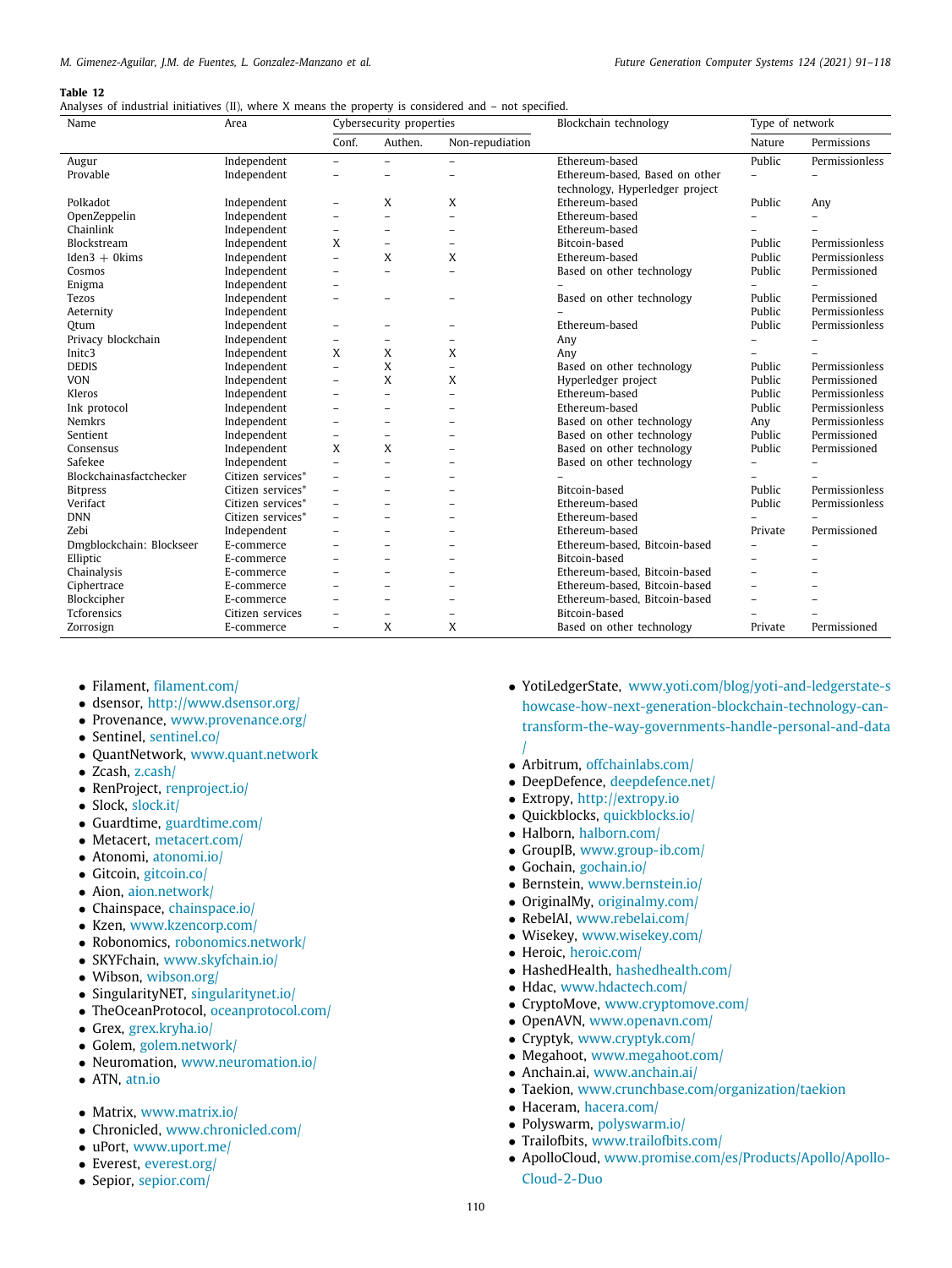|  |  | Analyses of industrial initiatives (III), where X means the property is considered and – not specified. |  |  |  |  |  |  |
|--|--|---------------------------------------------------------------------------------------------------------|--|--|--|--|--|--|
|  |  |                                                                                                         |  |  |  |  |  |  |

| Name                          | Area              | Cybersecurity properties |                          |                          | Blockchain technology                                              | Type of network          |                |  |
|-------------------------------|-------------------|--------------------------|--------------------------|--------------------------|--------------------------------------------------------------------|--------------------------|----------------|--|
|                               |                   | Conf.                    | Authen.                  | Non-repudiation          |                                                                    | Nature                   | Permissions    |  |
| Dascoin                       | Independent       | $\overline{\phantom{a}}$ | X                        | X                        | Based on other technology                                          | Public                   | Permissioned   |  |
| Blockchain intelligence group | Citizen services  | $\overline{\phantom{0}}$ | $\overline{a}$           | $\overline{a}$           | $\overline{\phantom{0}}$                                           |                          |                |  |
| Filament                      | IoT               | $\equiv$                 | $\equiv$                 | $\overline{\phantom{a}}$ | Any                                                                |                          |                |  |
| Dsensor                       | <b>IoT</b>        | $\overline{\phantom{0}}$ | X                        | $\overline{\phantom{a}}$ | Bitcoin-based                                                      | Public                   | Permissionless |  |
| Provenance                    | Independent       | $\overline{\phantom{0}}$ | X                        | $\overline{\phantom{0}}$ |                                                                    |                          |                |  |
| Sentinel                      | Independent       | X                        | X                        | $\overline{\phantom{0}}$ | Ad-hoc/ Based on other technology                                  | Public                   | $\overline{a}$ |  |
| Quant network                 | Independent       | X                        | X                        | X                        | Any                                                                | Public                   |                |  |
| Zcash                         | Independent       | $\overline{\phantom{0}}$ | $\overline{\phantom{0}}$ | $\overline{\phantom{0}}$ | Bitcoin-based                                                      | Public                   | Permissionless |  |
| Ren project                   | E-commerce        |                          | $\overline{a}$           | ۳                        | Ethereum-based                                                     | Public                   | Permissionless |  |
| Slock                         | <b>IoT</b>        |                          |                          | $\overline{\phantom{a}}$ | Ethereum-based                                                     | Public                   | Permissionless |  |
| Guardtime                     | Independent       | $\equiv$                 | $\overline{a}$           | $\overline{\phantom{a}}$ | Based on other technology                                          | Public                   | Permissioned   |  |
| Metacert. MetacertProtocol    | Citizen services* | $\overline{\phantom{a}}$ | X                        | X                        | Ethereum-based                                                     | Public                   | Permissioned   |  |
| Atonomi                       | <b>IoT</b>        | $\overline{\phantom{0}}$ | X                        | X                        | Ethereum-based                                                     | Public                   | Permissionless |  |
| Gitcoin                       | Independent       |                          |                          |                          | Ethereum-based                                                     | Public                   | Permissionless |  |
| Aion                          | Independent       | $\overline{\phantom{0}}$ | ۳                        | ۰                        | Based on other technology                                          |                          |                |  |
| Chainspace                    | Independent       | $\overline{\phantom{a}}$ | $\overline{a}$           | $\overline{\phantom{0}}$ | Based on other technology                                          |                          |                |  |
| Kzen (ZenGo)                  | Independent       | $\overline{\phantom{0}}$ | $\overline{\phantom{0}}$ | $\overline{\phantom{0}}$ | Any                                                                |                          |                |  |
| Robonomics                    | Independent       | $\overline{\phantom{0}}$ | X                        | X                        | Ethereum-based                                                     | Public                   | Permissionless |  |
| SKYFchain                     | Independent       | $\overline{\phantom{0}}$ | $\overline{\phantom{0}}$ | $\overline{\phantom{a}}$ | Ethereum-based                                                     | Any                      | Permissionless |  |
| Wibson                        | Independent       | X                        | X                        | X                        | Ethereum-based                                                     | Public                   | Permissionless |  |
| SingularityNET                | Independent       | X                        | X                        | X                        | Ethereum-based                                                     | Public                   | Permissionless |  |
| The ocean protocol            | Independent       | X                        | X                        | X                        | Ethereum-based                                                     | Public                   | Permissioned   |  |
| Grex                          | Independent       | $\qquad \qquad -$        | $\overline{\phantom{0}}$ | $\overline{\phantom{0}}$ | Any                                                                |                          |                |  |
| Golem                         | Independent       | X                        | $\overline{\phantom{0}}$ | $\overline{\phantom{0}}$ | Ethereum-based                                                     | Public                   | Permissionless |  |
| Neuromation                   | Independent       | $\overline{\phantom{0}}$ | $\overline{\phantom{0}}$ | ۰                        | Ethereum-based                                                     | Public                   | Permissionless |  |
| <b>ATN</b>                    | Independent       | $\overline{\phantom{0}}$ | X                        | ۳                        | Based on other technology                                          | Public                   | Permissionless |  |
| Matrix                        | Independent       | $\overline{\phantom{0}}$ | $\overline{a}$           | $\equiv$                 | Based on other technology                                          | Public                   | Permissioned   |  |
| Chronicled                    | Independent       | X                        | X                        | $\overline{\phantom{0}}$ | Ethereum-based                                                     | Public                   | Permissionless |  |
| uPort                         | Independent       | $\overline{\phantom{0}}$ | X                        | $\overline{\phantom{0}}$ | Ethereum-based                                                     | Public                   | Permissionless |  |
| Everest                       | Independent       | $\overline{\phantom{0}}$ | X                        | $\overline{\phantom{0}}$ | Ethereum-based                                                     | Public                   | Permissionless |  |
| Sepior                        | Independent       | X                        | X                        | X                        |                                                                    |                          |                |  |
| Yoti $+$ LedgerState          | Independent       | $\overline{a}$           | X                        | $\overline{a}$           | Ethereum-based                                                     | Public                   | Permissionless |  |
| Arbitrum                      | Independent       | $\overline{\phantom{0}}$ | $\overline{a}$           | $\overline{\phantom{0}}$ | Ad hoc                                                             |                          |                |  |
| Deep defense                  | IoT               | $\overline{\phantom{0}}$ | $\overline{\phantom{0}}$ | $\overline{\phantom{a}}$ | Ethereum-based                                                     | $\overline{\phantom{a}}$ |                |  |
| Clearmatics                   | E-commerce        | $\overline{\phantom{0}}$ | $\overline{a}$           | $\overline{\phantom{a}}$ |                                                                    | Any                      | Permissionless |  |
| Extropy                       | Independent       |                          |                          |                          | Hyperledger project, Ethereum<br>-based, Based on other technology |                          |                |  |
| Quickblocks                   | Independent       | -                        | $\overline{\phantom{0}}$ |                          | Ethereum-based                                                     | $\overline{\phantom{0}}$ |                |  |

#### **Table 14**

<span id="page-20-6"></span>Analyses of industrial initiatives (IV), where X means the property is considered and – not specified.

| Name         | Area                              | Cybersecurity properties |                                     |  | Blockchain technology         | Type of network |                |  |
|--------------|-----------------------------------|--------------------------|-------------------------------------|--|-------------------------------|-----------------|----------------|--|
|              |                                   |                          | Authen.<br>Conf.<br>Non-repudiation |  |                               | Nature          | Permissions    |  |
| Halborn      | Independent                       |                          |                                     |  | Any                           |                 |                |  |
| GroupIB      | Independent                       |                          |                                     |  | Any                           |                 |                |  |
| Gochain      | Citizen services                  |                          |                                     |  | Ethereum-based                | Any             | Any            |  |
| Bernstein    | Citizen services                  |                          |                                     |  | Bitcoin                       | Public          | Permissioned   |  |
| OriginalMy   | Citizen services                  |                          |                                     |  | Bitcoin-based, Ethereum-based | Public          | Permissioned   |  |
| RebelAI      | Citizen services                  |                          |                                     |  |                               |                 |                |  |
| Wisekey      | IoT, Citizen services             |                          |                                     |  |                               |                 |                |  |
| Heroic       | Cloud computing, Citizen services |                          |                                     |  | Ethereum                      | Public          | Permissioned   |  |
| HashedHealth | Health                            |                          |                                     |  |                               |                 |                |  |
| Hdac         | IoT                               |                          |                                     |  | Based on other technology     |                 |                |  |
| CryptoMove   | Cloud computing, Citizen services |                          |                                     |  |                               |                 |                |  |
| OpenAVN      | Cloud computing, Citizen services |                          |                                     |  |                               |                 |                |  |
| Cryptyk      | Cloud computing, Citizen services |                          |                                     |  | Hyperledger project           | Private         | Permissioned   |  |
| Megahoot     | Citizen services                  |                          |                                     |  |                               |                 |                |  |
| Anchain.ai   | Independent                       |                          |                                     |  | Any                           |                 |                |  |
| Taekion      | Cloud computing, Citizen services |                          |                                     |  |                               |                 |                |  |
| Hacera       | Cloud computing, Citizen services |                          |                                     |  |                               |                 |                |  |
| Polyswarm    | Independent                       |                          |                                     |  | Ethereum                      | Public          | Permissionless |  |
| Trailofbits  | Independent                       |                          |                                     |  | Ethereum                      | Public          | Permissionless |  |
| ApolloCloud  | Cloud computing                   |                          |                                     |  |                               |                 |                |  |

# **References**

[1065–1082.](http://refhub.elsevier.com/S0167-739X(21)00157-6/sb1)

- <span id="page-20-2"></span>[3] [M. Swan, Blockchain: Blueprint for a New Economy, " O'Reilly Media,](http://refhub.elsevier.com/S0167-739X(21)00157-6/sb3) [Inc.", 2015.](http://refhub.elsevier.com/S0167-739X(21)00157-6/sb3)
- <span id="page-20-3"></span>[4] [R. Beck, J. Stenum Czepluch, N. Lollike, S. Malone, Blockchain–the gateway](http://refhub.elsevier.com/S0167-739X(21)00157-6/sb4) [to trust-free cryptographic transactions, 2016.](http://refhub.elsevier.com/S0167-739X(21)00157-6/sb4)
- <span id="page-20-4"></span>[5] [G.O. Karame, E. Androulaki, S. Capkun, Double-spending fast payments in](http://refhub.elsevier.com/S0167-739X(21)00157-6/sb5) [bitcoin, in: Proc. 2012 ACM CCS, ACM, 2012, pp. 906–917.](http://refhub.elsevier.com/S0167-739X(21)00157-6/sb5)
- <span id="page-20-1"></span>[2] [N. Kshetri, Can blockchain strengthen the internet of things?, IT Prof. 19](http://refhub.elsevier.com/S0167-739X(21)00157-6/sb2) [\(4\) \(2017\) 68–72.](http://refhub.elsevier.com/S0167-739X(21)00157-6/sb2)

<span id="page-20-0"></span>[1] [J.G. Andrews, S. Buzzi, W. Choi, S.V. Hanly, A. Lozano, A.C. Soong, J.C.](http://refhub.elsevier.com/S0167-739X(21)00157-6/sb1) [Zhang, What will 5g be?, IEEE J. Sel. Areas Commun. 32 \(6\) \(2014\)](http://refhub.elsevier.com/S0167-739X(21)00157-6/sb1)

> <span id="page-20-5"></span>[6] [J. Leng, P. Jiang, K. Xu, Q. Liu, J.L. Zhao, Y. Bian, R. Shi, Makerchain: A](http://refhub.elsevier.com/S0167-739X(21)00157-6/sb6) [blockchain with chemical signature for self-organizing process in social](http://refhub.elsevier.com/S0167-739X(21)00157-6/sb6)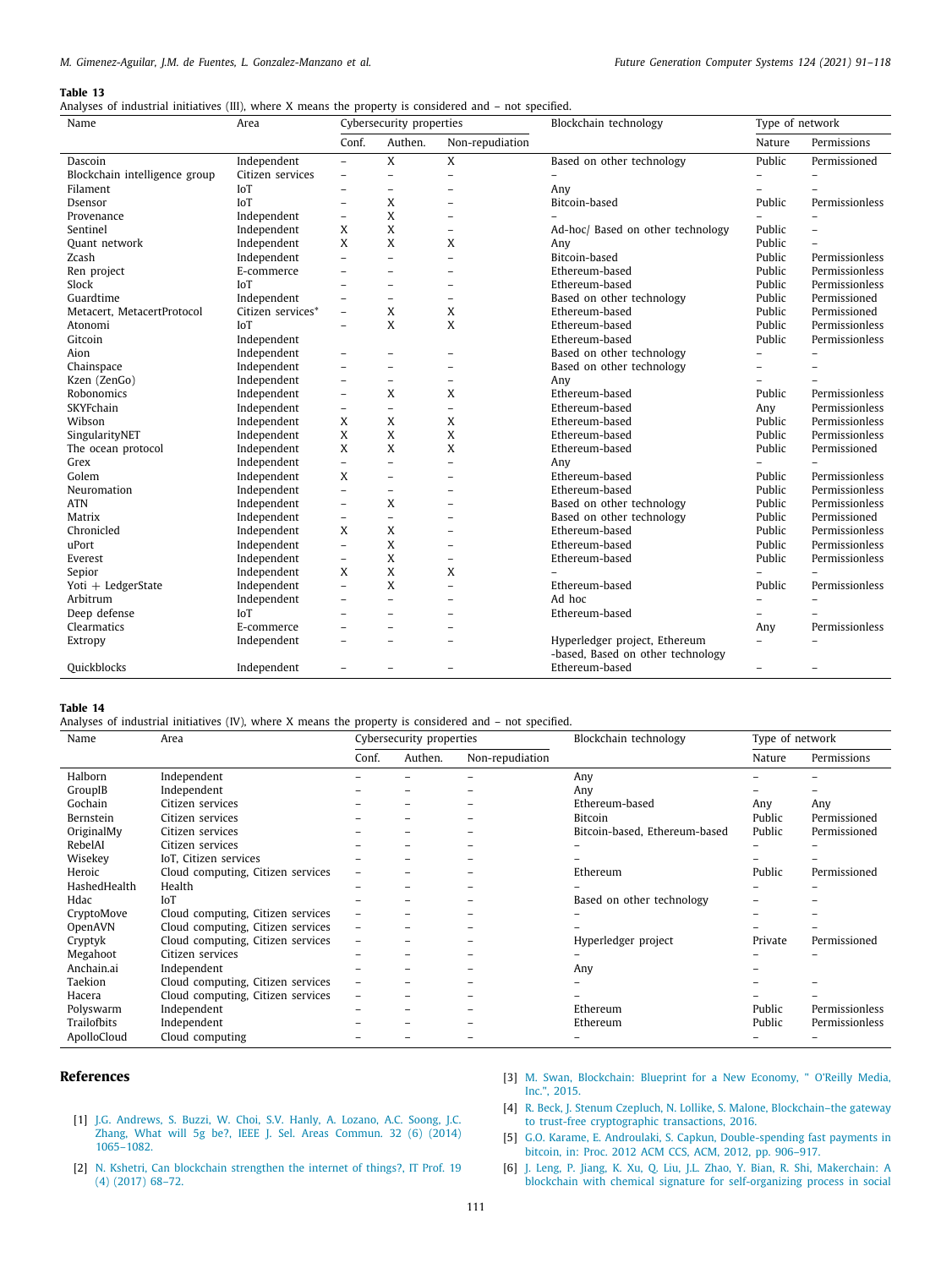#### *M. Gimenez-Aguilar, J.M. de Fuentes, L. Gonzalez-Manzano et al. Future Generation Computer Systems 124 (2021) 91–118*

[manufacturing, J. Cleaner Prod. 234 \(2019\) 767–778.](http://refhub.elsevier.com/S0167-739X(21)00157-6/sb6)

- <span id="page-21-0"></span>[7] There's no good reason to trust blockchain technology, Wired (2019) URL [https://www.wired.com/story/theres-no-good-reason-to-trust](https://www.wired.com/story/theres-no-good-reason-to-trust-blockchain-technology/)[blockchain-technology/](https://www.wired.com/story/theres-no-good-reason-to-trust-blockchain-technology/) (Last access Feb. 2021).
- <span id="page-21-1"></span>[8] [H. Hasanova, U.-j. Baek, M.-g. Shin, K. Cho, M.-S. Kim, A survey on](http://refhub.elsevier.com/S0167-739X(21)00157-6/sb8) [blockchain cybersecurity vulnerabilities and possible countermeasures,](http://refhub.elsevier.com/S0167-739X(21)00157-6/sb8) [Int. J. Netw. Manag. 29 \(2\) \(2019\) 2060.](http://refhub.elsevier.com/S0167-739X(21)00157-6/sb8)
- <span id="page-21-2"></span>[9] [F. Casino, T.K. Dasaklis, C. Patsakis, A systematic literature review of](http://refhub.elsevier.com/S0167-739X(21)00157-6/sb9) [blockchain-based applications: Current status, classification and open](http://refhub.elsevier.com/S0167-739X(21)00157-6/sb9) [issues, Telemat. Inform. 36 \(2019\) 55–81.](http://refhub.elsevier.com/S0167-739X(21)00157-6/sb9)
- <span id="page-21-3"></span>[10] [S. Nakamoto, Bitcoin: A Peer-to-Peer Electronic Cash System, Working](http://refhub.elsevier.com/S0167-739X(21)00157-6/sb10) [Paper, 2008.](http://refhub.elsevier.com/S0167-739X(21)00157-6/sb10)
- <span id="page-21-4"></span>[11] [L. Axon, M. Goldsmith, Pb-pki: a privacy-aware blockchain-based pki,](http://refhub.elsevier.com/S0167-739X(21)00157-6/sb11) [2016.](http://refhub.elsevier.com/S0167-739X(21)00157-6/sb11)
- <span id="page-21-5"></span>[12] G. Wood, Ethereum yellow paper, 2019, URL [https://ethereum.github.io/](https://ethereum.github.io/yellowpaper/paper.pdf) [yellowpaper/paper.pdf](https://ethereum.github.io/yellowpaper/paper.pdf).
- <span id="page-21-6"></span>[13] G. Wood, Poa private chains, 2015, URL [https://github.com/ethereum/](https://github.com/ethereum/guide/blob/master/poa.md) [guide/blob/master/poa.md](https://github.com/ethereum/guide/blob/master/poa.md).
- <span id="page-21-7"></span>[14] Hyperledger, 2021, URL <https://www.hyperledger.org/use> (Last access Feb. 2021).
- <span id="page-21-8"></span>[15] Permissioned blockchain: 5 hyperledger projects in depth, 2018, URL [https://4irelabs.com/5\\_hyperledger\\_projects\\_in\\_depth](https://4irelabs.com/5_hyperledger_projects_in_depth) (Last access Feb. 2021).
- <span id="page-21-9"></span>[16] Hyperledger chaincode tutorials, 2021, URL [https://hyperledger-fabric.](https://hyperledger-fabric.readthedocs.io/en/release-1.3/chaincode.html) [readthedocs.io/en/release-1.3/chaincode.html](https://hyperledger-fabric.readthedocs.io/en/release-1.3/chaincode.html) (Last access Feb. 2021).
- <span id="page-21-10"></span>[17] [V. Ramani, T. Kumar, A. Bracken, M. Liyanage, M. Ylianttila, Secure and](http://refhub.elsevier.com/S0167-739X(21)00157-6/sb17) [efficient data accessibility in blockchain based healthcare systems, in:](http://refhub.elsevier.com/S0167-739X(21)00157-6/sb17) [2018 IEEE Global Communications Conference \(GLOBECOM\), IEEE, 2018,](http://refhub.elsevier.com/S0167-739X(21)00157-6/sb17) [pp. 206–212.](http://refhub.elsevier.com/S0167-739X(21)00157-6/sb17)
- <span id="page-21-11"></span>[18] Exploding costs of storing information on a blockchain, 2017, URL [https://content-blockchain.org/newsarchive/2017/07/20/exploding-costs](https://content-blockchain.org/newsarchive/2017/07/20/exploding-costs-of-storing-data-on-a-blockchain/)[of-storing-data-on-a-blockchain/](https://content-blockchain.org/newsarchive/2017/07/20/exploding-costs-of-storing-data-on-a-blockchain/) (Last access Feb. 2021).
- <span id="page-21-12"></span>[19] [W. Galuba, S. Girdzijauskas, Distributed hash table, in: L. LIU, M.T. ÖZSU](http://refhub.elsevier.com/S0167-739X(21)00157-6/sb19) [\(Eds.\), Encyclopedia of Database Systems, Springer US, Boston, MA, 2009,](http://refhub.elsevier.com/S0167-739X(21)00157-6/sb19) [pp. 903–904.](http://refhub.elsevier.com/S0167-739X(21)00157-6/sb19)
- <span id="page-21-13"></span>[20] [A. Stavrou, J. Voas, Verified time, Computer 50 \(3\) \(2017\) 78–82.](http://refhub.elsevier.com/S0167-739X(21)00157-6/sb20)
- <span id="page-21-14"></span>[21] [C. Paulsen, C. Paulsen, P. Toth, Small Business Information Security: The](http://refhub.elsevier.com/S0167-739X(21)00157-6/sb21) [Fundamentals, NIST, 2016.](http://refhub.elsevier.com/S0167-739X(21)00157-6/sb21)
- <span id="page-21-15"></span>[22] [P.A. Grassi, M. Garcia, J. Fenton, DRAFT NIST Special publication 800-63-3](http://refhub.elsevier.com/S0167-739X(21)00157-6/sb22) [digital identity guidelines, NIST \(2017\).](http://refhub.elsevier.com/S0167-739X(21)00157-6/sb22)
- <span id="page-21-16"></span>[23] [E. Barker, W. Barker, W. Burr, W. Polk, M. Smid, Nist special publication](http://refhub.elsevier.com/S0167-739X(21)00157-6/sb23) [800-57, NIST Spec. Publ. 800 \(57\) \(2007\) 1–142.](http://refhub.elsevier.com/S0167-739X(21)00157-6/sb23)
- <span id="page-21-17"></span>[24] G. Greenspan, Avoiding the pointless blockchain project, 2015, URL [https://www.multichain.com/blog/2015/11/avoiding-pointless](https://www.multichain.com/blog/2015/11/avoiding-pointless-blockchain-project/)[blockchain-project/.](https://www.multichain.com/blog/2015/11/avoiding-pointless-blockchain-project/)
- <span id="page-21-18"></span>[25] R. Briner, D. Denyer, Systematic review and evidence synthesis as a practice and scholarship tool, 2012, pp. 112–129, [http://dx.doi.org/10.](http://dx.doi.org/10.1093/oxfordhb/9780199763986.013.0007) [1093/oxfordhb/9780199763986.013.0007.](http://dx.doi.org/10.1093/oxfordhb/9780199763986.013.0007)
- <span id="page-21-19"></span>[26] Dblp computer science bibliography, 2021, URL <https://dblp.uni-trier.de/> (Last access Feb. 2021).
- <span id="page-21-20"></span>[27] [Clarivate, J. Citation Rep. \(2021\).](http://refhub.elsevier.com/S0167-739X(21)00157-6/sb27)
- <span id="page-21-21"></span>[28] [GII-GRIN-SCIE, The gii-grin-scie \(ggs\) conference rating, 2021.](http://refhub.elsevier.com/S0167-739X(21)00157-6/sb28)
- <span id="page-21-22"></span>[29] [M.A. Rahman, E. Hassanain, M.M. Rashid, S.J. Barnes, M.S. Hossain, Spatial](http://refhub.elsevier.com/S0167-739X(21)00157-6/sb29) [blockchain-based secure mass screening framework for children with](http://refhub.elsevier.com/S0167-739X(21)00157-6/sb29) [dyslexia, IEEE Access 6 \(2018\) 61876–61885.](http://refhub.elsevier.com/S0167-739X(21)00157-6/sb29)
- <span id="page-21-23"></span>[30] [N. Malik, P. Nanda, A. Arora, X. He, D. Puthal, Blockchain based secured](http://refhub.elsevier.com/S0167-739X(21)00157-6/sb30) [identity authentication and expeditious revocation framework for ve](http://refhub.elsevier.com/S0167-739X(21)00157-6/sb30)[hicular networks, in: IEEE Intl. Conf. on Trust, Security and Privacy in](http://refhub.elsevier.com/S0167-739X(21)00157-6/sb30) [Computing and Communications, IEEE, 2018, pp. 674–679.](http://refhub.elsevier.com/S0167-739X(21)00157-6/sb30)
- <span id="page-21-24"></span>[31] [T. Mikula, R.H. Jacobsen, Identity and access management with blockchain](http://refhub.elsevier.com/S0167-739X(21)00157-6/sb31) [in electronic healthcare records, in: Proceedings - 21st Euromicro](http://refhub.elsevier.com/S0167-739X(21)00157-6/sb31) [Conference on Digital System Design, DSD 2018, IEEE, 2018, pp. 699–706.](http://refhub.elsevier.com/S0167-739X(21)00157-6/sb31)
- <span id="page-21-25"></span>[32] [D. Li, W. Peng, W. Deng, F. Gai, A blockchain-based authentication and](http://refhub.elsevier.com/S0167-739X(21)00157-6/sb32) [security mechanism for IoT, in: Proceedings - International Conference](http://refhub.elsevier.com/S0167-739X(21)00157-6/sb32) [on Computer Communications and Networks, ICCCN, Vol. 2018-July, IEEE,](http://refhub.elsevier.com/S0167-739X(21)00157-6/sb32) [2018, pp. 1–6.](http://refhub.elsevier.com/S0167-739X(21)00157-6/sb32)
- <span id="page-21-26"></span>[33] [A.C. Tsolakis, I. Moschos, K. Votis, D. Ioannidis, T. Dimitrios, P. Pandey,](http://refhub.elsevier.com/S0167-739X(21)00157-6/sb33) [S. Katsikas, E. Kotsakis, R. García-Castro, A secured and trusted demand](http://refhub.elsevier.com/S0167-739X(21)00157-6/sb33) [response system based on blockchain technologies, in: 2018 Innovations](http://refhub.elsevier.com/S0167-739X(21)00157-6/sb33) [in Intelligent Systems and Applications \(INISTA\), IEEE, 2018, pp. 1–6.](http://refhub.elsevier.com/S0167-739X(21)00157-6/sb33)
- <span id="page-21-27"></span>[34] [P. Mell, Managed blockchain based cryptocurrencies with consensus](http://refhub.elsevier.com/S0167-739X(21)00157-6/sb34) [enforced rules and transparency, in: IEEE Intl. Conf. on Trust, Security and](http://refhub.elsevier.com/S0167-739X(21)00157-6/sb34) [Privacy in Computing and Communications, IEEE, 2018, pp. 1287–1296.](http://refhub.elsevier.com/S0167-739X(21)00157-6/sb34)
- <span id="page-21-28"></span>[35] [E. Heilman, F. Baldimtsi, S. Goldberg, Blindly signed contracts: Anony](http://refhub.elsevier.com/S0167-739X(21)00157-6/sb35)[mous on-blockchain and off-blockchain bitcoin transactions, 2016, pp.](http://refhub.elsevier.com/S0167-739X(21)00157-6/sb35) [43–60.](http://refhub.elsevier.com/S0167-739X(21)00157-6/sb35)
- <span id="page-21-29"></span>[36] [Z. Yang, K. Yang, L. Lei, K. Zheng, V.C. Leung, Blockchain-based decentral](http://refhub.elsevier.com/S0167-739X(21)00157-6/sb36)[ized trust management in vehicular networks, IEEE Internet Things J. 6](http://refhub.elsevier.com/S0167-739X(21)00157-6/sb36) [\(2\) \(2018\) 1495–1505.](http://refhub.elsevier.com/S0167-739X(21)00157-6/sb36)
- <span id="page-21-30"></span>[37] [X. Liang, S. Shetty, D. Tosh, Y. Ji, D. Li, Towards a reliable and accountable](http://refhub.elsevier.com/S0167-739X(21)00157-6/sb37) [cyber supply chain in energy delivery system using blockchain, in: Intl.](http://refhub.elsevier.com/S0167-739X(21)00157-6/sb37) [Conf. on Security and Privacy in Communication Systems, Springer, 2018,](http://refhub.elsevier.com/S0167-739X(21)00157-6/sb37) [pp. 43–62.](http://refhub.elsevier.com/S0167-739X(21)00157-6/sb37)
- <span id="page-21-31"></span>[38] [J. Wang, M. Li, Y. He, H. Li, K. Xiao, C. Wang, A blockchain based](http://refhub.elsevier.com/S0167-739X(21)00157-6/sb38) [privacy-preserving incentive mechanism in crowdsensing applications,](http://refhub.elsevier.com/S0167-739X(21)00157-6/sb38) [IEEE Access 6 \(2018\) 17545–17556.](http://refhub.elsevier.com/S0167-739X(21)00157-6/sb38)
- <span id="page-21-32"></span>[39] [M.H. Ibrahim, Securecoin: A robust secure and efficient protocol for](http://refhub.elsevier.com/S0167-739X(21)00157-6/sb39) [anonymous bitcoin ecosystem., IJ Netw. Secur. 19 \(2\) \(2017\) 295–312.](http://refhub.elsevier.com/S0167-739X(21)00157-6/sb39)
- <span id="page-21-33"></span>[40] [M. Andrychowicz, S. Dziembowski, D. Malinowski, L. Mazurek, Secure](http://refhub.elsevier.com/S0167-739X(21)00157-6/sb40) [multiparty computations on bitcoin, in: 2014 IEEE Symposium on Security](http://refhub.elsevier.com/S0167-739X(21)00157-6/sb40) [and Privacy, IEEE, 2014, pp. 443–458.](http://refhub.elsevier.com/S0167-739X(21)00157-6/sb40)
- <span id="page-21-34"></span>[41] Z. Lu, W. Liu, Q. Wang, G. Qu, Z. Liu, A privacy-preserving trust model based on blockchain for VANETs, IEEE Access 6 (2018) 45655–45664, [http://dx.doi.org/10.1109/ACCESS.2018.2864189.](http://dx.doi.org/10.1109/ACCESS.2018.2864189)
- <span id="page-21-54"></span>[42] Y. Liu, J. Zhang, O. Gao, A blockchain-based secure cloud files sharing [scheme with fine-grained access control, in: 2018 International Confer](http://refhub.elsevier.com/S0167-739X(21)00157-6/sb42)[ence on Networking and Network Applications \(NaNA\), IEEE, 2018, pp.](http://refhub.elsevier.com/S0167-739X(21)00157-6/sb42) [277–283.](http://refhub.elsevier.com/S0167-739X(21)00157-6/sb42)
- <span id="page-21-35"></span>[43] [Y. Zhu, Y. Qin, G. Gan, Y. Shuai, W.C.-C. Chu, Tbac: transaction-based](http://refhub.elsevier.com/S0167-739X(21)00157-6/sb43) [access control on blockchain for resource sharing with cryptographi](http://refhub.elsevier.com/S0167-739X(21)00157-6/sb43)[cally decentralized authorization, in: 2018 IEEE 42nd Annual Computer](http://refhub.elsevier.com/S0167-739X(21)00157-6/sb43) [Software and Applications Conference \(COMPSAC\), 1, IEEE, 2018, pp.](http://refhub.elsevier.com/S0167-739X(21)00157-6/sb43) [535–544.](http://refhub.elsevier.com/S0167-739X(21)00157-6/sb43)
- <span id="page-21-36"></span>[44] [J. Xue, C. Xu, Y. Zhang, Private blockchain-based secure access control](http://refhub.elsevier.com/S0167-739X(21)00157-6/sb44) [for smart home systems, KSII Trans. Internet Inf. Syst. 12 \(12\) \(2018\)](http://refhub.elsevier.com/S0167-739X(21)00157-6/sb44) [6057–6078.](http://refhub.elsevier.com/S0167-739X(21)00157-6/sb44)
- <span id="page-21-37"></span>[45] L. Xie, Y. Ding, H. Yang, X. Wang, Blockchain-based secure and trustworthy internet of things in sdn-enabled 5g-vanets, IEEE Access 7 (2019) 56656–56666, <http://dx.doi.org/10.1109/ACCESS.2019.2913682>.
- <span id="page-21-38"></span>[46] [I. Weber, X. Xu, R. Riveret, G. Governatori, A. Ponomarev, J. Mendling,](http://refhub.elsevier.com/S0167-739X(21)00157-6/sb46) [Untrusted business process monitoring and execution using blockchain,](http://refhub.elsevier.com/S0167-739X(21)00157-6/sb46) [in: Intl. Conf. on Business Process Management, Springer, 2016, pp.](http://refhub.elsevier.com/S0167-739X(21)00157-6/sb46) [329–347.](http://refhub.elsevier.com/S0167-739X(21)00157-6/sb46)
- <span id="page-21-39"></span>[47] [E.F. Kfoury, D.J. Khoury, Secure end-to-end volte based on ethereum](http://refhub.elsevier.com/S0167-739X(21)00157-6/sb47) [blockchain, in: 2018 41st International Conference on Telecommunica](http://refhub.elsevier.com/S0167-739X(21)00157-6/sb47)[tions and Signal Processing \(TSP\), IEEE, 2018, pp. 1–5.](http://refhub.elsevier.com/S0167-739X(21)00157-6/sb47)
- <span id="page-21-40"></span>[48] G. Zyskind, O. Nathan, A.S. Pentland, Decentralizing privacy: Using blockchain to protect personal data, in: Proceedings - 2015 IEEE Security and Privacy Workshops, SPW 2015, 2015, pp. 180–184.
- <span id="page-21-41"></span>[49] S. Wang, R. Pei, Y. Zhang, Eidm: A ethereum-based cloud user identity management protocol, IEEE Access 7 (2019) 115281–115291, [http://dx.](http://dx.doi.org/10.1109/ACCESS.2019.2933989) [doi.org/10.1109/ACCESS.2019.2933989.](http://dx.doi.org/10.1109/ACCESS.2019.2933989)
- <span id="page-21-42"></span>[50] [S. Ali, G. Wang, M.Z.A. Bhuiyan, H. Jiang, Secure data provenance in](http://refhub.elsevier.com/S0167-739X(21)00157-6/sb50) [cloud-centric internet of things via blockchain smart contracts, in: IEEE](http://refhub.elsevier.com/S0167-739X(21)00157-6/sb50) [SmartWorld, IEEE, 2018, pp. 991–998.](http://refhub.elsevier.com/S0167-739X(21)00157-6/sb50)
- <span id="page-21-43"></span>[51] H. Hasan, K. Salah, Combating deepfake videos using blockchain and smart contracts, IEEE Access 7 (2019) 41596–41606, [http://dx.doi.org/10.](http://dx.doi.org/10.1109/ACCESS.2019.2905689) [1109/ACCESS.2019.2905689.](http://dx.doi.org/10.1109/ACCESS.2019.2905689)
- <span id="page-21-44"></span>[52] [B. Shahzad, J. Crowcroft, Trustworthy electronic voting using adjusted](http://refhub.elsevier.com/S0167-739X(21)00157-6/sb52) [blockchain technology, IEEE Access 7 \(2019\) 24477–24488.](http://refhub.elsevier.com/S0167-739X(21)00157-6/sb52)
- <span id="page-21-45"></span>[53] [K. Gai, Y. Wu, L. Zhu, M. Qiu, M. Shen, Privacy-preserving energy trading](http://refhub.elsevier.com/S0167-739X(21)00157-6/sb53) [using consortium blockchain in smart grid, IEEE Trans. Ind. Inf. 15 \(6\)](http://refhub.elsevier.com/S0167-739X(21)00157-6/sb53) [\(2019\) 3548–3558.](http://refhub.elsevier.com/S0167-739X(21)00157-6/sb53)
- <span id="page-21-46"></span>[54] W. She, Q. Liu, Z. Tian, J. Chen, B. Wang, W. Liu, Blockchain trust model for malicious node detection in wireless sensor networks, IEEE Access 7 (2019) 38947–38956, <http://dx.doi.org/10.1109/ACCESS.2019.2902811>.
- <span id="page-21-47"></span>[55] H. Liu, Y. Zhang, S. Zheng, Y. Li, Electric vehicle power trading mechanism based on blockchain and smart contract in V2g network, IEEE Access 7 (2019) 160546–160558, <http://dx.doi.org/10.1109/ACCESS.2019.2951057>.
- <span id="page-21-48"></span>[56] [S. Li, M. Liu, S. Wei, A distributed authentication protocol using identity](http://refhub.elsevier.com/S0167-739X(21)00157-6/sb56)[based encryption and blockchain for LEO network, in: Intl. Conf. on](http://refhub.elsevier.com/S0167-739X(21)00157-6/sb56) [Security, Privacy and Anonymity in Computation, Communication and](http://refhub.elsevier.com/S0167-739X(21)00157-6/sb56) [Storage, Springer, 2017, pp. 446–460.](http://refhub.elsevier.com/S0167-739X(21)00157-6/sb56)
- <span id="page-21-49"></span>[57] [C. Decusatis, K. Lotay, Secure, decentralized energy resource management](http://refhub.elsevier.com/S0167-739X(21)00157-6/sb57) [using the ethereum blockchain, IEEE Intl. Conf on Trust, Security and](http://refhub.elsevier.com/S0167-739X(21)00157-6/sb57) [Privacy in Computing and Communications \(2018\) 1907–1913.](http://refhub.elsevier.com/S0167-739X(21)00157-6/sb57)
- <span id="page-21-50"></span>[58] [E. Heilman, L. Alshenibr, F. Baldimtsi, A. Scafuro, S. Goldberg, Tumblebit:](http://refhub.elsevier.com/S0167-739X(21)00157-6/sb58) [An untrusted bitcoin-compatible anonymous payment hub, in: Network](http://refhub.elsevier.com/S0167-739X(21)00157-6/sb58) [and Distributed System Security Symposium, 2017.](http://refhub.elsevier.com/S0167-739X(21)00157-6/sb58)
- <span id="page-21-51"></span>[59] [K.R. Ozyilmaz, A. Yurdakul, Designing a blockchain-based IoT with](http://refhub.elsevier.com/S0167-739X(21)00157-6/sb59) [ethereum, swarm, and lora: the software solution to create high avail](http://refhub.elsevier.com/S0167-739X(21)00157-6/sb59)[ability with minimal security risks, IEEE Consum. Electron. Mag. 8 \(2\)](http://refhub.elsevier.com/S0167-739X(21)00157-6/sb59) [\(2019\) 28–34.](http://refhub.elsevier.com/S0167-739X(21)00157-6/sb59)
- <span id="page-21-52"></span>[60] J. Frankenfield, Block header (cryptocurrency), 2019, URL [https://www.](https://www.investopedia.com/terms/b/block-header-cryptocurrency.asp) [investopedia.com/terms/b/block-header-cryptocurrency.asp](https://www.investopedia.com/terms/b/block-header-cryptocurrency.asp) (Last access Feb. 2021).
- <span id="page-21-53"></span>[61] [J. Gao, K.O. Asamoah, E.B. Sifah, A. Smahi, Q. Xia, H. Xia, X. Zhang, G.](http://refhub.elsevier.com/S0167-739X(21)00157-6/sb61) [Dong, Gridmonitoring: Secured sovereign blockchain based monitoring](http://refhub.elsevier.com/S0167-739X(21)00157-6/sb61) [on smart grid, IEEE Access 6 \(2018\) 9917–9925.](http://refhub.elsevier.com/S0167-739X(21)00157-6/sb61)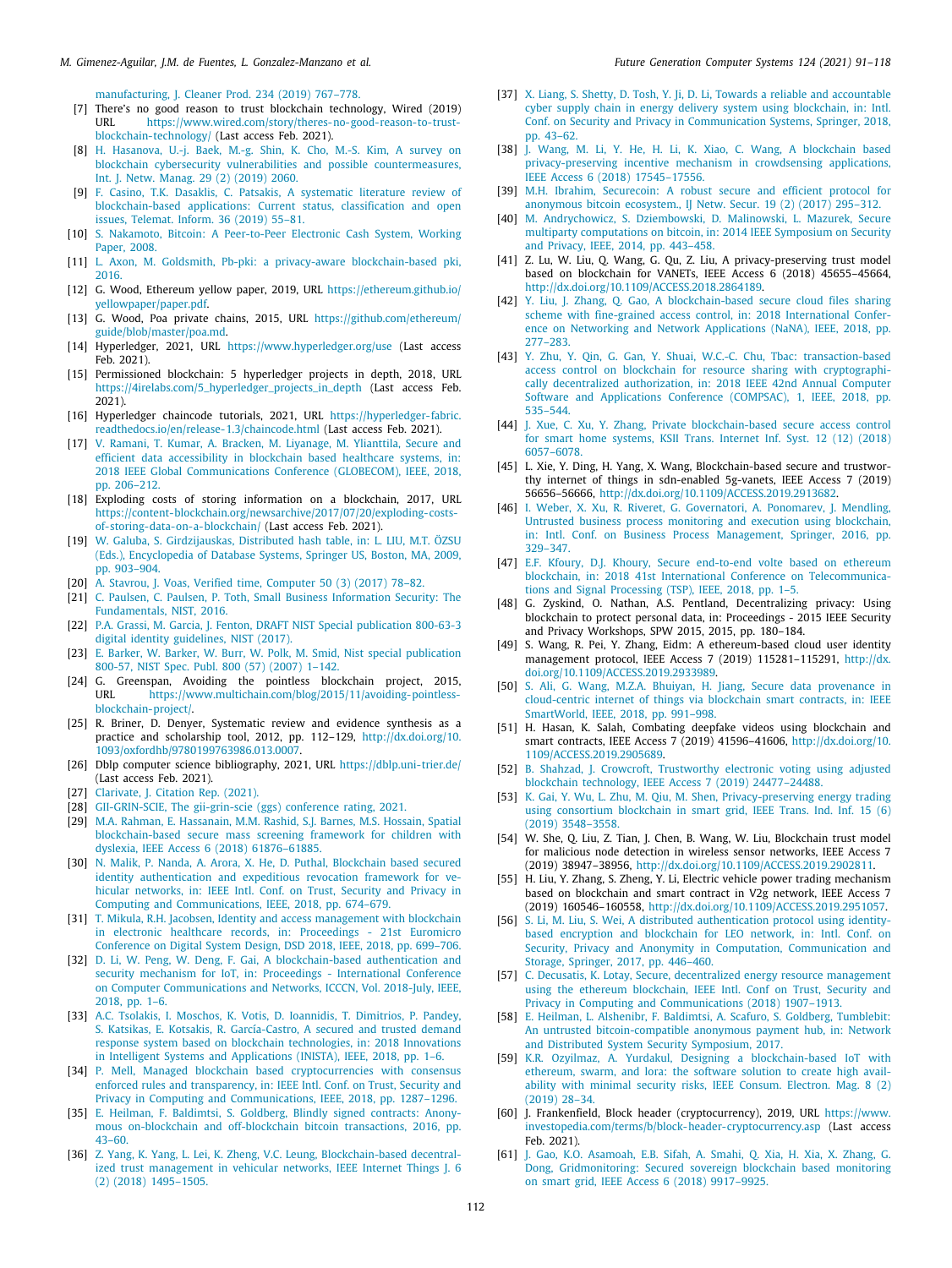#### *M. Gimenez-Aguilar, J.M. de Fuentes, L. Gonzalez-Manzano et al. Future Generation Computer Systems 124 (2021) 91–118*

- <span id="page-22-0"></span>[62] [S. Wang, Y. Zhang, Y. Zhang, A blockchain-based framework for data](http://refhub.elsevier.com/S0167-739X(21)00157-6/sb62) [sharing with fine-grained access control in decentralized storage systems,](http://refhub.elsevier.com/S0167-739X(21)00157-6/sb62) [IEEE Access 6 \(2018\) 38437–38450.](http://refhub.elsevier.com/S0167-739X(21)00157-6/sb62)
- <span id="page-22-1"></span>[63] [D. Augot, H. Chabanne, O. Clémot, W. George, Transforming face-to](http://refhub.elsevier.com/S0167-739X(21)00157-6/sb63)[face identity proofing into anonymous digital identity using the bitcoin](http://refhub.elsevier.com/S0167-739X(21)00157-6/sb63) [blockchain, in: 15th Annual Conf. on Privacy, Security and Trust \(PST\),](http://refhub.elsevier.com/S0167-739X(21)00157-6/sb63) [IEEE, 2017.](http://refhub.elsevier.com/S0167-739X(21)00157-6/sb63)
- <span id="page-22-2"></span>[64] [Z. Sui, S. Lai, C. Zuo, X. Yuan, J.K. Liu, H. Qian, An encrypted database](http://refhub.elsevier.com/S0167-739X(21)00157-6/sb64) [with enforced access control and blockchain validation, in: International](http://refhub.elsevier.com/S0167-739X(21)00157-6/sb64) [Conference on Information Security and Cryptology, Springer, 2018, pp.](http://refhub.elsevier.com/S0167-739X(21)00157-6/sb64) [260–273.](http://refhub.elsevier.com/S0167-739X(21)00157-6/sb64)
- <span id="page-22-3"></span>[65] [G.G. Dagher, P.B. Marella, M. Milojkovic, J. Mohler, Broncovote: Secure](http://refhub.elsevier.com/S0167-739X(21)00157-6/sb65) [voting system using ethereum's blockchain, 2018.](http://refhub.elsevier.com/S0167-739X(21)00157-6/sb65)
- <span id="page-22-4"></span>[66] [K. Bendiab, N. Kolokotronis, S. Shiaeles, S. Boucherkha, Wip: A novel](http://refhub.elsevier.com/S0167-739X(21)00157-6/sb66) [blockchain-based trust model for cloud identity management, in: Intl](http://refhub.elsevier.com/S0167-739X(21)00157-6/sb66) [Conf on Dependable, Autonomic and Secure Computing, IEEE, 2018, pp.](http://refhub.elsevier.com/S0167-739X(21)00157-6/sb66) [724–729.](http://refhub.elsevier.com/S0167-739X(21)00157-6/sb66)
- <span id="page-22-5"></span>[67] [D. Lin, Y. Tang, Blockchain consensus based user access strategies in](http://refhub.elsevier.com/S0167-739X(21)00157-6/sb67) [D2d networks for data-intensive applications, IEEE Access 6 \(2018\)](http://refhub.elsevier.com/S0167-739X(21)00157-6/sb67) [72683–72690.](http://refhub.elsevier.com/S0167-739X(21)00157-6/sb67)
- <span id="page-22-6"></span>[68] [W. Stallings, Cryptography and Network Security: Principles and Practice,](http://refhub.elsevier.com/S0167-739X(21)00157-6/sb68) [Prentice Hall, 1999.](http://refhub.elsevier.com/S0167-739X(21)00157-6/sb68)
- <span id="page-22-7"></span>[69] A. Dorri, M. Steger, S.S. Kanhere, R. Jurdak, Blockchain: A distributed solution to automotive security and privacy, IEEE Commun. Mag. 55 (12) (2017) 119–125, <http://dx.doi.org/10.1109/MCOM.2017.1700879>.
- <span id="page-22-8"></span>[70] [Y. Kanza, E. Safra, Cryptotransport: blockchain-powered ride hailing while](http://refhub.elsevier.com/S0167-739X(21)00157-6/sb70) [preserving privacy, pseudonymity and trust, in: Proceedings of the 26th](http://refhub.elsevier.com/S0167-739X(21)00157-6/sb70) [ACM SIGSPATIAL International Conference on Advances in Geographic](http://refhub.elsevier.com/S0167-739X(21)00157-6/sb70) [Information Systems, ACM, 2018, pp. 540–543.](http://refhub.elsevier.com/S0167-739X(21)00157-6/sb70)
- <span id="page-22-9"></span>[71] [T. Ruffing, P. Moreno-Sanchez, Valueshuffle: Mixing confidential transac](http://refhub.elsevier.com/S0167-739X(21)00157-6/sb71)[tions for comprehensive transaction privacy in bitcoin, in: International](http://refhub.elsevier.com/S0167-739X(21)00157-6/sb71) [Conference on Financial Cryptography and Data Security, Springer, 2017,](http://refhub.elsevier.com/S0167-739X(21)00157-6/sb71) [pp. 133–154.](http://refhub.elsevier.com/S0167-739X(21)00157-6/sb71)
- <span id="page-22-10"></span>[72] [M. Shen, X. Tang, L. Zhu, X. Du, M. Guizani, Privacy-preserving support](http://refhub.elsevier.com/S0167-739X(21)00157-6/sb72) [vector machine training over blockchain-based encrypted IoT data in](http://refhub.elsevier.com/S0167-739X(21)00157-6/sb72) [smart cities, IEEE Internet Things J. 6 \(5\) \(2019\) 7702–7712.](http://refhub.elsevier.com/S0167-739X(21)00157-6/sb72)
- <span id="page-22-11"></span>[73] [C. Lin, D. He, X. Huang, K.-K.R. Choo, A.V. Vasilakos, Bsein: A blockchain](http://refhub.elsevier.com/S0167-739X(21)00157-6/sb73)[based secure mutual authentication with fine-grained access control](http://refhub.elsevier.com/S0167-739X(21)00157-6/sb73) [system for industry 4.0, J. Netw. Comput. Appl. 116 \(2018\) 42–52.](http://refhub.elsevier.com/S0167-739X(21)00157-6/sb73)
- <span id="page-22-12"></span>[74] [Z. Li, J. Kang, R. Yu, D. Ye, Q. Deng, Y. Zhang, Consortium blockchain for](http://refhub.elsevier.com/S0167-739X(21)00157-6/sb74) [secure energy trading in industrial internet of things, IEEE Trans. Ind. Inf.](http://refhub.elsevier.com/S0167-739X(21)00157-6/sb74) [14 \(8\) \(2017\) 3690–3700.](http://refhub.elsevier.com/S0167-739X(21)00157-6/sb74)
- <span id="page-22-13"></span>[75] [S. Rathore, B.W. Kwon, J.H. Park, BlocksecIoTnet: Blockchain-based de](http://refhub.elsevier.com/S0167-739X(21)00157-6/sb75)[centralized security architecture for IoT network, J. Netw. Comput. Appl.](http://refhub.elsevier.com/S0167-739X(21)00157-6/sb75) [143 \(2019\) 167–177.](http://refhub.elsevier.com/S0167-739X(21)00157-6/sb75)
- <span id="page-22-14"></span>[76] [K. Zhao, S. Tang, B. Zhao, Y. Wu, Dynamic and privacy-preserving](http://refhub.elsevier.com/S0167-739X(21)00157-6/sb76) [reputation management for blockchain-based mobile crowdsensing, IEEE](http://refhub.elsevier.com/S0167-739X(21)00157-6/sb76) [Access 7 \(2019\) 74694–74710.](http://refhub.elsevier.com/S0167-739X(21)00157-6/sb76)
- <span id="page-22-15"></span>[77] [Series Y: Global Information Infrastructure, internet Protocol Aspects And](http://refhub.elsevier.com/S0167-739X(21)00157-6/sb77) [next-Generation Networks, Recommendation ITU-T Y.2060, 2012.](http://refhub.elsevier.com/S0167-739X(21)00157-6/sb77)
- <span id="page-22-16"></span>[78] [W. Dai, J. Deng, Q. Wang, C. Cui, D. Zou, H. Jin, SBLWT: A secure](http://refhub.elsevier.com/S0167-739X(21)00157-6/sb78) [blockchain lightweight wallet based on trustzone, IEEE Access 6 \(2018\)](http://refhub.elsevier.com/S0167-739X(21)00157-6/sb78) [40638–40648.](http://refhub.elsevier.com/S0167-739X(21)00157-6/sb78)
- <span id="page-22-17"></span>[79] [M. Takemiya, B. Vanieiev, Sora identity: Secure, digital identity on the](http://refhub.elsevier.com/S0167-739X(21)00157-6/sb79) [blockchain, Int. Comput. Softw. Appl. Conf. 2 \(2018\) 582–587.](http://refhub.elsevier.com/S0167-739X(21)00157-6/sb79)
- <span id="page-22-18"></span>[80] [A. Dorri, S.S. Kanhere, R. Jurdak, P. Gauravaram, Blockchain for IoT](http://refhub.elsevier.com/S0167-739X(21)00157-6/sb80) [security and privacy: The case study of a smart home, in: Intl. Conf. on](http://refhub.elsevier.com/S0167-739X(21)00157-6/sb80) [Pervasive Computing and Communications Workshops, IEEE, 2017, pp.](http://refhub.elsevier.com/S0167-739X(21)00157-6/sb80) [618–623.](http://refhub.elsevier.com/S0167-739X(21)00157-6/sb80)
- <span id="page-22-19"></span>[81] [O. Novo, Blockchain meets IoT: An architecture for scalable access](http://refhub.elsevier.com/S0167-739X(21)00157-6/sb81) [management in IoT, IEEE Internet Things J. 5 \(2\) \(2018\) 1184–1195.](http://refhub.elsevier.com/S0167-739X(21)00157-6/sb81)
- <span id="page-22-20"></span>[82] [C. Xu, H. Liu, P. Li, P. Wang, A remote attestation security model](http://refhub.elsevier.com/S0167-739X(21)00157-6/sb82) [based on privacy-preserving blockchain for V2x, IEEE Access 6 \(2018\)](http://refhub.elsevier.com/S0167-739X(21)00157-6/sb82) [67809–67818.](http://refhub.elsevier.com/S0167-739X(21)00157-6/sb82)
- <span id="page-22-21"></span>[83] [A.S. Tanenbaum, M.V. Steen, Distributed Systems: Principles and](http://refhub.elsevier.com/S0167-739X(21)00157-6/sb83) [Paradigms, first ed., Prentice Hall PTR, USA, 2001.](http://refhub.elsevier.com/S0167-739X(21)00157-6/sb83)
- <span id="page-22-22"></span>[84] Amazon, What is cloud computing? - amazon web services, 2021, URL [https://aws.amazon.com/what- is-cloud-computing/](https://aws.amazon.com/what-is-cloud-computing/) (Last access Feb. 2021).
- <span id="page-22-23"></span>[85] [F. Benhamouda, S. Halevi, T. Halevi, Supporting private data on hyper](http://refhub.elsevier.com/S0167-739X(21)00157-6/sb85)[ledger fabric with secure multiparty computation, in: Proc. IEEE Intl Conf.](http://refhub.elsevier.com/S0167-739X(21)00157-6/sb85) [on Cloud Engineering, IEEE, 2018, pp. 357–363.](http://refhub.elsevier.com/S0167-739X(21)00157-6/sb85)
- <span id="page-22-24"></span>[86] [Y. Lu, Q. Tang, G. Wang, Zebralancer: Private and anonymous crowdsourc](http://refhub.elsevier.com/S0167-739X(21)00157-6/sb86)[ing system atop open blockchain, Proc. - Int. Conf. Distrib. Comput. Syst.](http://refhub.elsevier.com/S0167-739X(21)00157-6/sb86) [2018-July \(i\) \(2018\) 853–865.](http://refhub.elsevier.com/S0167-739X(21)00157-6/sb86)
- <span id="page-22-25"></span>[87] [H.R. Hasan, K. Salah, Proof of delivery of digital assets using blockchain](http://refhub.elsevier.com/S0167-739X(21)00157-6/sb87) [and smart contracts, IEEE Access 6 \(2018\) 65439–65448.](http://refhub.elsevier.com/S0167-739X(21)00157-6/sb87)
- <span id="page-22-26"></span>[88] [J. Diaz, S.G. Choi, D. Arroyo, A.D. Keromytis, F.B. Rodriguez, M. Yung,](http://refhub.elsevier.com/S0167-739X(21)00157-6/sb88) [Privacy in e-shopping transactions: Exploring and addressing the trade](http://refhub.elsevier.com/S0167-739X(21)00157-6/sb88)[offs, in: International Symposium on Cyber Security Cryptography and](http://refhub.elsevier.com/S0167-739X(21)00157-6/sb88) [Machine Learning, Springer, Cham, 2018, pp. 206–226.](http://refhub.elsevier.com/S0167-739X(21)00157-6/sb88)
- <span id="page-22-27"></span>[89] [I.A. Omar, R. Jayaraman, K. Salah, M. Debe, M. Omar, Enhancing vendor](http://refhub.elsevier.com/S0167-739X(21)00157-6/sb89) [managed inventory supply chain operations using blockchain smart](http://refhub.elsevier.com/S0167-739X(21)00157-6/sb89) [contracts, IEEE Access 8 \(2020\) 182704–182719.](http://refhub.elsevier.com/S0167-739X(21)00157-6/sb89)
- <span id="page-22-28"></span>[90] [T.-H. Kim, G. Kumar, R. Saha, M.K. Rai, W.J. Buchanan, R. Thomas, M.](http://refhub.elsevier.com/S0167-739X(21)00157-6/sb90) [Alazab, A privacy preserving distributed ledger framework for global](http://refhub.elsevier.com/S0167-739X(21)00157-6/sb90) [human resource record management: The blockchain aspect, IEEE Access](http://refhub.elsevier.com/S0167-739X(21)00157-6/sb90) [8 \(2020\) 96455–96467.](http://refhub.elsevier.com/S0167-739X(21)00157-6/sb90)
- <span id="page-22-29"></span>[91] [O.B. Mora, R. Rivera, V.M. Larios, J.R. Beltrán-Ramírez, R. Maciel, A. Ochoa,](http://refhub.elsevier.com/S0167-739X(21)00157-6/sb91) [A use case in cybersecurity based in blockchain to deal with the security](http://refhub.elsevier.com/S0167-739X(21)00157-6/sb91) [and privacy of citizens and smart cities cyberinfrastructures, in: 2018](http://refhub.elsevier.com/S0167-739X(21)00157-6/sb91) [IEEE International Smart Cities Conference \(ISC2\), IEEE, 2018, pp. 1–4.](http://refhub.elsevier.com/S0167-739X(21)00157-6/sb91)
- <span id="page-22-30"></span>[92] [K. Biswas, V. Muthukkumarasamy, Securing smart cities using blockchain](http://refhub.elsevier.com/S0167-739X(21)00157-6/sb92) [technology, in: IEEE Intl. Conf. on High Performance Computing and](http://refhub.elsevier.com/S0167-739X(21)00157-6/sb92) [Communications, IEEE, 2016, pp. 1392–1393.](http://refhub.elsevier.com/S0167-739X(21)00157-6/sb92)
- <span id="page-22-31"></span>[93] [M. Sharples, J. Domingue, The blockchain and kudos: A distributed system](http://refhub.elsevier.com/S0167-739X(21)00157-6/sb93) [for educational record, reputation and reward, in: European Conference](http://refhub.elsevier.com/S0167-739X(21)00157-6/sb93) [on Technology Enhanced Learning, Springer, 2016, pp. 490–496.](http://refhub.elsevier.com/S0167-739X(21)00157-6/sb93)
- <span id="page-22-32"></span>[94] [N.Z. Aitzhan, D. Svetinovic, Security and privacy in decentralized energy](http://refhub.elsevier.com/S0167-739X(21)00157-6/sb94) [trading through multi-signatures, blockchain and anonymous messaging](http://refhub.elsevier.com/S0167-739X(21)00157-6/sb94) [streams, IEEE Trans. Dependable Secure Comput. 15 \(5\) \(2018\) 840–852.](http://refhub.elsevier.com/S0167-739X(21)00157-6/sb94)
- <span id="page-22-33"></span>[95] [R. Guo, H. Shi, Q. Zhao, D. Zheng, Secure attribute-based signature scheme](http://refhub.elsevier.com/S0167-739X(21)00157-6/sb95) [with multiple authorities for blockchain in electronic health records](http://refhub.elsevier.com/S0167-739X(21)00157-6/sb95) [systems, IEEE Access 6 \(2018\) 11676–11686.](http://refhub.elsevier.com/S0167-739X(21)00157-6/sb95)
- <span id="page-22-34"></span>[96] [D. Hofman, C. Shannon, B. McManus, V. Lemieux, K. Lam, S. Assadian,](http://refhub.elsevier.com/S0167-739X(21)00157-6/sb96) [R. Ng, Building trust & protecting privacy: Analyzing evidentiary qual](http://refhub.elsevier.com/S0167-739X(21)00157-6/sb96)[ity in a blockchain proof-of-concept for health research data consent](http://refhub.elsevier.com/S0167-739X(21)00157-6/sb96) [management, in: IEEE Intl. Conf. on Internet of Things, IEEE, 2018, pp.](http://refhub.elsevier.com/S0167-739X(21)00157-6/sb96) [1650–1656.](http://refhub.elsevier.com/S0167-739X(21)00157-6/sb96)
- <span id="page-22-35"></span>[97] [A. Azaria, A. Ekblaw, T. Vieira, A. Lippman, Medrec: Using blockchain](http://refhub.elsevier.com/S0167-739X(21)00157-6/sb97) [for medical data access and permission management, in: 2016 2nd](http://refhub.elsevier.com/S0167-739X(21)00157-6/sb97) [International Conference on Open and Big Data \(OBD\), IEEE, 2016, pp.](http://refhub.elsevier.com/S0167-739X(21)00157-6/sb97) [25–30.](http://refhub.elsevier.com/S0167-739X(21)00157-6/sb97)
- <span id="page-22-36"></span>[98] [Y. Wang, J. Gao, A regulation scheme based on the ciphertext-policy](http://refhub.elsevier.com/S0167-739X(21)00157-6/sb98) [hierarchical attribute-based encryption in bitcoin system, IEEE Access 6](http://refhub.elsevier.com/S0167-739X(21)00157-6/sb98) [\(2018\) 16267–16278.](http://refhub.elsevier.com/S0167-739X(21)00157-6/sb98)
- <span id="page-22-37"></span>[99] [S. Medury, A. Skjellum, R.R. Brooks, L. Yu, Scraaps: X. 509 certificate](http://refhub.elsevier.com/S0167-739X(21)00157-6/sb99) [revocation using the blockchain-based scrybe secure provenance system,](http://refhub.elsevier.com/S0167-739X(21)00157-6/sb99) [in: Intl. Conf. on Malicious and Unwanted Software, IEEE, 2018, pp.](http://refhub.elsevier.com/S0167-739X(21)00157-6/sb99) [145–152.](http://refhub.elsevier.com/S0167-739X(21)00157-6/sb99)
- <span id="page-22-38"></span>[100] [Q. Xing, B. Wang, X. Wang, Poster: Bgpcoin: A trustworthy blockchain](http://refhub.elsevier.com/S0167-739X(21)00157-6/sb100)[based resource management solution for BGP security, in: ACM SIGSAC](http://refhub.elsevier.com/S0167-739X(21)00157-6/sb100) [Conf. on Comp. and Comms. Security, ACM, 2017, pp. 2591–2593.](http://refhub.elsevier.com/S0167-739X(21)00157-6/sb100)
- <span id="page-22-39"></span>[101] [M. Saad, M.T. Thai, A. Mohaisen, Poster: deterring ddos attacks on](http://refhub.elsevier.com/S0167-739X(21)00157-6/sb101) [blockchain-based cryptocurrencies through mempool optimization, in:](http://refhub.elsevier.com/S0167-739X(21)00157-6/sb101) [Asia Conference on Computer and Communications Security, ACM, 2018,](http://refhub.elsevier.com/S0167-739X(21)00157-6/sb101) [pp. 809–811.](http://refhub.elsevier.com/S0167-739X(21)00157-6/sb101)
- <span id="page-22-40"></span>[102] [M.A. Rahman, M.S. Hossain, G. Loukas, E. Hassanain, S.S. Rahman, M.F. Al](http://refhub.elsevier.com/S0167-739X(21)00157-6/sb102)[hamid, M. Guizani, Blockchain-based mobile edge computing framework](http://refhub.elsevier.com/S0167-739X(21)00157-6/sb102) [for secure therapy applications, IEEE Access 6 \(2018\) 72469–72478.](http://refhub.elsevier.com/S0167-739X(21)00157-6/sb102)
- <span id="page-22-41"></span>[103] T. Le, M.W. Mutka, Capchain: A privacy preserving access control framework based on blockchain for pervasive environments, in: Proceedings - 2018 IEEE International Conference on Smart Computing, SMARTCOMP 2018, IEEE, 2018, pp. 57–64, [http://dx.doi.org/10.1109/SMARTCOMP.2018.](http://dx.doi.org/10.1109/SMARTCOMP.2018.00074) [00074,](http://dx.doi.org/10.1109/SMARTCOMP.2018.00074) [arXiv:1401.0532.](http://arxiv.org/abs/1401.0532)
- <span id="page-22-42"></span>[104] A. Kosba, A. Miller, E. Shi, Z. Wen, C. Papamanthou, Hawk: The blockchain model of cryptography and privacy-preserving smart contracts, in: Proceedings - 2016 IEEE Symposium on Security and Privacy, SP 2016, 2016, pp. 839–858, <http://dx.doi.org/10.1109/SP.2016.55>, [arXiv:1608.00771](http://arxiv.org/abs/1608.00771).
- <span id="page-22-43"></span>[105] J. Gu, B. Sun, X. Du, S. Member, Consortium Blockchain-Based Malware Detection in Mobile Devices, Vol. 6, 2018.
- <span id="page-22-44"></span>[106] [M.T. Hammi, B. Hammi, P. Bellot, A. Serhrouchni, Bubbles of trust: A](http://refhub.elsevier.com/S0167-739X(21)00157-6/sb106) [decentralized blockchain-based authentication system for iot, Comput.](http://refhub.elsevier.com/S0167-739X(21)00157-6/sb106) [Secur. 78 \(2018\) \(2018\) 126–142.](http://refhub.elsevier.com/S0167-739X(21)00157-6/sb106)
- <span id="page-22-50"></span>[107] [D. Chatzopoulos, S. Gujar, B. Faltings, P. Hui, Privacy preserving and cost](http://refhub.elsevier.com/S0167-739X(21)00157-6/sb107) [optimal mobile crowdsensing using smart contracts on blockchain, in:](http://refhub.elsevier.com/S0167-739X(21)00157-6/sb107) [IEEE Intl. Conf. on Mobile Ad Hoc and Sensor Systems, 2018, pp. 442–450.](http://refhub.elsevier.com/S0167-739X(21)00157-6/sb107)
- <span id="page-22-45"></span>[108] A. Azaria, A. Ekblaw, T. Vieira, A. Lippman, Medrec: Using blockchain for medical data access and permission management, in: Intl. Conf. on Open and Big Data, 2016, pp. 25–30, <http://dx.doi.org/10.1109/OBD.2016.11>.
- <span id="page-22-46"></span>[109] [Q. Xia, E.B. Sifah, K.O. Asamoah, J. Gao, X. Du, M. Guizani, Medshare:](http://refhub.elsevier.com/S0167-739X(21)00157-6/sb109) [Trust-less medical data sharing among cloud service providers via](http://refhub.elsevier.com/S0167-739X(21)00157-6/sb109) [blockchain, IEEE Access 5 \(2017\) 14757–14767.](http://refhub.elsevier.com/S0167-739X(21)00157-6/sb109)
- <span id="page-22-47"></span>[110] B. Gipp, J. Kosti, C. Breitinger, Securing video integrity using decentralized trusted timestamping on the bitcoin blockchain, in: Proc. of the 10th Mediterranean Conf. on Information Systems (MCIS), 2016, pp. 51.
- <span id="page-22-48"></span>[111] [N.D. Sarier, Privacy preserving biometric identification on the bitcoin](http://refhub.elsevier.com/S0167-739X(21)00157-6/sb111) [blockchain, in: A. Castiglione, F. Pop, M. Ficco, F. Palmieri \(Eds.\),](http://refhub.elsevier.com/S0167-739X(21)00157-6/sb111) [Cyberspace Safety and Security, 2018, pp. 254–269.](http://refhub.elsevier.com/S0167-739X(21)00157-6/sb111)
- <span id="page-22-49"></span>[112] [G. Bramm, M. Gall, J. Schütte, Bdabe-blockchain-based distributed](http://refhub.elsevier.com/S0167-739X(21)00157-6/sb112) [attribute based encryption., in: ICETE \(2\), 2018, pp. 265–276.](http://refhub.elsevier.com/S0167-739X(21)00157-6/sb112)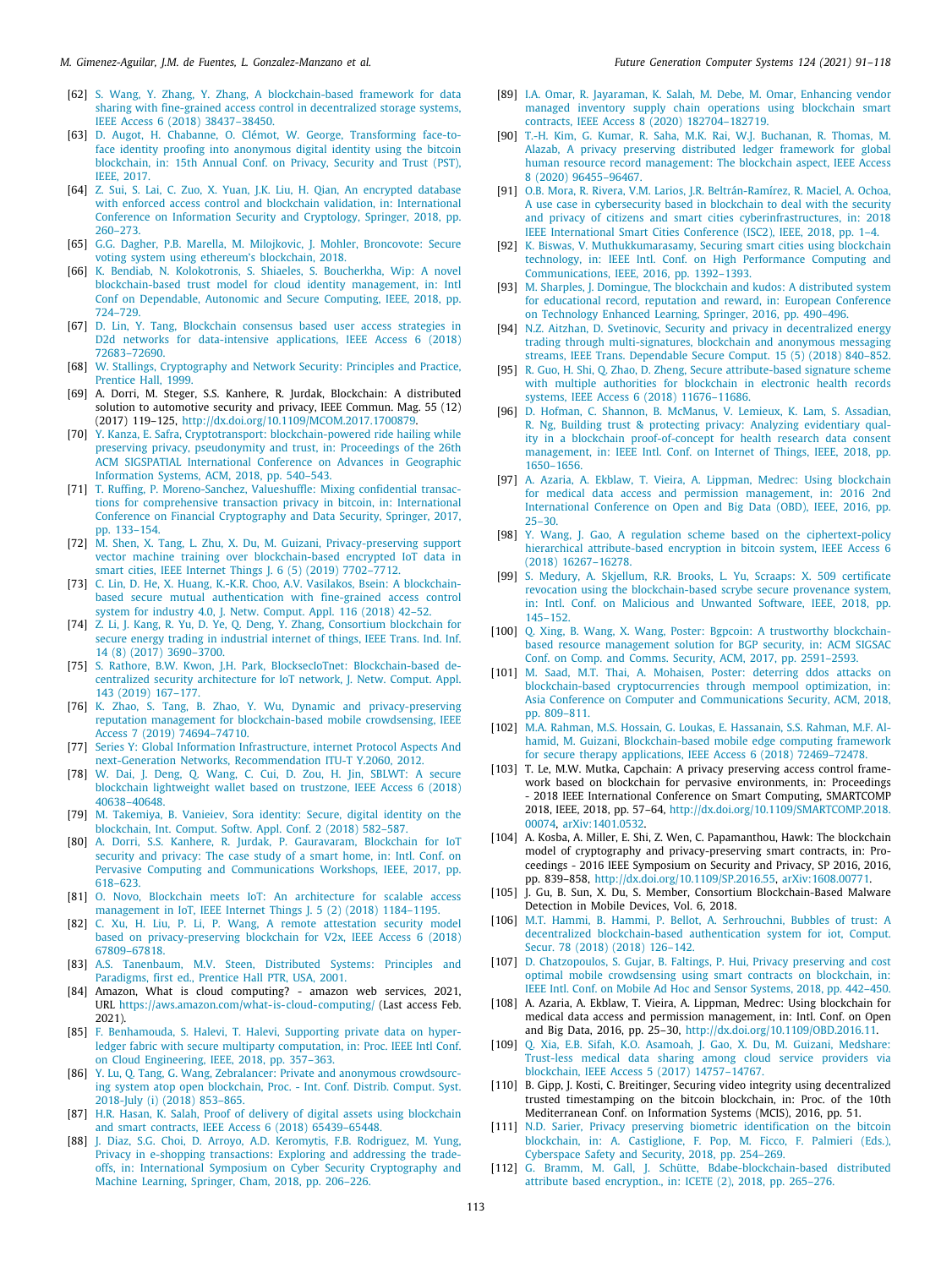- <span id="page-23-0"></span>[113] [B. Leiding, A. Norta, Mapping requirements specifications into a for](http://refhub.elsevier.com/S0167-739X(21)00157-6/sb113)[malized blockchain-enabled authentication protocol for secured personal](http://refhub.elsevier.com/S0167-739X(21)00157-6/sb113) [identity assurance, in: Int. Conf. on Future Data and Security Engineering,](http://refhub.elsevier.com/S0167-739X(21)00157-6/sb113) [Springer, 2017, pp. 181–196.](http://refhub.elsevier.com/S0167-739X(21)00157-6/sb113)
- <span id="page-23-1"></span>[114] [Y. Zhang, R.H. Deng, J. Shu, K. Yang, D. Zheng, TKSE: Trustworthy keyword](http://refhub.elsevier.com/S0167-739X(21)00157-6/sb114) [search over encrypted data with two-side verifiability via blockchain, IEEE](http://refhub.elsevier.com/S0167-739X(21)00157-6/sb114) [Access 6 \(2018\) 31077–31087.](http://refhub.elsevier.com/S0167-739X(21)00157-6/sb114)
- <span id="page-23-2"></span>[115] [Y. He, H. Li, X. Cheng, Y. Liu, C. Yang, L. Sun, A blockchain based truthful](http://refhub.elsevier.com/S0167-739X(21)00157-6/sb115) [incentive mechanism for distributed P2p applications, IEEE Access 6](http://refhub.elsevier.com/S0167-739X(21)00157-6/sb115) [\(2018\) 27324–27335.](http://refhub.elsevier.com/S0167-739X(21)00157-6/sb115)
- <span id="page-23-3"></span>[116] [S. Tahir, M. Rajarajan, Privacy-preserving searchable encryption frame](http://refhub.elsevier.com/S0167-739X(21)00157-6/sb116)[work for permissioned blockchain networks, in: IEEE Intl. Conf. on](http://refhub.elsevier.com/S0167-739X(21)00157-6/sb116) [Internet of Things, IEEE, 2018, pp. 1628–1633.](http://refhub.elsevier.com/S0167-739X(21)00157-6/sb116)
- <span id="page-23-4"></span>[117] [T. Hepp, P. Wortner, A. Schönhals, B. Gipp, Securing physical assets on the](http://refhub.elsevier.com/S0167-739X(21)00157-6/sb117) [blockchain: Linking a novel object identification concept with distributed](http://refhub.elsevier.com/S0167-739X(21)00157-6/sb117) [ledgers, in: Proc. 1st Workshop on Cryptocurrencies and Blockchains for](http://refhub.elsevier.com/S0167-739X(21)00157-6/sb117) [Distributed Systems, in: CryBlock'18, ACM, 2018, pp. 60–65.](http://refhub.elsevier.com/S0167-739X(21)00157-6/sb117)
- <span id="page-23-5"></span>[118] [M. Dai, S. Zhang, H. Wang, S. Jin, A low storage room requirement](http://refhub.elsevier.com/S0167-739X(21)00157-6/sb118) [framework for distributed ledger in blockchain, IEEE Access 6 \(2018\)](http://refhub.elsevier.com/S0167-739X(21)00157-6/sb118) [22970–22975.](http://refhub.elsevier.com/S0167-739X(21)00157-6/sb118)
- <span id="page-23-6"></span>[119] A. Narayanan, J. Clark, Bitcoin's academic pedigree, Commun. ACM 60 (12) (2017) 36–45, <http://dx.doi.org/10.1145/3132259>.
- <span id="page-23-15"></span>[120] Deloitte, Blockchain survey 2019, Deloitte (2019) URL [https:](https://www2.deloitte.com/insights/us/en/topics/understanding-blockchain-potential/global-blockchain-survey.html?id=us:2em:3pa:emerging-technologies:eng:di:050619) [//www2.deloitte.com/insights/us/en/topics/understanding-blockchain](https://www2.deloitte.com/insights/us/en/topics/understanding-blockchain-potential/global-blockchain-survey.html?id=us:2em:3pa:emerging-technologies:eng:di:050619)[potential/global-blockchain-survey.html?id=us:2em:3pa:emerging](https://www2.deloitte.com/insights/us/en/topics/understanding-blockchain-potential/global-blockchain-survey.html?id=us:2em:3pa:emerging-technologies:eng:di:050619)[technologies:eng:di:050619](https://www2.deloitte.com/insights/us/en/topics/understanding-blockchain-potential/global-blockchain-survey.html?id=us:2em:3pa:emerging-technologies:eng:di:050619).
- <span id="page-23-16"></span>[121] [N. Hewett, W. Lehmacher, Y. Wang, World Econ. Forum \(March\) \(2019\)](http://refhub.elsevier.com/S0167-739X(21)00157-6/sb121) [26.](http://refhub.elsevier.com/S0167-739X(21)00157-6/sb121)
- <span id="page-23-7"></span>[122] [X. Li, P. Jiang, T. Chen, X. Luo, Q. Wen, A survey on the security of](http://refhub.elsevier.com/S0167-739X(21)00157-6/sb122) [blockchain systems, Future Gener. Comput. Syst. 107 \(2020\) 841–853.](http://refhub.elsevier.com/S0167-739X(21)00157-6/sb122)
- <span id="page-23-8"></span>[123] [J. Leng, M. Zhou, L.J. Zhao, Y. Huang, Y. Bian, Blockchain security: A survey](http://refhub.elsevier.com/S0167-739X(21)00157-6/sb123) [of techniques and research directions, IEEE Trans. Serv. Comput. \(2020\).](http://refhub.elsevier.com/S0167-739X(21)00157-6/sb123)
- <span id="page-23-9"></span>[124] [F. Dai, Y. Shi, N. Meng, L. Wei, Z. Ye, From bitcoin to cybersecurity: A](http://refhub.elsevier.com/S0167-739X(21)00157-6/sb124) [comparative study of blockchain application and security issues, in: 2017](http://refhub.elsevier.com/S0167-739X(21)00157-6/sb124) [4th International Conference on Systems and Informatics \(ICSAI\), IEEE,](http://refhub.elsevier.com/S0167-739X(21)00157-6/sb124) [2017, pp. 975–979.](http://refhub.elsevier.com/S0167-739X(21)00157-6/sb124)
- <span id="page-23-10"></span>[125] [N. Tariq, M. Asim, F. Al-Obeidat, M. Zubair Farooqi, T. Baker, M. Ham](http://refhub.elsevier.com/S0167-739X(21)00157-6/sb125)[moudeh, I. Ghafir, The security of big data in fog-enabled IoT applications](http://refhub.elsevier.com/S0167-739X(21)00157-6/sb125) [including blockchain: A survey, Sensors 19 \(8\) \(2019\) 1788.](http://refhub.elsevier.com/S0167-739X(21)00157-6/sb125)
- <span id="page-23-11"></span>[126] [B.K. Mohanta, D. Jena, S.S. Panda, S. Sobhanayak, Blockchain technology:](http://refhub.elsevier.com/S0167-739X(21)00157-6/sb126) [A survey on applications and security privacy challenges, Internet Things](http://refhub.elsevier.com/S0167-739X(21)00157-6/sb126) [8 \(2019\) 100107.](http://refhub.elsevier.com/S0167-739X(21)00157-6/sb126)
- <span id="page-23-12"></span>[127] J. Leng, S. Ye, M. Zhou, J.L. Zhao, O. Liu, W. Guo, W. Cao, L. Fu, Blockchain[secured smart manufacturing in industry 4.0: A survey, IEEE Trans. Syst.](http://refhub.elsevier.com/S0167-739X(21)00157-6/sb127) [Man Cybern.: Syst. \(2020\).](http://refhub.elsevier.com/S0167-739X(21)00157-6/sb127)
- <span id="page-23-13"></span>[128] P.J. Taylor, T. Dargahi, A. Dehghantanha, R.M. Parizi, K.-K.R. Choo, A systematic literature review of blockchain cyber security, Digit. Commun. Netw. 6 (2) (2020) 147–156, [http://dx.doi.org/10.1016/j.](http://dx.doi.org/10.1016/j.dcan.2019.01.005) [dcan.2019.01.005,](http://dx.doi.org/10.1016/j.dcan.2019.01.005) URL [http://www.sciencedirect.com/science/article/pii/](http://www.sciencedirect.com/science/article/pii/S2352864818301536) [S2352864818301536.](http://www.sciencedirect.com/science/article/pii/S2352864818301536)
- <span id="page-23-14"></span>[129] [S. Shi, D. He, L. Li, N. Kumar, M.K. Khan, K.-K.R. Choo, Applications](http://refhub.elsevier.com/S0167-739X(21)00157-6/sb129) [of blockchain in ensuring the security and privacy of electronic health](http://refhub.elsevier.com/S0167-739X(21)00157-6/sb129) [record systems: A survey, Comput. Secur. \(2020\) 101966.](http://refhub.elsevier.com/S0167-739X(21)00157-6/sb129)
- <span id="page-23-17"></span>[130] [M. Bartoletti, B. Bellomy, L. Pompianu, A journey into bitcoin metadata,](http://refhub.elsevier.com/S0167-739X(21)00157-6/sb130) [J. Grid Comput. 17 \(1\) \(2019\) 3–22.](http://refhub.elsevier.com/S0167-739X(21)00157-6/sb130)
- <span id="page-23-18"></span>[131] L. Lesavre, A taxonomic approach to understanding emerging blockchain identity management systems, 2019, arXiv Preprint [arXiv:1908.00929.](http://arxiv.org/abs/1908.00929)
- <span id="page-23-19"></span>[132] Bitcoin stack exchange, 2021, URL <https://bitcoin.stackexchange.com/> (Last access Feb. 2021).
- <span id="page-23-20"></span>[133] Ethereum stack exchange, 2021, URL [https://ethereum.stackexchange.](https://ethereum.stackexchange.com/) [com/](https://ethereum.stackexchange.com/) (Last access Feb. 2021).
- <span id="page-23-21"></span>[134] [Y.-L. Gao, X.-B. Chen, Y.-L. Chen, Y. Sun, X.-X. Niu, Y.-X. Yang, A secure](http://refhub.elsevier.com/S0167-739X(21)00157-6/sb134) [cryptocurrency scheme based on post-quantum blockchain, IEEE Access](http://refhub.elsevier.com/S0167-739X(21)00157-6/sb134) [6 \(2018\) 27205–27213.](http://refhub.elsevier.com/S0167-739X(21)00157-6/sb134)
- <span id="page-23-22"></span>[135] [C. Lin, D. He, X. Huang, M.K. Khan, K.-K.R. Choo, A new transitively closed](http://refhub.elsevier.com/S0167-739X(21)00157-6/sb135) [undirected graph authentication scheme for blockchain-based identity](http://refhub.elsevier.com/S0167-739X(21)00157-6/sb135) [management systems, IEEE Access 6 \(2018\) 28203–28212.](http://refhub.elsevier.com/S0167-739X(21)00157-6/sb135)
- <span id="page-23-23"></span>[136] [H.-W. Kim, Y.-S. Jeong, Secure authentication-management human-centric](http://refhub.elsevier.com/S0167-739X(21)00157-6/sb136) [scheme for trusting personal resource information on mobile cloud](http://refhub.elsevier.com/S0167-739X(21)00157-6/sb136) [computing with blockchain, Hum.-Cent. Comput. Inf. Sci. 8 \(1\) \(2018\)](http://refhub.elsevier.com/S0167-739X(21)00157-6/sb136) [11.](http://refhub.elsevier.com/S0167-739X(21)00157-6/sb136)
- <span id="page-23-24"></span>[137] [J. Chen, Hybrid blockchain and pseudonymous authentication for secure](http://refhub.elsevier.com/S0167-739X(21)00157-6/sb137) [and trusted IoT networks, ACM SIGBED Rev. 15 \(5\) \(2018\) 22–28.](http://refhub.elsevier.com/S0167-739X(21)00157-6/sb137)
- <span id="page-23-25"></span>[138] [X. Feng, J. Ma, T. Feng, Y. Miao, X. Liu, Consortium blockchain-based SIFT:](http://refhub.elsevier.com/S0167-739X(21)00157-6/sb138) [Outsourcing encrypted feature extraction in the D2d network, IEEE Access](http://refhub.elsevier.com/S0167-739X(21)00157-6/sb138) [6 \(2018\) 52248–52260.](http://refhub.elsevier.com/S0167-739X(21)00157-6/sb138)
- <span id="page-23-26"></span>[139] [X. Huang, C. Xu, P. Wang, H. Liu, Lnsc: A security model for electric](http://refhub.elsevier.com/S0167-739X(21)00157-6/sb139) [vehicle and charging pile management based on blockchain ecosystem,](http://refhub.elsevier.com/S0167-739X(21)00157-6/sb139) [IEEE Access 6 \(2018\) 13565–13574.](http://refhub.elsevier.com/S0167-739X(21)00157-6/sb139)
- <span id="page-23-27"></span>[140] [P.K. Sharma, M.-Y. Chen, J.H. Park, A software defined fog node based](http://refhub.elsevier.com/S0167-739X(21)00157-6/sb140) [distributed blockchain cloud architecture for IoT, IEEE Access 6 \(2017\)](http://refhub.elsevier.com/S0167-739X(21)00157-6/sb140) [115–124.](http://refhub.elsevier.com/S0167-739X(21)00157-6/sb140)
- <span id="page-23-28"></span>[141] [Y. Niu, L. Wei, C. Zhang, J. Liu, Y. Fang, An anonymous and accountable au](http://refhub.elsevier.com/S0167-739X(21)00157-6/sb141)[thentication scheme for wi-fi hotspot access with the bitcoin blockchain,](http://refhub.elsevier.com/S0167-739X(21)00157-6/sb141) [in: IEEE/CIC Intl. Conf. on Communications in China, IEEE, 2017.](http://refhub.elsevier.com/S0167-739X(21)00157-6/sb141)
- <span id="page-23-29"></span>[142] [H. Watanabe, S. Fujimura, A. Nakadaira, Y. Miyazaki, A. Akutsu, J.](http://refhub.elsevier.com/S0167-739X(21)00157-6/sb142) [Kishigami, Blockchain contract: Securing a blockchain applied to smart](http://refhub.elsevier.com/S0167-739X(21)00157-6/sb142) [contracts, in: 2016 IEEE International Conference on Consumer Electronics](http://refhub.elsevier.com/S0167-739X(21)00157-6/sb142) [\(ICCE\), IEEE, 2016, pp. 467–468.](http://refhub.elsevier.com/S0167-739X(21)00157-6/sb142)
- <span id="page-23-30"></span>[143] [I. Miers, C. Garman, M. Green, A.D. Rubin, Zerocoin: Anonymous dis](http://refhub.elsevier.com/S0167-739X(21)00157-6/sb143)[tributed e-cash from bitcoin, in: 2013 IEEE Symposium on Security and](http://refhub.elsevier.com/S0167-739X(21)00157-6/sb143) [Privacy, IEEE, 2013, pp. 397–411.](http://refhub.elsevier.com/S0167-739X(21)00157-6/sb143)
- <span id="page-23-31"></span>[144] [E. Kfoury, D. Khoury, Securing natted IoT devices using ethereum](http://refhub.elsevier.com/S0167-739X(21)00157-6/sb144) [blockchain and distributed TURN servers, in: 2018 10th International](http://refhub.elsevier.com/S0167-739X(21)00157-6/sb144) [Conference on Advanced Infocomm Technology \(ICAIT\), IEEE, 2018, pp.](http://refhub.elsevier.com/S0167-739X(21)00157-6/sb144) [115–121.](http://refhub.elsevier.com/S0167-739X(21)00157-6/sb144)
- <span id="page-23-32"></span>[145] [S. Wang, S. Zhu, Y. Zhang, Blockchain-based mutual authentication secu](http://refhub.elsevier.com/S0167-739X(21)00157-6/sb145)[rity protocol for distributed RFID systems, in: 2018 IEEE Symposium on](http://refhub.elsevier.com/S0167-739X(21)00157-6/sb145) [Computers and Communications \(ISCC\), IEEE, 2018, pp. 00074–00077.](http://refhub.elsevier.com/S0167-739X(21)00157-6/sb145)
- <span id="page-23-33"></span>[146] [B. Zhou, H. Li, L. Xu, An authentication scheme using identity-based](http://refhub.elsevier.com/S0167-739X(21)00157-6/sb146) [encryption & blockchain, in: 2018 IEEE Symposium on Computers and](http://refhub.elsevier.com/S0167-739X(21)00157-6/sb146) [Communications \(ISCC\), IEEE, 2018, pp. 00556–00561.](http://refhub.elsevier.com/S0167-739X(21)00157-6/sb146)
- <span id="page-23-34"></span>[147] [M. Nuss, A. Puchta, M. Kunz, Towards blockchain-based identity and](http://refhub.elsevier.com/S0167-739X(21)00157-6/sb147) [access management for internet of things in enterprises, in: International](http://refhub.elsevier.com/S0167-739X(21)00157-6/sb147) [Conference on Trust and Privacy in Digital Business, Springer, 2018, pp.](http://refhub.elsevier.com/S0167-739X(21)00157-6/sb147) [167–181.](http://refhub.elsevier.com/S0167-739X(21)00157-6/sb147)
- <span id="page-23-35"></span>[148] [Z. Lu, Q. Wang, G. Qu, Z. Liu, Bars: a blockchain-based anonymous](http://refhub.elsevier.com/S0167-739X(21)00157-6/sb148) [reputation system for trust management in vanets, in: IEEE Intl. Conf.](http://refhub.elsevier.com/S0167-739X(21)00157-6/sb148) [on Trust, Security and Privacy in Computing and Communications, IEEE,](http://refhub.elsevier.com/S0167-739X(21)00157-6/sb148) [2018, pp. 98–103.](http://refhub.elsevier.com/S0167-739X(21)00157-6/sb148)
- <span id="page-23-36"></span>[149] [R. Neisse, G. Steri, I.N. Fovino, Blockchain-based identity management and](http://refhub.elsevier.com/S0167-739X(21)00157-6/sb149) [data usage control, in: IFIP International Summer School on Privacy and](http://refhub.elsevier.com/S0167-739X(21)00157-6/sb149) [Identity Management, Springer, 2017, pp. 237–239.](http://refhub.elsevier.com/S0167-739X(21)00157-6/sb149)
- <span id="page-23-37"></span>[150] N. Alexopoulos, J. Daubert, M. Muhlhauser, S.M. Habib, Beyond the hype: On using blockchains in trust management for authentication, in: Intl. Conf. on Trust, Security and Privacy in Computing and Communications, 2017, pp. 546–553, [arXiv:1711.04591](http://arxiv.org/abs/1711.04591).
- <span id="page-23-38"></span>[151] [J. Bonneau, A. Narayanan, A. Miller, J. Clark, J.A. Kroll, E.W. Felten,](http://refhub.elsevier.com/S0167-739X(21)00157-6/sb151) [Mixcoin: Anonymity for bitcoin with accountable mixes, in: Intl. Conf. on](http://refhub.elsevier.com/S0167-739X(21)00157-6/sb151) [Financial Cryptography and Data Security, Springer, 2014, pp. 486–504.](http://refhub.elsevier.com/S0167-739X(21)00157-6/sb151)
- <span id="page-23-39"></span>[152] [E.B. Sasson, A. Chiesa, C. Garman, M. Green, I. Miers, E. Tromer, M.](http://refhub.elsevier.com/S0167-739X(21)00157-6/sb152) [Virza, Zerocash: Decentralized anonymous payments from bitcoin, in:](http://refhub.elsevier.com/S0167-739X(21)00157-6/sb152) [IEEE Symp. on Security and Privacy, IEEE, 2014, pp. 459–474.](http://refhub.elsevier.com/S0167-739X(21)00157-6/sb152)
- <span id="page-23-40"></span>[153] [Y. Zhu, Y. Qin, Z. Zhou, X. Song, G. Liu, W.C.-C. Chu, Digital asset](http://refhub.elsevier.com/S0167-739X(21)00157-6/sb153) [management with distributed permission over blockchain and attribute](http://refhub.elsevier.com/S0167-739X(21)00157-6/sb153)[based access control, in: 2018 IEEE International Conference on Services](http://refhub.elsevier.com/S0167-739X(21)00157-6/sb153) [Computing \(SCC\), IEEE, 2018, pp. 193–200.](http://refhub.elsevier.com/S0167-739X(21)00157-6/sb153)
- <span id="page-23-41"></span>[154] [M. Almakhour, L. Sliman, A.E. Samhat, W. Gaaloul, Trustless blockchain](http://refhub.elsevier.com/S0167-739X(21)00157-6/sb154)[based access control in dynamic collaboration., in: BDCSIntell, 2018, pp.](http://refhub.elsevier.com/S0167-739X(21)00157-6/sb154) [27–33.](http://refhub.elsevier.com/S0167-739X(21)00157-6/sb154)
- <span id="page-23-42"></span>[155] [X. Chen, J. Ji, C. Luo, W. Liao, P. Li, When machine learning meets](http://refhub.elsevier.com/S0167-739X(21)00157-6/sb155) [blockchain: A decentralized, privacy-preserving and secure design, in:](http://refhub.elsevier.com/S0167-739X(21)00157-6/sb155) [IEEE Intl. Conf. on Big Data, 2018, pp. 1178–1187.](http://refhub.elsevier.com/S0167-739X(21)00157-6/sb155)
- <span id="page-23-43"></span>[156] [C. Badertscher, P. Gaži, A. Kiayias, A. Russell, V. Zikas, Ouroboros genesis:](http://refhub.elsevier.com/S0167-739X(21)00157-6/sb156) [Composable proof-of-stake blockchains with dynamic availability, in:](http://refhub.elsevier.com/S0167-739X(21)00157-6/sb156) [Proceedings of the 2018 ACM SIGSAC Conference on Computer and](http://refhub.elsevier.com/S0167-739X(21)00157-6/sb156) [Communications Security, ACM, 2018, pp. 913–930.](http://refhub.elsevier.com/S0167-739X(21)00157-6/sb156)
- <span id="page-23-44"></span>[157] [P. Urien, Blockchain iot \(biot\): A new direction for solving internet of](http://refhub.elsevier.com/S0167-739X(21)00157-6/sb157) [things security and trust issues, in: Cloudification of the Internet of](http://refhub.elsevier.com/S0167-739X(21)00157-6/sb157) [Things, IEEE, 2018.](http://refhub.elsevier.com/S0167-739X(21)00157-6/sb157)
- <span id="page-23-45"></span>[158] [R.B. Uriarte, R. De Nicola, K. Kritikos, Towards distributed sla management](http://refhub.elsevier.com/S0167-739X(21)00157-6/sb158) [with smart contracts and blockchain, in: Intl. Conf. on Cloud Computing](http://refhub.elsevier.com/S0167-739X(21)00157-6/sb158) [Technology and Science, IEEE, 2018, pp. 266–271.](http://refhub.elsevier.com/S0167-739X(21)00157-6/sb158)
- <span id="page-23-46"></span>[159] [H. Zhou, C. de Laat, Z. Zhao, Trustworthy cloud service level agreement](http://refhub.elsevier.com/S0167-739X(21)00157-6/sb159) [enforcement with blockchain based smart contract, in: Intl. Conf. on](http://refhub.elsevier.com/S0167-739X(21)00157-6/sb159) [Cloud Computing Technology and Science, IEEE, 2018, pp. 255–260.](http://refhub.elsevier.com/S0167-739X(21)00157-6/sb159)
- <span id="page-23-47"></span>[160] [K. Azbeg, O. Ouchetto, S.J. Andaloussi, L. Fetjah, A. Sekkaki, Blockchain and](http://refhub.elsevier.com/S0167-739X(21)00157-6/sb160) [IoT for security and privacy: A platform for diabetes self-management, in:](http://refhub.elsevier.com/S0167-739X(21)00157-6/sb160) [4th Intl. Conf. on Cloud Computing Tech. and Apps, IEEE, 2018.](http://refhub.elsevier.com/S0167-739X(21)00157-6/sb160)
- <span id="page-23-48"></span>[161] [K. Shuaib, J.A. Abdella, F. Sallabi, M. Abdel-Hafez, Using blockchains to](http://refhub.elsevier.com/S0167-739X(21)00157-6/sb161) [secure distributed energy exchange, in: Intl. Conf on Control, Decision](http://refhub.elsevier.com/S0167-739X(21)00157-6/sb161) [and Information Technologies, IEEE, 2018, pp. 622–627.](http://refhub.elsevier.com/S0167-739X(21)00157-6/sb161)
- <span id="page-23-49"></span>[162] [Y. Wang, Z. Su, Q. Xu, N. Zhang, Contract based energy blockchain for](http://refhub.elsevier.com/S0167-739X(21)00157-6/sb162) [secure electric vehicles charging in smart community, in: Intl Conf on](http://refhub.elsevier.com/S0167-739X(21)00157-6/sb162) [Dependable, Autonomic and Secure Computing, IEEE, 2018, pp. 323–327.](http://refhub.elsevier.com/S0167-739X(21)00157-6/sb162)
- <span id="page-23-50"></span>[163] [D. Mendes, I. Rodrigues, C. Fonseca, M. Lopes, J.M. García-Alonso, J.](http://refhub.elsevier.com/S0167-739X(21)00157-6/sb163) [Berrocal, Anonymized distributed PHR using blockchain for openness and](http://refhub.elsevier.com/S0167-739X(21)00157-6/sb163) [non-repudiation guarantee, in: International Conference on Theory and](http://refhub.elsevier.com/S0167-739X(21)00157-6/sb163) [Practice of Digital Libraries, Springer, 2018, pp. 381–385.](http://refhub.elsevier.com/S0167-739X(21)00157-6/sb163)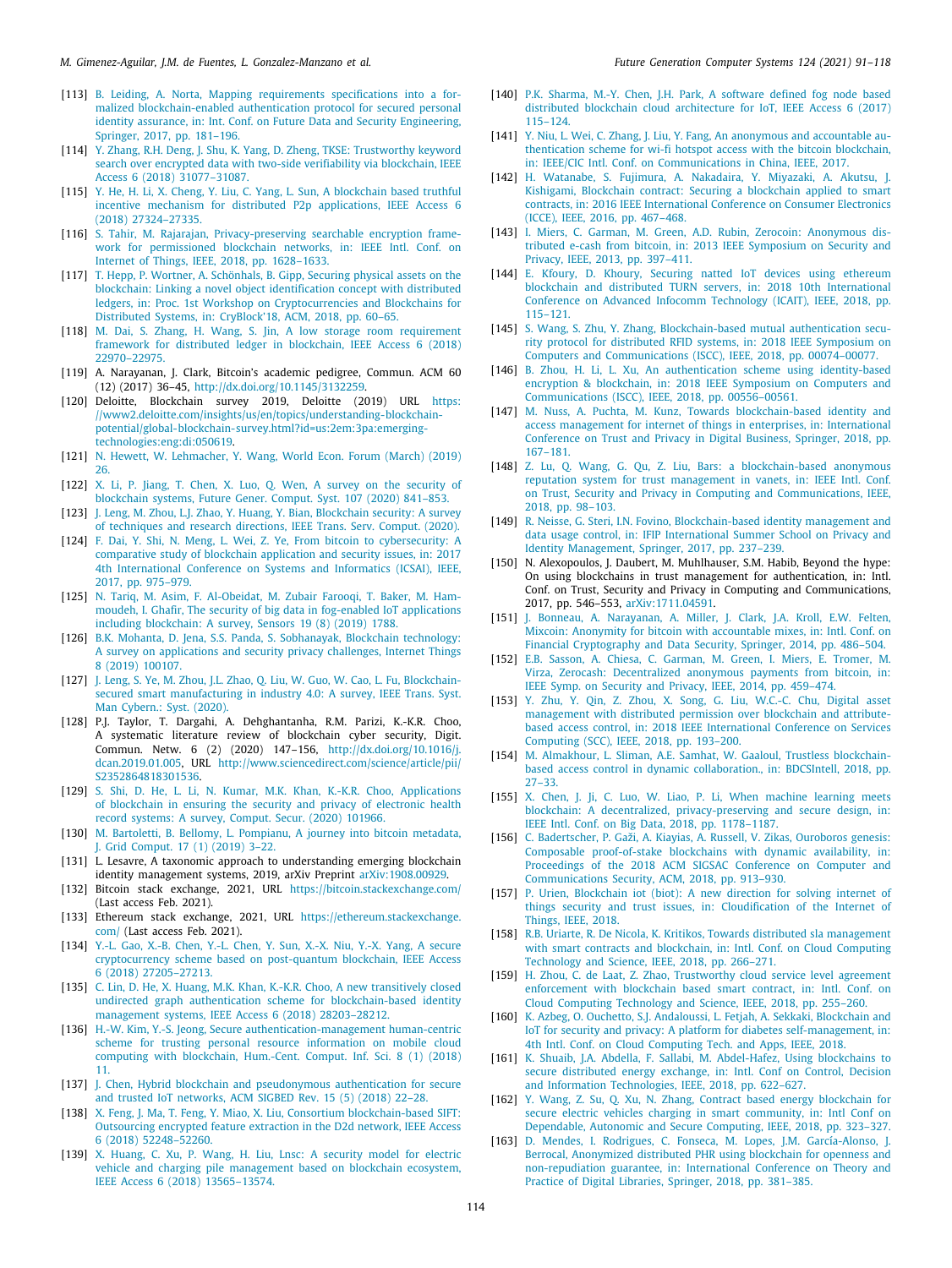- <span id="page-24-0"></span>[164] N. Zhang, I. Li, W. Lou, Y.T. Hou, Privacyguard: Enforcing private data [usage with blockchain and attested execution, in: Data Privacy Manage](http://refhub.elsevier.com/S0167-739X(21)00157-6/sb164)[ment, Cryptocurrencies and Blockchain Technology, Springer, 2018, pp.](http://refhub.elsevier.com/S0167-739X(21)00157-6/sb164) [345–353.](http://refhub.elsevier.com/S0167-739X(21)00157-6/sb164)
- <span id="page-24-1"></span>[165] [R. Sharma, S. Chakraborty, Blockapp: Using blockchain for authentication](http://refhub.elsevier.com/S0167-739X(21)00157-6/sb165) [and privacy preservation in iov, in: IEEE Globecom Workshops, IEEE,](http://refhub.elsevier.com/S0167-739X(21)00157-6/sb165) [2018, pp. 1–6.](http://refhub.elsevier.com/S0167-739X(21)00157-6/sb165)
- <span id="page-24-2"></span>[166] [C. Li, B. Palanisamy, Decentralized privacy-preserving timed execution in](http://refhub.elsevier.com/S0167-739X(21)00157-6/sb166) [blockchain-based smart contract platforms, in: 2018 IEEE 25th Interna](http://refhub.elsevier.com/S0167-739X(21)00157-6/sb166)[tional Conference on High Performance Computing \(HiPC\), IEEE, 2018, pp.](http://refhub.elsevier.com/S0167-739X(21)00157-6/sb166) [265–274.](http://refhub.elsevier.com/S0167-739X(21)00157-6/sb166)
- <span id="page-24-3"></span>[167] [Ö. Gürcan, M. Agenis-Nevers, Y.-M. Batany, M. Elmtiri, F. Le Fevre, S.](http://refhub.elsevier.com/S0167-739X(21)00157-6/sb167) [Tucci-Piergiovanni, An industrial prototype of trusted energy performance](http://refhub.elsevier.com/S0167-739X(21)00157-6/sb167) [contracts using blockchain technologies, in: IEEE Intl. Conf. on High](http://refhub.elsevier.com/S0167-739X(21)00157-6/sb167) [Performance Computing and Communications, IEEE, 2018, pp. 1336–1343.](http://refhub.elsevier.com/S0167-739X(21)00157-6/sb167)
- <span id="page-24-4"></span>[168] [S. Kirkman, A data movement policy framework for improving trust in the](http://refhub.elsevier.com/S0167-739X(21)00157-6/sb168) [cloud using smart contracts and blockchains, in: 2018 IEEE International](http://refhub.elsevier.com/S0167-739X(21)00157-6/sb168) [Conference on Cloud Engineering \(IC2E\), IEEE, 2018, pp. 270–273.](http://refhub.elsevier.com/S0167-739X(21)00157-6/sb168)
- <span id="page-24-5"></span>[169] [S. Kirkman, R. Newman, A cloud data movement policy architecture](http://refhub.elsevier.com/S0167-739X(21)00157-6/sb169) [based on smart contracts and the ethereum blockchain, in: 2018 IEEE](http://refhub.elsevier.com/S0167-739X(21)00157-6/sb169) [International Conference on Cloud Engineering \(IC2E\), IEEE, 2018, pp.](http://refhub.elsevier.com/S0167-739X(21)00157-6/sb169) [371–377.](http://refhub.elsevier.com/S0167-739X(21)00157-6/sb169)
- <span id="page-24-6"></span>[170] [J. Li, J. Wu, L. Chen, J. Li, Blockchain-based secure and reliable distributed](http://refhub.elsevier.com/S0167-739X(21)00157-6/sb170) [deduplication scheme, in: International Conference on Algorithms and](http://refhub.elsevier.com/S0167-739X(21)00157-6/sb170) [Architectures for Parallel Processing, Springer, 2018, pp. 393–405.](http://refhub.elsevier.com/S0167-739X(21)00157-6/sb170)
- <span id="page-24-7"></span>[171] [J. Xue, C. Xu, Y. Zhang, L. Bai, Dstore: a distributed cloud storage system](http://refhub.elsevier.com/S0167-739X(21)00157-6/sb171) [based on smart contracts and blockchain, in: Intl. Conf. on Algorithms](http://refhub.elsevier.com/S0167-739X(21)00157-6/sb171) [and Architectures for Parallel Processing, Springer, 2018, pp. 385–401.](http://refhub.elsevier.com/S0167-739X(21)00157-6/sb171)
- <span id="page-24-8"></span>[172] [P.J. Lu, L.-Y. Yeh, J.-L. Huang, An privacy-preserving cross-organizational](http://refhub.elsevier.com/S0167-739X(21)00157-6/sb172) [authentication/authorization/accounting system using blockchain tech](http://refhub.elsevier.com/S0167-739X(21)00157-6/sb172)[nology, in: IEEE Intl. Conf. on Communications, IEEE, 2018, pp.](http://refhub.elsevier.com/S0167-739X(21)00157-6/sb172) [1–6.](http://refhub.elsevier.com/S0167-739X(21)00157-6/sb172)
- <span id="page-24-9"></span>[173] [D.B. Rawat, A. Alshaikhi, Leveraging distributed blockchain-based scheme](http://refhub.elsevier.com/S0167-739X(21)00157-6/sb173) [for wireless network virtualization with security and qos constraints, in:](http://refhub.elsevier.com/S0167-739X(21)00157-6/sb173) [Intl. Conf. on Computing, Networking and Communications, IEEE, 2018,](http://refhub.elsevier.com/S0167-739X(21)00157-6/sb173) [pp. 332–336.](http://refhub.elsevier.com/S0167-739X(21)00157-6/sb173)
- <span id="page-24-10"></span>[174] [A.Z. Ourad, B. Belgacem, K. Salah, Using blockchain for IOT access control](http://refhub.elsevier.com/S0167-739X(21)00157-6/sb174) [and authentication management, in: International Conference on Internet](http://refhub.elsevier.com/S0167-739X(21)00157-6/sb174) [of Things, Springer, 2018, pp. 150–164.](http://refhub.elsevier.com/S0167-739X(21)00157-6/sb174)
- <span id="page-24-11"></span>[175] [K. Kim, Y. You, M. Park, K. Lee, Ddos mitigation: Decentralized CDN using](http://refhub.elsevier.com/S0167-739X(21)00157-6/sb175) [private blockchain, in: 2018 Tenth International Conference on Ubiquitous](http://refhub.elsevier.com/S0167-739X(21)00157-6/sb175) [and Future Networks \(ICUFN\), IEEE, 2018, pp. 693–696.](http://refhub.elsevier.com/S0167-739X(21)00157-6/sb175)
- <span id="page-24-12"></span>[176] [W.-S. Park, D.-Y. Hwang, K.-H. Kim, A TOTP-based two factor authen](http://refhub.elsevier.com/S0167-739X(21)00157-6/sb176)[tication scheme for hyperledger fabric blockchain, in: Intl. Conf. on](http://refhub.elsevier.com/S0167-739X(21)00157-6/sb176) [Ubiquitous and Future Networks, IEEE, 2018, pp. 817–819.](http://refhub.elsevier.com/S0167-739X(21)00157-6/sb176)
- <span id="page-24-13"></span>[177] [A. Alnemari, S. Arodi, V.R. Sosa, S. Pandey, C. Romanowski, R. Raj,](http://refhub.elsevier.com/S0167-739X(21)00157-6/sb177) [S. Mishra, Protecting infrastructure data via enhanced access control,](http://refhub.elsevier.com/S0167-739X(21)00157-6/sb177) [blockchain and differential privacy, in: International Conference on](http://refhub.elsevier.com/S0167-739X(21)00157-6/sb177) [Critical Infrastructure Protection, Springer, 2018, pp. 113–125.](http://refhub.elsevier.com/S0167-739X(21)00157-6/sb177)
- <span id="page-24-14"></span>[178] [C.S. Kouzinopoulos, K.M. Giannoutakis, K. Votis, D. Tzovaras, A. Collen, S.](http://refhub.elsevier.com/S0167-739X(21)00157-6/sb178) [Katsikas, Implementing a forms of consent smart contract on an IoT-based](http://refhub.elsevier.com/S0167-739X(21)00157-6/sb178) [blockchain to promote user trust, in: 2018 Innovations in Intelligent](http://refhub.elsevier.com/S0167-739X(21)00157-6/sb178) [Systems and Applications \(INISTA\), IEEE, 2018, pp. 1–6.](http://refhub.elsevier.com/S0167-739X(21)00157-6/sb178)
- <span id="page-24-15"></span>[179] [L. Mendiboure, M.A. Chalouf, F. Krief, Towards a blockchain-based SD-iov](http://refhub.elsevier.com/S0167-739X(21)00157-6/sb179) [for applications authentication and trust management, in: International](http://refhub.elsevier.com/S0167-739X(21)00157-6/sb179) [Conference on Internet of Vehicles, Springer, 2018, pp. 265–277.](http://refhub.elsevier.com/S0167-739X(21)00157-6/sb179)
- <span id="page-24-16"></span>[180] [Y. Zhu, X. Song, S. Yang, Y. Qin, Q. Zhou, Secure smart contract system](http://refhub.elsevier.com/S0167-739X(21)00157-6/sb180) [built on SMPC over blockchain, in: Intl. Conf. on Internet of Things, IEEE,](http://refhub.elsevier.com/S0167-739X(21)00157-6/sb180) [2018, pp. 1539–1544.](http://refhub.elsevier.com/S0167-739X(21)00157-6/sb180)
- <span id="page-24-17"></span>[181] [K.L. Brousmiche, A. Durand, T. Heno, C. Poulain, A. Dalmieres, E.B. Hamida,](http://refhub.elsevier.com/S0167-739X(21)00157-6/sb181) [Hybrid cryptographic protocol for secure vehicle data sharing over a](http://refhub.elsevier.com/S0167-739X(21)00157-6/sb181) [consortium blockchain, in: IEEE Intl. Conf. on Internet of Things, IEEE,](http://refhub.elsevier.com/S0167-739X(21)00157-6/sb181) [2018, pp. 1281–1286.](http://refhub.elsevier.com/S0167-739X(21)00157-6/sb181)
- <span id="page-24-18"></span>[182] [A.S. Omar, O. Basir, Identity management in IoT networks using](http://refhub.elsevier.com/S0167-739X(21)00157-6/sb182) [blockchain and smart contracts, in: IEEE Intl. Conf. on Internet of Things](http://refhub.elsevier.com/S0167-739X(21)00157-6/sb182) [\(IThings\), IEEE, 2018, pp. 994–1000.](http://refhub.elsevier.com/S0167-739X(21)00157-6/sb182)
- <span id="page-24-19"></span>[183] [K. Singh, N. Heulot, E.B. Hamida, Towards anonymous, unlinkable, and](http://refhub.elsevier.com/S0167-739X(21)00157-6/sb183) [confidential transactions in blockchain, in: IEEE Intl. Conf. on Internet of](http://refhub.elsevier.com/S0167-739X(21)00157-6/sb183) [Things, IEEE, 2018, pp. 1642–1649.](http://refhub.elsevier.com/S0167-739X(21)00157-6/sb183)
- <span id="page-24-20"></span>[184] [U.U. Uchibeke, K.A. Schneider, S.H. Kassani, R. Deters, Blockchain access](http://refhub.elsevier.com/S0167-739X(21)00157-6/sb184) [control ecosystem for big data security, in: IEEE Intl. Conf. on Internet of](http://refhub.elsevier.com/S0167-739X(21)00157-6/sb184) [Things \(iThings\), IEEE, 2018, pp. 1373–1378.](http://refhub.elsevier.com/S0167-739X(21)00157-6/sb184)
- <span id="page-24-21"></span>[185] [P. Holl, E. Scepankova, F. Matthes, Smart contract based api usage tracking](http://refhub.elsevier.com/S0167-739X(21)00157-6/sb185) [on the ethereum blockchain, Softw. Eng. Softw. Manag. 2018 \(2018\).](http://refhub.elsevier.com/S0167-739X(21)00157-6/sb185)
- <span id="page-24-22"></span>[186] [S. Ali, G. Wang, B. White, R.L. Cottrell, A blockchain-based decentralized](http://refhub.elsevier.com/S0167-739X(21)00157-6/sb186) [data storage and access framework for pinger, in: Proc. 17th IEEE Intl.](http://refhub.elsevier.com/S0167-739X(21)00157-6/sb186) [Conf. on Trust, Sec. and Priv. in Computing and Comms., IEEE, 2018, pp.](http://refhub.elsevier.com/S0167-739X(21)00157-6/sb186) [1303–1308.](http://refhub.elsevier.com/S0167-739X(21)00157-6/sb186)
- <span id="page-24-23"></span>[187] [B. Li, Y. Wang, Rzkpb: a privacy-preserving blockchain-based fair trans](http://refhub.elsevier.com/S0167-739X(21)00157-6/sb187)[action method for sharing economy, in: 2018 17th IEEE International](http://refhub.elsevier.com/S0167-739X(21)00157-6/sb187) [Conference on Trust, Security and Privacy in Computing and Commu](http://refhub.elsevier.com/S0167-739X(21)00157-6/sb187)[nications/12th IEEE International Conference on Big Data Science and](http://refhub.elsevier.com/S0167-739X(21)00157-6/sb187) [Engineering \(TrustCom/BigDataSE\), IEEE, 2018, pp. 1164–1169.](http://refhub.elsevier.com/S0167-739X(21)00157-6/sb187)
- <span id="page-24-24"></span>[188] [B. Li, Y. Wang, P. Shi, H. Chen, L. Cheng, Fppb: a fast and privacy](http://refhub.elsevier.com/S0167-739X(21)00157-6/sb188)[preserving method based on the permissioned blockchain for fair](http://refhub.elsevier.com/S0167-739X(21)00157-6/sb188) [transactions in sharing economy, in: 17th IEEE Intl. Conf. on Trust,](http://refhub.elsevier.com/S0167-739X(21)00157-6/sb188) [Security and Privacy in Computing and Communications, IEEE, 2018, pp.](http://refhub.elsevier.com/S0167-739X(21)00157-6/sb188) [1368–1373.](http://refhub.elsevier.com/S0167-739X(21)00157-6/sb188)
- <span id="page-24-25"></span>[189] [Y. Yuan, F.-Y. Wang, Towards blockchain-based intelligent transportation](http://refhub.elsevier.com/S0167-739X(21)00157-6/sb189) [systems, in: Intl. Conf. on Intelligent Transportation Systems \(ITSC\), IEEE,](http://refhub.elsevier.com/S0167-739X(21)00157-6/sb189) [2016, pp. 2663–2668.](http://refhub.elsevier.com/S0167-739X(21)00157-6/sb189)
- <span id="page-24-26"></span>[190] [X. Yue, H. Wang, D. Jin, M. Li, W. Jiang, Healthcare data gateways: found](http://refhub.elsevier.com/S0167-739X(21)00157-6/sb190) [healthcare intelligence on blockchain with novel privacy risk control, J.](http://refhub.elsevier.com/S0167-739X(21)00157-6/sb190) [Med. Syst. 40 \(10\) \(2016\) 218.](http://refhub.elsevier.com/S0167-739X(21)00157-6/sb190)
- <span id="page-24-27"></span>[191] [S.A. Abeyratne, R.P. Monfared, Blockchain ready manufacturing supply](http://refhub.elsevier.com/S0167-739X(21)00157-6/sb191) [chain using distributed ledger, 2016.](http://refhub.elsevier.com/S0167-739X(21)00157-6/sb191)
- <span id="page-24-28"></span>[192] [M. Andrychowicz, S. Dziembowski, D. Malinowski, Ł. Mazurek, Fair two](http://refhub.elsevier.com/S0167-739X(21)00157-6/sb192)[party computations via bitcoin deposits, in: International Conference on](http://refhub.elsevier.com/S0167-739X(21)00157-6/sb192) [Financial Cryptography and Data Security, Springer, 2014, pp. 105–121.](http://refhub.elsevier.com/S0167-739X(21)00157-6/sb192)
- <span id="page-24-29"></span>[193] X. Liang, S. Shetty, D. Tosh, C. Kamhoua, K. Kwiat, L. Njilla, Provchain: A blockchain-based data provenance architecture in cloud environment with enhanced privacy and availability, in: Proceedings - 2017 17th IEEE/ACM International Symposium on Cluster, Cloud and Grid Computing, CCGRID 2017, 2017, pp. 468–477, [http://dx.doi.org/10.1109/CCGRID.](http://dx.doi.org/10.1109/CCGRID.2017.8) [2017.8](http://dx.doi.org/10.1109/CCGRID.2017.8).
- <span id="page-24-30"></span>[194] [P.K. Sharma, S.Y. Moon, J.H. Park, Block-VN: A distributed blockchain](http://refhub.elsevier.com/S0167-739X(21)00157-6/sb194) [based vehicular network architecture in smart city., JIPS 13 \(1\) \(2017\)](http://refhub.elsevier.com/S0167-739X(21)00157-6/sb194) [184–195.](http://refhub.elsevier.com/S0167-739X(21)00157-6/sb194)
- <span id="page-24-31"></span>[195] [A. Lei, H. Cruickshank, Y. Cao, P. Asuquo, C.P. Ogah, Z. Sun,](http://refhub.elsevier.com/S0167-739X(21)00157-6/sb195) [Blockchain-based dynamic key management for heterogeneous intelligent](http://refhub.elsevier.com/S0167-739X(21)00157-6/sb195) [transportation systems, IEEE Internet Things J. 4 \(6\) \(2017\) 1832–1843.](http://refhub.elsevier.com/S0167-739X(21)00157-6/sb195)
- <span id="page-24-32"></span>[196] [A. Ouaddah, A. Abou Elkalam, A. Ait Ouahman, Fairaccess: a new](http://refhub.elsevier.com/S0167-739X(21)00157-6/sb196) [blockchain-based access control framework for the internet of things,](http://refhub.elsevier.com/S0167-739X(21)00157-6/sb196) [Secur. Commun. Netw. 9 \(18\) \(2016\) 5943–5964.](http://refhub.elsevier.com/S0167-739X(21)00157-6/sb196)
- <span id="page-24-33"></span>[197] [A. Ouaddah, A.A. Elkalam, A.A. Ouahman, Towards a novel privacy](http://refhub.elsevier.com/S0167-739X(21)00157-6/sb197)[preserving access control model based on blockchain technology in](http://refhub.elsevier.com/S0167-739X(21)00157-6/sb197) [IoT, in: Europe and MENA Cooperation Advances in Information and](http://refhub.elsevier.com/S0167-739X(21)00157-6/sb197) [Communication Technologies, Springer, 2017, pp. 523–533.](http://refhub.elsevier.com/S0167-739X(21)00157-6/sb197)
- <span id="page-24-34"></span>[198] [B. Lee, J.H. Lee, Blockchain-based secure firmware update for embedded](http://refhub.elsevier.com/S0167-739X(21)00157-6/sb198) [devices in an internet of things environment, J. Supercomput. 73 \(3\)](http://refhub.elsevier.com/S0167-739X(21)00157-6/sb198) [\(2017\) 1152–1167.](http://refhub.elsevier.com/S0167-739X(21)00157-6/sb198)
- <span id="page-24-35"></span>[199] [C. Pop, T. Cioara, M. Antal, I. Anghel, I. Salomie, M. Bertoncini, Blockchain](http://refhub.elsevier.com/S0167-739X(21)00157-6/sb199) [based decentralized management of demand response programs in smart](http://refhub.elsevier.com/S0167-739X(21)00157-6/sb199) [energy grids, Sensors 18 \(1\) \(2018\) 162.](http://refhub.elsevier.com/S0167-739X(21)00157-6/sb199)
- <span id="page-24-36"></span>[200] [M. Ma, G. Shi, F. Li, Privacy-oriented blockchain-based distributed key](http://refhub.elsevier.com/S0167-739X(21)00157-6/sb200) [management architecture for hierarchical access control in the IoT](http://refhub.elsevier.com/S0167-739X(21)00157-6/sb200) [scenario, IEEE Access 7 \(2019\) 34045–34059.](http://refhub.elsevier.com/S0167-739X(21)00157-6/sb200)
- <span id="page-24-37"></span>[201] [D. Zheng, C. Jing, R. Guo, S. Gao, L. Wang, A traceable blockchain-based](http://refhub.elsevier.com/S0167-739X(21)00157-6/sb201) [access authentication system with privacy preservation in vanets, IEEE](http://refhub.elsevier.com/S0167-739X(21)00157-6/sb201) [Access 7 \(2019\) 117716–117726.](http://refhub.elsevier.com/S0167-739X(21)00157-6/sb201)
- <span id="page-24-38"></span>[202] [X. Chen, X. Zhang, Secure electricity trading and incentive contract model](http://refhub.elsevier.com/S0167-739X(21)00157-6/sb202) [for electric vehicle based on energy blockchain, IEEE Access 7 \(2019\)](http://refhub.elsevier.com/S0167-739X(21)00157-6/sb202) [178763–178778.](http://refhub.elsevier.com/S0167-739X(21)00157-6/sb202)
- <span id="page-24-39"></span>[203] [M.F. Hinarejos, J.-L. Ferrer-Gomila, L. Huguet-Rotger, A solution for secure](http://refhub.elsevier.com/S0167-739X(21)00157-6/sb203) [certified electronic mail using blockchain as a secure message board, IEEE](http://refhub.elsevier.com/S0167-739X(21)00157-6/sb203) [Access 7 \(2019\) 31330–31341.](http://refhub.elsevier.com/S0167-739X(21)00157-6/sb203)
- <span id="page-24-40"></span>[204] [Z. Abou El Houda, A.S. Hafid, L. Khoukhi, Cochain-SC: An intra-and inter](http://refhub.elsevier.com/S0167-739X(21)00157-6/sb204)[domain ddos mitigation scheme based on blockchain using SDN and](http://refhub.elsevier.com/S0167-739X(21)00157-6/sb204) [smart contract, IEEE Access 7 \(2019\) 98893–98907.](http://refhub.elsevier.com/S0167-739X(21)00157-6/sb204)
- <span id="page-24-41"></span>[205] [Y. Wang, A. Zhang, P. Zhang, H. Wang, Cloud-assisted EHR sharing with](http://refhub.elsevier.com/S0167-739X(21)00157-6/sb205) [security and privacy preservation via consortium blockchain, IEEE Access](http://refhub.elsevier.com/S0167-739X(21)00157-6/sb205) [7 \(2019\) 136704–136719.](http://refhub.elsevier.com/S0167-739X(21)00157-6/sb205)
- <span id="page-24-42"></span>[206] [L. Xiong, F. Li, S. Zeng, T. Peng, Z. Liu, A blockchain-based](http://refhub.elsevier.com/S0167-739X(21)00157-6/sb206) [privacy-awareness authentication scheme with efficient revocation for](http://refhub.elsevier.com/S0167-739X(21)00157-6/sb206) [multi-server architectures, IEEE Access 7 \(2019\) 125840–125853.](http://refhub.elsevier.com/S0167-739X(21)00157-6/sb206)
- <span id="page-24-43"></span>[207] [H. Chai, S. Leng, K. Zhang, S. Mao, Proof-of-reputation based-consortium](http://refhub.elsevier.com/S0167-739X(21)00157-6/sb207) [blockchain for trust resource sharing in internet of vehicles, IEEE Access](http://refhub.elsevier.com/S0167-739X(21)00157-6/sb207) [7 \(2019\) 175744–175757.](http://refhub.elsevier.com/S0167-739X(21)00157-6/sb207)
- <span id="page-24-44"></span>[208] [E.-Y. Daraghmi, Y.-A. Daraghmi, S.-M. Yuan, Medchain: a design of](http://refhub.elsevier.com/S0167-739X(21)00157-6/sb208) [blockchain-based system for medical records access and permissions](http://refhub.elsevier.com/S0167-739X(21)00157-6/sb208) [management, IEEE Access 7 \(2019\) 164595–164613.](http://refhub.elsevier.com/S0167-739X(21)00157-6/sb208)
- <span id="page-24-45"></span>[209] [S. Ding, J. Cao, C. Li, K. Fan, H. Li, A novel attribute-based access control](http://refhub.elsevier.com/S0167-739X(21)00157-6/sb209) [scheme using blockchain for IoT, IEEE Access 7 \(2019\) 38431–38441.](http://refhub.elsevier.com/S0167-739X(21)00157-6/sb209)
- <span id="page-24-46"></span>[210] [H. Li, D. Han, Edurss: A blockchain-based educational records secure](http://refhub.elsevier.com/S0167-739X(21)00157-6/sb210) [storage and sharing scheme, IEEE Access 7 \(2019\) 179273–179289.](http://refhub.elsevier.com/S0167-739X(21)00157-6/sb210)
- <span id="page-24-47"></span>[211] [X. Lu, L. Shi, Z. Chen, X. Fan, Z. Guan, X. Du, M. Guizani, Blockchain](http://refhub.elsevier.com/S0167-739X(21)00157-6/sb211)[based distributed energy trading in energy internet: An sdn approach,](http://refhub.elsevier.com/S0167-739X(21)00157-6/sb211) [IEEE Access 7 \(2019\) 173817–173826.](http://refhub.elsevier.com/S0167-739X(21)00157-6/sb211)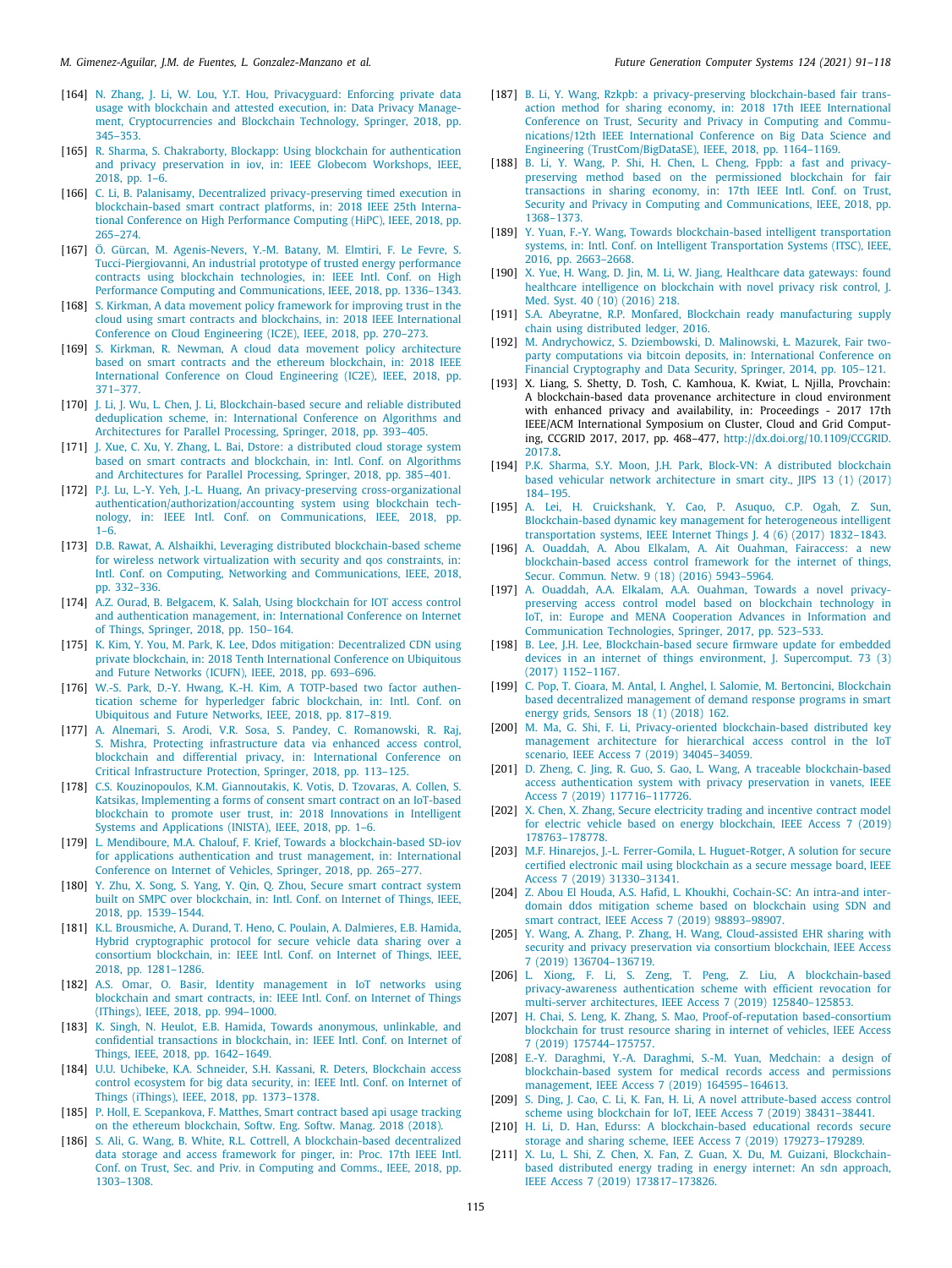- <span id="page-25-0"></span>[212] [D.C. Nguyen, P.N. Pathirana, M. Ding, A. Seneviratne, Blockchain for secure](http://refhub.elsevier.com/S0167-739X(21)00157-6/sb212) [ehrs sharing of mobile cloud based e-health systems, IEEE Access 7 \(2019\)](http://refhub.elsevier.com/S0167-739X(21)00157-6/sb212) [66792–66806.](http://refhub.elsevier.com/S0167-739X(21)00157-6/sb212)
- <span id="page-25-1"></span>[213] [A.R. Rajput, Q. Li, M.T. Ahvanooey, I. Masood, EACMS: Emergency ac](http://refhub.elsevier.com/S0167-739X(21)00157-6/sb213)[cess control management system for personal health record based on](http://refhub.elsevier.com/S0167-739X(21)00157-6/sb213) [blockchain, IEEE Access 7 \(2019\) 84304–84317.](http://refhub.elsevier.com/S0167-739X(21)00157-6/sb213)
- <span id="page-25-2"></span>[214] [W. She, Z.-H. Gu, X.-K. Lyu, Q. Liu, Z. Tian, W. Liu, Homomorphic](http://refhub.elsevier.com/S0167-739X(21)00157-6/sb214) [consortium blockchain for smart home system sensitive data privacy](http://refhub.elsevier.com/S0167-739X(21)00157-6/sb214) [preserving, IEEE Access 7 \(2019\) 62058–62070.](http://refhub.elsevier.com/S0167-739X(21)00157-6/sb214)
- <span id="page-25-3"></span>[215] [L. Shi, Y. Li, T. Liu, J. Liu, B. Shan, H. Chen, Dynamic distributed honeypot](http://refhub.elsevier.com/S0167-739X(21)00157-6/sb215) [based on blockchain, IEEE Access 7 \(2019\) 72234–72246.](http://refhub.elsevier.com/S0167-739X(21)00157-6/sb215)
- <span id="page-25-4"></span>[216] [M. Sidorov, M.T. Ong, R.V. Sridharan, J. Nakamura, R. Ohmura, J.H.](http://refhub.elsevier.com/S0167-739X(21)00157-6/sb216) [Khor, Ultralightweight mutual authentication RFID protocol for blockchain](http://refhub.elsevier.com/S0167-739X(21)00157-6/sb216) [enabled supply chains, IEEE Access 7 \(2019\) 7273–7285.](http://refhub.elsevier.com/S0167-739X(21)00157-6/sb216)
- <span id="page-25-5"></span>[217] [F. Tang, S. Ma, Y. Xiang, C. Lin, An efficient authentication scheme](http://refhub.elsevier.com/S0167-739X(21)00157-6/sb217) [for blockchain-based electronic health records, IEEE Access 7 \(2019\)](http://refhub.elsevier.com/S0167-739X(21)00157-6/sb217) [41678–41689.](http://refhub.elsevier.com/S0167-739X(21)00157-6/sb217)
- <span id="page-25-6"></span>[218] [S. Wang, C. Huang, J. Li, Y. Yuan, F.-Y. Wang, Decentralized](http://refhub.elsevier.com/S0167-739X(21)00157-6/sb218) [construction of knowledge graphs for deep recommender systems](http://refhub.elsevier.com/S0167-739X(21)00157-6/sb218) [based on blockchain-powered smart contracts, IEEE Access 7 \(2019\)](http://refhub.elsevier.com/S0167-739X(21)00157-6/sb218) [136951–136961.](http://refhub.elsevier.com/S0167-739X(21)00157-6/sb218)
- <span id="page-25-7"></span>[219] Y. Wu, S. Tang, B. Zhao, Z. Peng, BPTM: Blockchain-based privacy [preserving task matching in crowdsourcing, IEEE Access 7 \(2019\)](http://refhub.elsevier.com/S0167-739X(21)00157-6/sb219) [45605–45617.](http://refhub.elsevier.com/S0167-739X(21)00157-6/sb219)
- <span id="page-25-8"></span>[220] [W. Xiong, L. Xiong, Smart contract based data trading mode using](http://refhub.elsevier.com/S0167-739X(21)00157-6/sb220) [blockchain and machine learning, IEEE Access 7 \(2019\) 102331–102344.](http://refhub.elsevier.com/S0167-739X(21)00157-6/sb220)
- <span id="page-25-9"></span>[221] H. Yang, H. Cha, Y. Song, Secure identifier management based on blockchain technology in ndn environment, IEEE Access 7 (2019) 6262–6268, [http://dx.doi.org/10.1109/ACCESS.2018.2885037.](http://dx.doi.org/10.1109/ACCESS.2018.2885037)
- <span id="page-25-10"></span>[222] [Y.-T. Yang, L.-D. Chou, C.-W. Tseng, F.-H. Tseng, C.-C. Liu, Blockchain-based](http://refhub.elsevier.com/S0167-739X(21)00157-6/sb222) [traffic event validation and trust verification for VANETs, IEEE Access 7](http://refhub.elsevier.com/S0167-739X(21)00157-6/sb222) [\(2019\) 30868–30877.](http://refhub.elsevier.com/S0167-739X(21)00157-6/sb222)
- <span id="page-25-11"></span>[223] [Y. Yang, H. Lin, X. Liu, W. Guo, X. Zheng, Z. Liu, Blockchain-based](http://refhub.elsevier.com/S0167-739X(21)00157-6/sb223) [verifiable multi-keyword ranked search on encrypted cloud with fair](http://refhub.elsevier.com/S0167-739X(21)00157-6/sb223) [payment, IEEE Access 7 \(2019\) 140818–140832.](http://refhub.elsevier.com/S0167-739X(21)00157-6/sb223)
- <span id="page-25-12"></span>[224] S. Yao, J. Chen, K. He, R. Du, T. Zhu, X. Chen, Pbcert: Privacy-preserving blockchain-based certificate status validation toward mass storage management, IEEE Access 7 (2019) 6117–6128, [http://dx.doi.org/10.1109/](http://dx.doi.org/10.1109/ACCESS.2018.2889898) [ACCESS.2018.2889898](http://dx.doi.org/10.1109/ACCESS.2018.2889898).
- <span id="page-25-13"></span>[225] [X. Zhang, X. Chen, Data security sharing and storage based on a con](http://refhub.elsevier.com/S0167-739X(21)00157-6/sb225)[sortium blockchain in a vehicular ad-hoc network, IEEE Access 7 \(2019\)](http://refhub.elsevier.com/S0167-739X(21)00157-6/sb225) [58241–58254.](http://refhub.elsevier.com/S0167-739X(21)00157-6/sb225)
- <span id="page-25-14"></span>[226] [S. Zhang, M. Pu, B. Wang, B. Dong, A privacy protection scheme of](http://refhub.elsevier.com/S0167-739X(21)00157-6/sb226) [microgrid direct electricity transaction based on consortium blockchain](http://refhub.elsevier.com/S0167-739X(21)00157-6/sb226) [and continuous double auction, IEEE Access 7 \(2019\) 151746–151753.](http://refhub.elsevier.com/S0167-739X(21)00157-6/sb226)
- <span id="page-25-15"></span>[227] [K. Hao, J. Xin, Z. Wang, K. Cao, G. Wang, Blockchain-based out](http://refhub.elsevier.com/S0167-739X(21)00157-6/sb227)[sourced storage schema in untrusted environment, IEEE Access 7 \(2019\)](http://refhub.elsevier.com/S0167-739X(21)00157-6/sb227) [122707–122721.](http://refhub.elsevier.com/S0167-739X(21)00157-6/sb227)
- <span id="page-25-16"></span>[228] [Y. Yao, X. Chang, J. Mišić, V.B. Mišić, L. Li, Bla: Blockchain-assisted](http://refhub.elsevier.com/S0167-739X(21)00157-6/sb228) [lightweight anonymous authentication for distributed vehicular fog](http://refhub.elsevier.com/S0167-739X(21)00157-6/sb228) [services, IEEE Internet Things J. 6 \(2\) \(2019\) 3775–3784.](http://refhub.elsevier.com/S0167-739X(21)00157-6/sb228)
- <span id="page-25-17"></span>[229] S. Biswas, K. Sharif, F. Li, B. Nour, Y. Wang, A scalable blockchain framework for secure transactions in IoT, IEEE Internet Things J. 6 (3) (2019) 4650–4659, <http://dx.doi.org/10.1109/JIOT.2018.2874095>.
- <span id="page-25-18"></span>[230] K. Fan, S. Wang, Y. Ren, K. Yang, Z. Yan, H. Li, Y. Yang, Blockchain-based secure time protection scheme in iot, IEEE Internet Things J. 6 (3) (2019) 4671–4679, <http://dx.doi.org/10.1109/JIOT.2018.2874222>.
- <span id="page-25-19"></span>[231] [K. Gai, Y. Wu, L. Zhu, L. Xu, Y. Zhang, Permissioned blockchain and](http://refhub.elsevier.com/S0167-739X(21)00157-6/sb231) [edge computing empowered privacy-preserving smart grid networks,](http://refhub.elsevier.com/S0167-739X(21)00157-6/sb231) [IEEE Internet Things J. 6 \(5\) \(2019\) 7992–8004.](http://refhub.elsevier.com/S0167-739X(21)00157-6/sb231)
- <span id="page-25-20"></span>[232] J. Kang, R. Yu, X. Huang, M. Wu, S. Maharjan, S. Xie, Y. Zhang, Blockchain for secure and efficient data sharing in vehicular edge computing and networks, IEEE Internet Things J. 6 (3) (2019) 4660–4670, [http://dx.doi.](http://dx.doi.org/10.1109/JIOT.2018.2875542) [org/10.1109/JIOT.2018.2875542.](http://dx.doi.org/10.1109/JIOT.2018.2875542)
- <span id="page-25-21"></span>[233] M. Li, L. Zhu, X. Lin, Efficient and privacy-preserving carpooling using blockchain-assisted vehicular fog computing, IEEE Internet Things J. 6 (3) (2019) 4573–4584, <http://dx.doi.org/10.1109/JIOT.2018.2868076>.
- <span id="page-25-22"></span>[234] O. Novo, Scalable access management in IoT using blockchain: A performance evaluation, IEEE Internet Things J. 6 (3) (2019) 4694–4701, <http://dx.doi.org/10.1109/JIOT.2018.2879679>.
- <span id="page-25-23"></span>[235] J. Pan, J. Wang, A. Hester, I. Alqerm, Y. Liu, Y. Zhao, Edgechain: An edge-IoT framework and prototype based on blockchain and smart contracts, IEEE Internet Things J. 6 (3) (2019) 4719–4732, [http://dx.doi.org/10.1109/](http://dx.doi.org/10.1109/JIOT.2018.2878154) [JIOT.2018.2878154.](http://dx.doi.org/10.1109/JIOT.2018.2878154)
- <span id="page-25-24"></span>[236] Z. Su, Y. Wang, Q. Xu, M. Fei, Y. Tian, N. Zhang, A secure charging scheme for electric vehicles with smart communities in energy blockchain, IEEE Internet Things J. 6 (3) (2019) 4601–4613, [http://dx.doi.org/10.1109/JIOT.](http://dx.doi.org/10.1109/JIOT.2018.2869297) [2018.2869297](http://dx.doi.org/10.1109/JIOT.2018.2869297).
- <span id="page-25-25"></span>[237] [H. Wang, Q. Wang, D. He, Q. Li, Z. Liu, Bbars: Blockchain-based anony](http://refhub.elsevier.com/S0167-739X(21)00157-6/sb237)[mous rewarding scheme for v2g networks, IEEE Internet Things J. 6 \(2\)](http://refhub.elsevier.com/S0167-739X(21)00157-6/sb237) [\(2019\) 3676–3687.](http://refhub.elsevier.com/S0167-739X(21)00157-6/sb237)
- <span id="page-25-26"></span>[238] [J. Xu, K. Xue, S. Li, H. Tian, J. Hong, P. Hong, N. Yu, Healthchain: A](http://refhub.elsevier.com/S0167-739X(21)00157-6/sb238) [blockchain-based privacy preserving scheme for large-scale health data,](http://refhub.elsevier.com/S0167-739X(21)00157-6/sb238) [IEEE Internet Things J. 6 \(5\) \(2019\) 8770–8781.](http://refhub.elsevier.com/S0167-739X(21)00157-6/sb238)
- <span id="page-25-27"></span>[239] Z. Yang, K. Yang, L. Lei, K. Zheng, V.C.M. Leung, Blockchain-based decentralized trust management in vehicular networks, IEEE Internet Things J. 6 (2) (2019) 1495–1505, <http://dx.doi.org/10.1109/JIOT.2018.2836144>.
- <span id="page-25-28"></span>[240] K. Zhu, Z. Chen, W. Yan, L. Zhang, Security attacks in named data networking of things and a blockchain solution, IEEE Internet Things J. 6 (3) (2019) 4733–4741, [http://dx.doi.org/10.1109/JIOT.2018.2877647.](http://dx.doi.org/10.1109/JIOT.2018.2877647)
- <span id="page-25-29"></span>[241] [P. Kochovski, S. Gec, V. Stankovski, M. Bajec, P.D. Drobintsev, Trust](http://refhub.elsevier.com/S0167-739X(21)00157-6/sb241) [management in a blockchain based fog computing platform with trustless](http://refhub.elsevier.com/S0167-739X(21)00157-6/sb241) [smart oracles, Future Gener. Comput. Syst. 101 \(2019\) 747–759.](http://refhub.elsevier.com/S0167-739X(21)00157-6/sb241)
- <span id="page-25-30"></span>[242] [W. Feng, Z. Yan, Mcs-chain: Decentralized and trustworthy mobile crowd](http://refhub.elsevier.com/S0167-739X(21)00157-6/sb242)[sourcing based on blockchain, Future Gener. Comput. Syst. 95 \(2019\)](http://refhub.elsevier.com/S0167-739X(21)00157-6/sb242) [649–666.](http://refhub.elsevier.com/S0167-739X(21)00157-6/sb242)
- <span id="page-25-31"></span>[243] L. Chen, W.-K. Lee, C.-C. Chang, K.-K.R. Choo, N. Zhang, Blockchain based searchable encryption for electronic health record sharing, Future Gener. Comput. Syst. 95 (2019) 420–429, [http://dx.doi.org/10.1016/j.](http://dx.doi.org/10.1016/j.future.2019.01.018) [future.2019.01.018,](http://dx.doi.org/10.1016/j.future.2019.01.018) URL [http://www.sciencedirect.com/science/article/pii/](http://www.sciencedirect.com/science/article/pii/S0167739X18314134) [S0167739X18314134](http://www.sciencedirect.com/science/article/pii/S0167739X18314134).
- <span id="page-25-32"></span>[244] [A. Al Omar, M.Z.A. Bhuiyan, A. Basu, S. Kiyomoto, M.S. Rahman, Privacy](http://refhub.elsevier.com/S0167-739X(21)00157-6/sb244)[friendly platform for healthcare data in cloud based on blockchain](http://refhub.elsevier.com/S0167-739X(21)00157-6/sb244) [environment, Future Gener. Comput. Syst. 95 \(2019\) 511–521.](http://refhub.elsevier.com/S0167-739X(21)00157-6/sb244)
- <span id="page-25-33"></span>[245] [M. Yang, T. Zhu, K. Liang, W. Zhou, R.H. Deng, A blockchain-based location](http://refhub.elsevier.com/S0167-739X(21)00157-6/sb245) [privacy-preserving crowdsensing system, Future Gener. Comput. Syst. 94](http://refhub.elsevier.com/S0167-739X(21)00157-6/sb245) [\(2019\) 408–418.](http://refhub.elsevier.com/S0167-739X(21)00157-6/sb245)
- <span id="page-25-34"></span>[246] [L. Zhu, Y. Wu, K. Gai, K.-K.R. Choo, Controllable and trustworthy](http://refhub.elsevier.com/S0167-739X(21)00157-6/sb246) [blockchain-based cloud data management, Future Gener. Comput. Syst.](http://refhub.elsevier.com/S0167-739X(21)00157-6/sb246) [91 \(2019\) 527–535.](http://refhub.elsevier.com/S0167-739X(21)00157-6/sb246)
- <span id="page-25-35"></span>[247] [J. Wan, J. Li, M. Imran, D. Li, et al., A blockchain-based solution for](http://refhub.elsevier.com/S0167-739X(21)00157-6/sb247) [enhancing security and privacy in smart factory, IEEE Trans. Ind. Inf. 15](http://refhub.elsevier.com/S0167-739X(21)00157-6/sb247) [\(6\) \(2019\) 3652–3660.](http://refhub.elsevier.com/S0167-739X(21)00157-6/sb247)
- <span id="page-25-36"></span>[248] [D. Liu, A. Alahmadi, J. Ni, X. Lin, X. Shen, Anonymous reputation system](http://refhub.elsevier.com/S0167-739X(21)00157-6/sb248) [for iIoT-enabled retail marketing atop pos blockchain, IEEE Trans. Ind. Inf.](http://refhub.elsevier.com/S0167-739X(21)00157-6/sb248) [15 \(6\) \(2019\) 3527–3537.](http://refhub.elsevier.com/S0167-739X(21)00157-6/sb248)
- <span id="page-25-37"></span>[249] P.K. Sharma, N. Kumar, J.H. Park, Blockchain-based distributed framework for automotive industry in a smart city, IEEE Trans. Ind. Inf. 15 (7) (2019) 4197–4205, <http://dx.doi.org/10.1109/TII.2018.2887101>.
- <span id="page-25-38"></span>[250] [Y. Wang, Z. Su, N. Zhang, Bsis: Blockchain-based secure incentive scheme](http://refhub.elsevier.com/S0167-739X(21)00157-6/sb250) [for energy delivery in vehicular energy network, IEEE Trans. Ind. Inf. 15](http://refhub.elsevier.com/S0167-739X(21)00157-6/sb250) [\(6\) \(2019\) 3620–3631.](http://refhub.elsevier.com/S0167-739X(21)00157-6/sb250)
- <span id="page-25-39"></span>[251] [J. Xu, S. Wang, B.K. Bhargava, F. Yang, A blockchain-enabled trustless](http://refhub.elsevier.com/S0167-739X(21)00157-6/sb251) [crowd-intelligence ecosystem on mobile edge computing, IEEE Trans. Ind.](http://refhub.elsevier.com/S0167-739X(21)00157-6/sb251) [Inf. 15 \(6\) \(2019\) 3538–3547.](http://refhub.elsevier.com/S0167-739X(21)00157-6/sb251)
- <span id="page-25-40"></span>[252] [L. Jiang, S. Xie, S. Maharjan, Y. Zhang, Blockchain empowered wireless](http://refhub.elsevier.com/S0167-739X(21)00157-6/sb252) [power transfer for green and secure internet of things, IEEE Netw. 33 \(6\)](http://refhub.elsevier.com/S0167-739X(21)00157-6/sb252) [\(2019\) 164–171.](http://refhub.elsevier.com/S0167-739X(21)00157-6/sb252)
- <span id="page-25-41"></span>[253] [M. Shen, Y. Deng, L. Zhu, X. Du, N. Guizani, Privacy-preserving image](http://refhub.elsevier.com/S0167-739X(21)00157-6/sb253) [retrieval for medical iot systems: A blockchain-based approach, IEEE](http://refhub.elsevier.com/S0167-739X(21)00157-6/sb253) [Netw. 33 \(5\) \(2019\) 27–33.](http://refhub.elsevier.com/S0167-739X(21)00157-6/sb253)
- <span id="page-25-42"></span>[254] [G. Ali, N. Ahmad, Y. Cao, Q.E. Ali, F. Azim, H. Cruickshank, Bcon:](http://refhub.elsevier.com/S0167-739X(21)00157-6/sb254) [Blockchain based access control across multiple conflict of interest](http://refhub.elsevier.com/S0167-739X(21)00157-6/sb254) [domains, J. Netw. Comput. Appl. 147 \(2019\) 102440.](http://refhub.elsevier.com/S0167-739X(21)00157-6/sb254)
- <span id="page-25-43"></span>[255] [D.G. Roy, P. Das, D. De, R. Buyya, Qos-aware secure transaction framework](http://refhub.elsevier.com/S0167-739X(21)00157-6/sb255) [for internet of things using blockchain mechanism, J. Netw. Comput. Appl.](http://refhub.elsevier.com/S0167-739X(21)00157-6/sb255) [144 \(2019\) 59–78.](http://refhub.elsevier.com/S0167-739X(21)00157-6/sb255)
- <span id="page-25-44"></span>[256] [J. Hu, D. He, Q. Zhao, K.-K.R. Choo, Parking management: A blockchain](http://refhub.elsevier.com/S0167-739X(21)00157-6/sb256)[based privacy-preserving system, IEEE Consum. Electron. Mag. 8 \(4\)](http://refhub.elsevier.com/S0167-739X(21)00157-6/sb256) [\(2019\) 45–49.](http://refhub.elsevier.com/S0167-739X(21)00157-6/sb256)
- <span id="page-25-45"></span>[257] [I. Paliokas, N. Tsoniotis, K. Votis, D. Tzovaras, A blockchain platform](http://refhub.elsevier.com/S0167-739X(21)00157-6/sb257) [in connected medical-device environments: Trustworthy technology to](http://refhub.elsevier.com/S0167-739X(21)00157-6/sb257) [guard against cyberthreats, IEEE Consum. Electron. Mag. 8 \(4\) \(2019\)](http://refhub.elsevier.com/S0167-739X(21)00157-6/sb257) [50–55.](http://refhub.elsevier.com/S0167-739X(21)00157-6/sb257)
- <span id="page-25-46"></span>[258] [Q. Wang, R.Y.K. Lau, X. Mao, Blockchain-enabled smart contracts for](http://refhub.elsevier.com/S0167-739X(21)00157-6/sb258) [enhancing distributor-to-consumer transactions, IEEE Consum. Electron.](http://refhub.elsevier.com/S0167-739X(21)00157-6/sb258) [Mag. 8 \(6\) \(2019\) 22–28.](http://refhub.elsevier.com/S0167-739X(21)00157-6/sb258)
- <span id="page-25-47"></span>[259] [Y. Chen, H. Xie, K. Lv, S. Wei, C. Hu, Deplest: A blockchain-based privacy](http://refhub.elsevier.com/S0167-739X(21)00157-6/sb259)[preserving distributed database toward user behaviors in social networks,](http://refhub.elsevier.com/S0167-739X(21)00157-6/sb259) [Inform. Sci. 501 \(2019\) 100–117.](http://refhub.elsevier.com/S0167-739X(21)00157-6/sb259)
- <span id="page-25-48"></span>[260] [S. Cao, G. Zhang, P. Liu, X. Zhang, F. Neri, Cloud-assisted secure ehealth](http://refhub.elsevier.com/S0167-739X(21)00157-6/sb260) [systems for tamper-proofing ehr via blockchain, Inform. Sci. 485 \(2019\)](http://refhub.elsevier.com/S0167-739X(21)00157-6/sb260) [427–440.](http://refhub.elsevier.com/S0167-739X(21)00157-6/sb260)
- <span id="page-25-49"></span>[261] [M. Conti, M. Hassan, C. Lal, Blockauth: Blockchain based distributed](http://refhub.elsevier.com/S0167-739X(21)00157-6/sb261) [producer authentication in icn, Comput. Netw. 164 \(2019\) 106888.](http://refhub.elsevier.com/S0167-739X(21)00157-6/sb261)
- <span id="page-25-50"></span>[262] [A. Jindal, G.S. Aujla, N. Kumar, Survivor: A blockchain based edge](http://refhub.elsevier.com/S0167-739X(21)00157-6/sb262)[as-a-service framework for secure energy trading in sdn-enabled](http://refhub.elsevier.com/S0167-739X(21)00157-6/sb262) [vehicle-to-grid environment, Comput. Netw. 153 \(2019\) 36–48.](http://refhub.elsevier.com/S0167-739X(21)00157-6/sb262)
- <span id="page-25-51"></span>[263] [J. An, H. Yang, X. Gui, W. Zhang, R. Gui, J. Kang, Tcns: node selection](http://refhub.elsevier.com/S0167-739X(21)00157-6/sb263) [with privacy protection in crowdsensing based on twice consensuses of](http://refhub.elsevier.com/S0167-739X(21)00157-6/sb263) [blockchain, IEEE Trans. Netw. Serv. Manag. 16 \(3\) \(2019\) 1255–1267.](http://refhub.elsevier.com/S0167-739X(21)00157-6/sb263)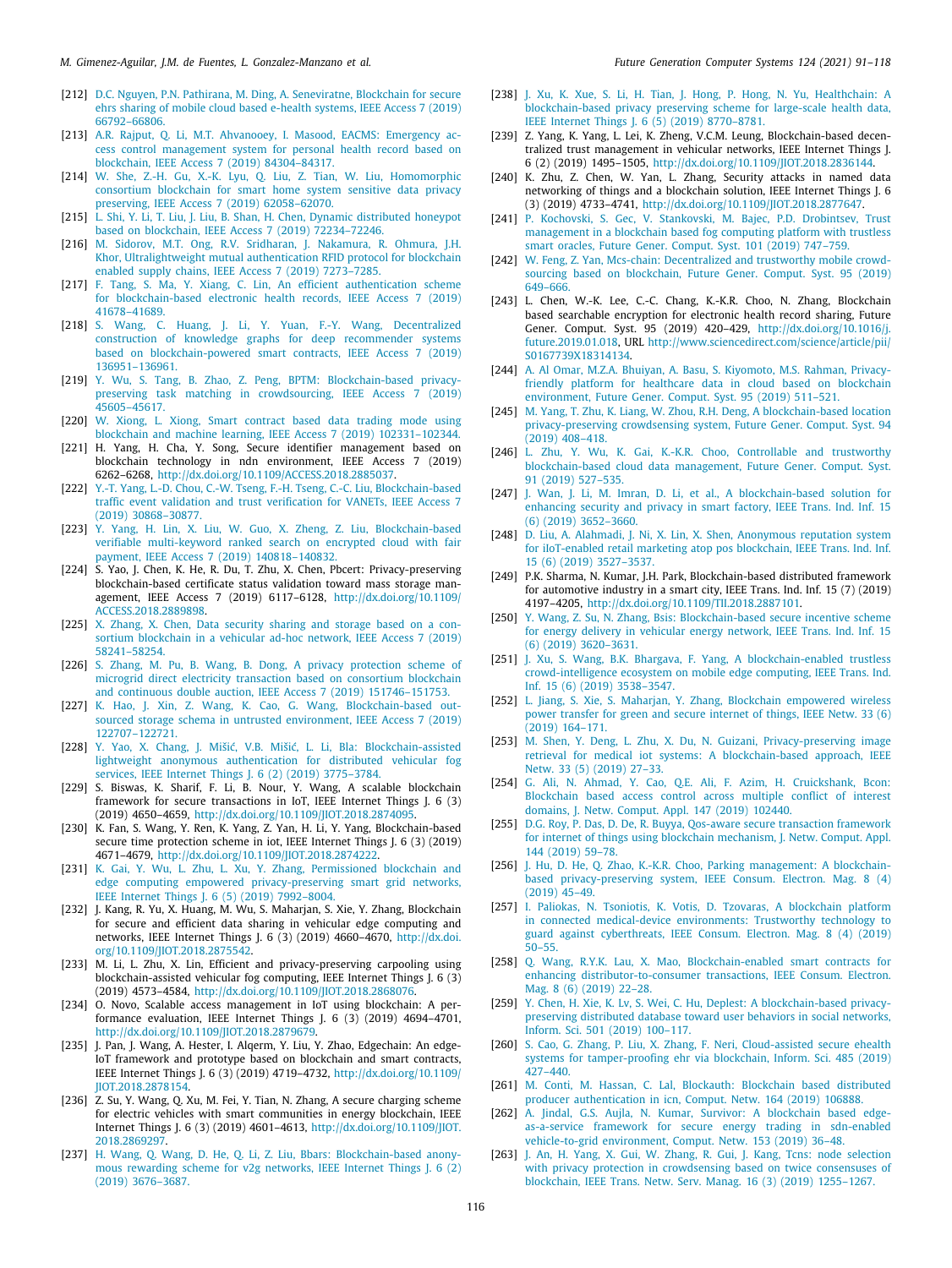- <span id="page-26-0"></span>[264] R. Zhu, C. Ding, Y. Huang, Efficient publicly verifiable 2pc over a blockchain with applications to financially-secure computations, in: Proceedings of the 2019 ACM SIGSAC Conference on Computer and Communications Security, 2019, pp. 633–650.
- <span id="page-26-1"></span>[265] [A.S. Sani, D. Yuan, W. Bao, P.L. Yeoh, Z.Y. Dong, B. Vucetic, E. Bertino,](http://refhub.elsevier.com/S0167-739X(21)00157-6/sb265) [Xyreum: A high-performance and scalable blockchain for iiot security](http://refhub.elsevier.com/S0167-739X(21)00157-6/sb265) [and privacy, in: 2019 IEEE 39th International Conference on Distributed](http://refhub.elsevier.com/S0167-739X(21)00157-6/sb265) [Computing Systems \(ICDCS\), IEEE, 2019, pp. 1920–1930.](http://refhub.elsevier.com/S0167-739X(21)00157-6/sb265)
- <span id="page-26-2"></span>[266] B. Faber, G.C. Michelet, N. Weidmann, R.R. Mukkamala, R. Vatrapu, Bpdims: A blockchain-based personal data and identity management system, in: Proceedings of the 52nd Hawaii International Conference on System Sciences, 2019.
- <span id="page-26-3"></span>[267] [C. Zhang, C. Xu, J. Xu, Y. Tang, B. Choi, Gemˆ 2-tree: A gas-efficient](http://refhub.elsevier.com/S0167-739X(21)00157-6/sb267) [structure for authenticated range queries in blockchain, in: 2019 IEEE](http://refhub.elsevier.com/S0167-739X(21)00157-6/sb267) [35th International Conference on Data Engineering \(ICDE\), IEEE, 2019,](http://refhub.elsevier.com/S0167-739X(21)00157-6/sb267) [pp. 842–853.](http://refhub.elsevier.com/S0167-739X(21)00157-6/sb267)
- <span id="page-26-4"></span>[268] [H. Zhou, X. Ouyang, Z. Ren, J. Su, C. de Laat, Z. Zhao, A blockchain](http://refhub.elsevier.com/S0167-739X(21)00157-6/sb268) [based witness model for trustworthy cloud service level agreement](http://refhub.elsevier.com/S0167-739X(21)00157-6/sb268) [enforcement, in: IEEE INFOCOM 2019-IEEE Conference on Computer](http://refhub.elsevier.com/S0167-739X(21)00157-6/sb268) [Communications, IEEE, 2019, pp. 1567–1575.](http://refhub.elsevier.com/S0167-739X(21)00157-6/sb268)
- <span id="page-26-5"></span>[269] [H. Duan, Y. Zheng, Y. Du, A. Zhou, C. Wang, M.H. Au, Aggregating](http://refhub.elsevier.com/S0167-739X(21)00157-6/sb269) [crowd wisdom via blockchain: A private, correct, and robust realization,](http://refhub.elsevier.com/S0167-739X(21)00157-6/sb269) [in: 2019 IEEE International Conference on Pervasive Computing and](http://refhub.elsevier.com/S0167-739X(21)00157-6/sb269) [Communications \(PerCom, IEEE, 2019, pp. 1–10.](http://refhub.elsevier.com/S0167-739X(21)00157-6/sb269)
- <span id="page-26-6"></span>[270] [C.-T. Li, D.-H. Shih, C.-C. Wang, C.-L. Chen, C.-C. Lee, A blockchain based](http://refhub.elsevier.com/S0167-739X(21)00157-6/sb270) [data aggregation and group authentication scheme for electronic medical](http://refhub.elsevier.com/S0167-739X(21)00157-6/sb270) [system, IEEE Access 8 \(2020\) 173904–173917.](http://refhub.elsevier.com/S0167-739X(21)00157-6/sb270)
- <span id="page-26-7"></span>[271] [T. Cai, Z. Yang, W. Chen, Z. Zheng, Y. Yu, A blockchain-assisted trust access](http://refhub.elsevier.com/S0167-739X(21)00157-6/sb271) [authentication system for solid, IEEE Access 8 \(2020\) 71605–71616.](http://refhub.elsevier.com/S0167-739X(21)00157-6/sb271)
- <span id="page-26-8"></span>[272] [M. Hojjati, A. Shafieinejad, H. Yanikomeroglu, A blockchain-based authen](http://refhub.elsevier.com/S0167-739X(21)00157-6/sb272)[tication and key agreement \(AKA\) protocol for 5g networks, IEEE Access](http://refhub.elsevier.com/S0167-739X(21)00157-6/sb272) [8 \(2020\) 216461–216476.](http://refhub.elsevier.com/S0167-739X(21)00157-6/sb272)
- <span id="page-26-9"></span>[273] [Z. Liu, D. Wang, J. Wang, X. Wang, H. Li, A blockchain-enabled secure](http://refhub.elsevier.com/S0167-739X(21)00157-6/sb273) [power trading mechanism for smart grid employing wireless networks,](http://refhub.elsevier.com/S0167-739X(21)00157-6/sb273) [IEEE Access 8 \(2020\) 177745–177756.](http://refhub.elsevier.com/S0167-739X(21)00157-6/sb273)
- <span id="page-26-10"></span>[274] [X. Xiang, M. Wang, W. Fan, A permissioned blockchain-based identity](http://refhub.elsevier.com/S0167-739X(21)00157-6/sb274) [management and user authentication scheme for E-health systems, IEEE](http://refhub.elsevier.com/S0167-739X(21)00157-6/sb274) [Access 8 \(2020\) 171771–171783.](http://refhub.elsevier.com/S0167-739X(21)00157-6/sb274)
- <span id="page-26-11"></span>[275] [P. Zeng, X. Wang, H. Li, F. Jiang, R. Doss, A scheme of intelligent traffic](http://refhub.elsevier.com/S0167-739X(21)00157-6/sb275) [light system based on distributed security architecture of blockchain](http://refhub.elsevier.com/S0167-739X(21)00157-6/sb275) [technology, IEEE Access 8 \(2020\) 33644–33657.](http://refhub.elsevier.com/S0167-739X(21)00157-6/sb275)
- <span id="page-26-12"></span>[276] [L. Xiao, D. Han, X. Meng, W. Liang, K.-C. Li, A secure framework for](http://refhub.elsevier.com/S0167-739X(21)00157-6/sb276) [data sharing in private blockchain-based WBANs, IEEE Access 8 \(2020\)](http://refhub.elsevier.com/S0167-739X(21)00157-6/sb276) [153956–153968.](http://refhub.elsevier.com/S0167-739X(21)00157-6/sb276)
- <span id="page-26-13"></span>[277] [M.F. Hinarejos, J.-L. Ferrer-Gomila, A solution for secure multi-party](http://refhub.elsevier.com/S0167-739X(21)00157-6/sb277) [certified electronic mail using blockchain, IEEE Access 8 \(2020\)](http://refhub.elsevier.com/S0167-739X(21)00157-6/sb277) [102997–103006.](http://refhub.elsevier.com/S0167-739X(21)00157-6/sb277)
- <span id="page-26-14"></span>[278] [C. Yang, L. Tan, N. Shi, B. Xu, Y. Cao, K. Yu, Authprivacychain: A](http://refhub.elsevier.com/S0167-739X(21)00157-6/sb278) [blockchain-based access control framework with privacy protection in](http://refhub.elsevier.com/S0167-739X(21)00157-6/sb278) [cloud, IEEE Access 8 \(2020\) 70604–70615.](http://refhub.elsevier.com/S0167-739X(21)00157-6/sb278)
- <span id="page-26-15"></span>[279] [N. Garg, M. Wazid, A.K. Das, D.P. Singh, J.J. Rodrigues, Y. Park, Bakmp](http://refhub.elsevier.com/S0167-739X(21)00157-6/sb279)[iomt: Design of blockchain enabled authenticated key management](http://refhub.elsevier.com/S0167-739X(21)00157-6/sb279) [protocol for internet of medical things deployment, IEEE Access 8 \(2020\)](http://refhub.elsevier.com/S0167-739X(21)00157-6/sb279) [95956–95977.](http://refhub.elsevier.com/S0167-739X(21)00157-6/sb279)
- <span id="page-26-16"></span>[280] [H. Xu, Q. He, X. Li, B. Jiang, K. Qin, Bdss-FA: A blockchain-based data](http://refhub.elsevier.com/S0167-739X(21)00157-6/sb280) [security sharing platform with fine-grained access control, IEEE Access 8](http://refhub.elsevier.com/S0167-739X(21)00157-6/sb280) [\(2020\) 87552–87561.](http://refhub.elsevier.com/S0167-739X(21)00157-6/sb280)
- <span id="page-26-17"></span>[281] [F. Zerka, V. Urovi, A. Vaidyanathan, S. Barakat, R.T. Leijenaar, S. Walsh,](http://refhub.elsevier.com/S0167-739X(21)00157-6/sb281) [H. Gabrani-Juma, B. Miraglio, H.C. Woodruff, M. Dumontier, et al.,](http://refhub.elsevier.com/S0167-739X(21)00157-6/sb281) [Blockchain for privacy preserving and trustworthy distributed machine](http://refhub.elsevier.com/S0167-739X(21)00157-6/sb281) [learning in multicentric medical imaging \(c-distrim\), IEEE Access 8 \(2020\)](http://refhub.elsevier.com/S0167-739X(21)00157-6/sb281) [183939–183951.](http://refhub.elsevier.com/S0167-739X(21)00157-6/sb281)
- <span id="page-26-18"></span>[282] [J. Sun, X. Yao, S. Wang, Y. Wu, Blockchain-based secure storage and](http://refhub.elsevier.com/S0167-739X(21)00157-6/sb282) [access scheme for electronic medical records in IPFS, IEEE Access 8 \(2020\)](http://refhub.elsevier.com/S0167-739X(21)00157-6/sb282) [59389–59401.](http://refhub.elsevier.com/S0167-739X(21)00157-6/sb282)
- <span id="page-26-19"></span>[283] [A.S. Hosen, S. Singh, P.K. Sharma, U. Ghosh, J. Wang, I.-H. Ra, G.H. Cho,](http://refhub.elsevier.com/S0167-739X(21)00157-6/sb283) [Blockchain-based transaction validation protocol for a secure distributed](http://refhub.elsevier.com/S0167-739X(21)00157-6/sb283) [iot network, IEEE Access 8 \(2020\) 117266–117277.](http://refhub.elsevier.com/S0167-739X(21)00157-6/sb283)
- <span id="page-26-20"></span>[284] [C.-H. Liao, H.-E. Lin, S.-M. Yuan, Blockchain-enabled integrated market](http://refhub.elsevier.com/S0167-739X(21)00157-6/sb284) [platform for contract production, IEEE Access 8 \(2020\) 211007–211027.](http://refhub.elsevier.com/S0167-739X(21)00157-6/sb284)
- <span id="page-26-21"></span>[285] [S. Kakei, Y. Shiraishi, M. Mohri, T. Nakamura, M. Hashimoto, S. Saito,](http://refhub.elsevier.com/S0167-739X(21)00157-6/sb285) [Cross-certification towards distributed authentication infrastructure: A](http://refhub.elsevier.com/S0167-739X(21)00157-6/sb285) [case of hyperledger fabric, IEEE Access 8 \(2020\) 135742–135757.](http://refhub.elsevier.com/S0167-739X(21)00157-6/sb285)
- <span id="page-26-22"></span>[286] [Y. Chen, H. Yin, Y. Xiang, W. Ren, Y. Ren, N.N. Xiong, Cvt: A crowdsourcing](http://refhub.elsevier.com/S0167-739X(21)00157-6/sb286) [video transcoding scheme based on blockchain smart contracts, IEEE](http://refhub.elsevier.com/S0167-739X(21)00157-6/sb286) [Access 8 \(2020\) 220672–220681.](http://refhub.elsevier.com/S0167-739X(21)00157-6/sb286)
- <span id="page-26-23"></span>[287] [Y. Miao, Q. Huang, M. Xiao, H. Li, Decentralized and privacy-preserving](http://refhub.elsevier.com/S0167-739X(21)00157-6/sb287) [public auditing for cloud storage based on blockchain, IEEE Access 8](http://refhub.elsevier.com/S0167-739X(21)00157-6/sb287) [\(2020\) 139813–139826.](http://refhub.elsevier.com/S0167-739X(21)00157-6/sb287)
- <span id="page-26-24"></span>[288] [Y. Long, Y. Chen, W. Ren, H. Dou, N.N. Xiong, Depet: A decentralized](http://refhub.elsevier.com/S0167-739X(21)00157-6/sb288) [privacy-preserving energy trading scheme for vehicular energy network](http://refhub.elsevier.com/S0167-739X(21)00157-6/sb288) [via blockchain and K-anonymity, IEEE Access 8 \(2020\) 192587–192596.](http://refhub.elsevier.com/S0167-739X(21)00157-6/sb288)
- <span id="page-26-25"></span>[289] [S. Son, J. Lee, M. Kim, S. Yu, A.K. Das, Y. Park, Design of secure](http://refhub.elsevier.com/S0167-739X(21)00157-6/sb289) [authentication protocol for cloud-assisted telecare medical information](http://refhub.elsevier.com/S0167-739X(21)00157-6/sb289) [system using blockchain, IEEE Access 8 \(2020\) 192177–192191.](http://refhub.elsevier.com/S0167-739X(21)00157-6/sb289)
- <span id="page-26-26"></span>[290] [A. Gu, Z. Yin, C. Cui, Y. Li, Integrated functional safety and security](http://refhub.elsevier.com/S0167-739X(21)00157-6/sb290) [diagnosis mechanism of cps based on blockchain, IEEE Access 8 \(2020\)](http://refhub.elsevier.com/S0167-739X(21)00157-6/sb290) [15241–15255.](http://refhub.elsevier.com/S0167-739X(21)00157-6/sb290)
- <span id="page-26-27"></span>[291] [M. Debe, K. Salah, M.H.U. Rehman, D. Svetinovic, Monetization of services](http://refhub.elsevier.com/S0167-739X(21)00157-6/sb291) [provided by public fog nodes using blockchain and smart contracts, IEEE](http://refhub.elsevier.com/S0167-739X(21)00157-6/sb291) [Access 8 \(2020\) 20118–20128.](http://refhub.elsevier.com/S0167-739X(21)00157-6/sb291)
- <span id="page-26-28"></span>[292] [A. Pinheiro, E.D. Canedo, R.T. De Sousa, R.D.O. Albuquerque, Monitoring](http://refhub.elsevier.com/S0167-739X(21)00157-6/sb292) [file integrity using blockchain and smart contracts, IEEE Access 8 \(2020\)](http://refhub.elsevier.com/S0167-739X(21)00157-6/sb292) [198548–198579.](http://refhub.elsevier.com/S0167-739X(21)00157-6/sb292)
- <span id="page-26-29"></span>[293] [A.E.B. Tomaz, J.C. Do Nascimento, A.S. Hafid, J.N. De Souza, Preserving](http://refhub.elsevier.com/S0167-739X(21)00157-6/sb293) [privacy in mobile health systems using non-interactive zero-knowledge](http://refhub.elsevier.com/S0167-739X(21)00157-6/sb293) [proof and blockchain, IEEE Access 8 \(2020\) 204441–204458.](http://refhub.elsevier.com/S0167-739X(21)00157-6/sb293)
- <span id="page-26-30"></span>[294] [B. Ernest, J. Shiguang, Privacy enhancement scheme \(PES\) in a blockchain](http://refhub.elsevier.com/S0167-739X(21)00157-6/sb294)[edge computing environment, IEEE Access 8 \(2020\) 25863–25876.](http://refhub.elsevier.com/S0167-739X(21)00157-6/sb294)
- <span id="page-26-31"></span>[295] [W. Li, H. Guo, M. Nejad, C.-C. Shen, Privacy-preserving traffic manage](http://refhub.elsevier.com/S0167-739X(21)00157-6/sb295)[ment: A blockchain and zero-knowledge proof inspired approach, IEEE](http://refhub.elsevier.com/S0167-739X(21)00157-6/sb295) [Access 8 \(2020\) 181733–181743.](http://refhub.elsevier.com/S0167-739X(21)00157-6/sb295)
- <span id="page-26-32"></span>[296] [M.A. Rahman, M.S. Hossain, M.S. Islam, N.A. Alrajeh, G. Muhammad,](http://refhub.elsevier.com/S0167-739X(21)00157-6/sb296) [Secure and provenance enhanced internet of health things framework:](http://refhub.elsevier.com/S0167-739X(21)00157-6/sb296) [A blockchain managed federated learning approach, Ieee Access 8 \(2020\)](http://refhub.elsevier.com/S0167-739X(21)00157-6/sb296) [205071–205087.](http://refhub.elsevier.com/S0167-739X(21)00157-6/sb296)
- <span id="page-26-33"></span>[297] [H. Tan, I. Chung, Secure authentication and key management with](http://refhub.elsevier.com/S0167-739X(21)00157-6/sb297) [blockchain in vanets, IEEE Access 8 \(2019\) 2482–2498.](http://refhub.elsevier.com/S0167-739X(21)00157-6/sb297)
- <span id="page-26-34"></span>[298] [D. Wang, X. Zhang, Secure data sharing and customized services for](http://refhub.elsevier.com/S0167-739X(21)00157-6/sb298) [intelligent transportation based on a consortium blockchain, IEEE Access](http://refhub.elsevier.com/S0167-739X(21)00157-6/sb298) [8 \(2020\) 56045–56059.](http://refhub.elsevier.com/S0167-739X(21)00157-6/sb298)
- <span id="page-26-35"></span>[299] [B. Liu, L. Xiao, J. Long, M. Tang, O. Hosam, Secure digital certificate](http://refhub.elsevier.com/S0167-739X(21)00157-6/sb299)[based data access control scheme in blockchain, IEEE Access 8 \(2020\)](http://refhub.elsevier.com/S0167-739X(21)00157-6/sb299) [91751–91760.](http://refhub.elsevier.com/S0167-739X(21)00157-6/sb299)
- <span id="page-26-36"></span>[300] [T.A. Alghamdi, I. Ali, N. Javaid, M. Shafiq, Secure service provisioning](http://refhub.elsevier.com/S0167-739X(21)00157-6/sb300) [scheme for lightweight IoT devices with a fair payment system and](http://refhub.elsevier.com/S0167-739X(21)00157-6/sb300) [an incentive mechanism based on blockchain, IEEE Access 8 \(2019\)](http://refhub.elsevier.com/S0167-739X(21)00157-6/sb300) [1048–1061.](http://refhub.elsevier.com/S0167-739X(21)00157-6/sb300)
- <span id="page-26-37"></span>[301] [A. Sheikh, V. Kamuni, A. Urooj, S. Wagh, N. Singh, D. Patel, Secured energy](http://refhub.elsevier.com/S0167-739X(21)00157-6/sb301) [trading using byzantine-based blockchain consensus, IEEE Access 8 \(2019\)](http://refhub.elsevier.com/S0167-739X(21)00157-6/sb301) [8554–8571.](http://refhub.elsevier.com/S0167-739X(21)00157-6/sb301)
- <span id="page-26-38"></span>[302] [M. Zghaibeh, U. Farooq, N.U. Hasan, I. Baig, Shealth: A blockchain-based](http://refhub.elsevier.com/S0167-739X(21)00157-6/sb302) health system with smart contracts capabilities. IEEE Access 8 (2020) [70030–70043.](http://refhub.elsevier.com/S0167-739X(21)00157-6/sb302)
- <span id="page-26-39"></span>[303] [T. Liu, J. Wu, L. Chen, Y. Wu, Y. Li, Smart contract-based long-term](http://refhub.elsevier.com/S0167-739X(21)00157-6/sb303) [auction for mobile blockchain computation offloading, IEEE Access 8](http://refhub.elsevier.com/S0167-739X(21)00157-6/sb303) [\(2020\) 36029–36042.](http://refhub.elsevier.com/S0167-739X(21)00157-6/sb303)
- <span id="page-26-40"></span>[304] [M.M. Badr, W. Al Amiri, M.M. Fouda, M.M. Mahmoud, A.J. Aljohani, W.](http://refhub.elsevier.com/S0167-739X(21)00157-6/sb304) [Alasmary, Smart parking system with privacy preservation and reputation](http://refhub.elsevier.com/S0167-739X(21)00157-6/sb304) [management using blockchain, IEEE Access 8 \(2020\) 150823–150843.](http://refhub.elsevier.com/S0167-739X(21)00157-6/sb304)
- <span id="page-26-41"></span>[305] [Q. Wang, T. Ji, Y. Guo, L. Yu, X. Chen, P. Li, Trafficchain: A blockchain](http://refhub.elsevier.com/S0167-739X(21)00157-6/sb305)[based secure and privacy-preserving traffic map, IEEE Access 8 \(2020\)](http://refhub.elsevier.com/S0167-739X(21)00157-6/sb305) [60598–60612.](http://refhub.elsevier.com/S0167-739X(21)00157-6/sb305)
- <span id="page-26-42"></span>[306] [S.-V. Oprea, A. Bâra, A.I. Andreescu, Two novel blockchain-based market](http://refhub.elsevier.com/S0167-739X(21)00157-6/sb306) [settlement mechanisms embedded into smart contracts for securely](http://refhub.elsevier.com/S0167-739X(21)00157-6/sb306) [trading renewable energy, IEEE Access 8 \(2020\) 212548–212556.](http://refhub.elsevier.com/S0167-739X(21)00157-6/sb306)
- <span id="page-26-43"></span>[307] [A. Gauhar, N. Ahmad, Y. Cao, S. Khan, H. Cruickshank, E.A. Qazi, A. Ali, Xd](http://refhub.elsevier.com/S0167-739X(21)00157-6/sb307)[bauth: Blockchain based cross domain authentication and authorization](http://refhub.elsevier.com/S0167-739X(21)00157-6/sb307) [framework for internet of things, IEEE Access 8 \(2020\) 58800–58816.](http://refhub.elsevier.com/S0167-739X(21)00157-6/sb307)
- <span id="page-26-44"></span>[308] [X. Liu, H. Huang, F. Xiao, Z. Ma, A blockchain-based trust management](http://refhub.elsevier.com/S0167-739X(21)00157-6/sb308) [with conditional privacy-preserving announcement scheme for vanets,](http://refhub.elsevier.com/S0167-739X(21)00157-6/sb308) [IEEE Internet Things J. 7 \(5\) \(2019\) 4101–4112.](http://refhub.elsevier.com/S0167-739X(21)00157-6/sb308)
- <span id="page-26-45"></span>[309] [M. Zhaofeng, W. Lingyun, W. Xiaochang, W. Zhen, Z. Weizhe, Blockchain](http://refhub.elsevier.com/S0167-739X(21)00157-6/sb309)[enabled decentralized trust management and secure usage control of IoT](http://refhub.elsevier.com/S0167-739X(21)00157-6/sb309) [big data, IEEE Internet Things J. 7 \(5\) \(2019\) 4000–4015.](http://refhub.elsevier.com/S0167-739X(21)00157-6/sb309)
- <span id="page-26-46"></span>[310] [D.V. Medhane, A.K. Sangaiah, M.S. Hossain, G. Muhammad, J. Wang,](http://refhub.elsevier.com/S0167-739X(21)00157-6/sb310) [Blockchain-enabled distributed security framework for next-generation](http://refhub.elsevier.com/S0167-739X(21)00157-6/sb310) [iot: An edge cloud and software-defined network-integrated approach,](http://refhub.elsevier.com/S0167-739X(21)00157-6/sb310) [IEEE Internet Things J. 7 \(7\) \(2020\) 6143–6149.](http://refhub.elsevier.com/S0167-739X(21)00157-6/sb310)
- <span id="page-26-47"></span>[311] [D. Liu, J. Ni, C. Huang, X. Lin, X.S. Shen, Secure and efficient distributed](http://refhub.elsevier.com/S0167-739X(21)00157-6/sb311) [network provenance for iot: A blockchain-based approach, IEEE Internet](http://refhub.elsevier.com/S0167-739X(21)00157-6/sb311) [Things J. 7 \(8\) \(2020\) 7564–7574.](http://refhub.elsevier.com/S0167-739X(21)00157-6/sb311)